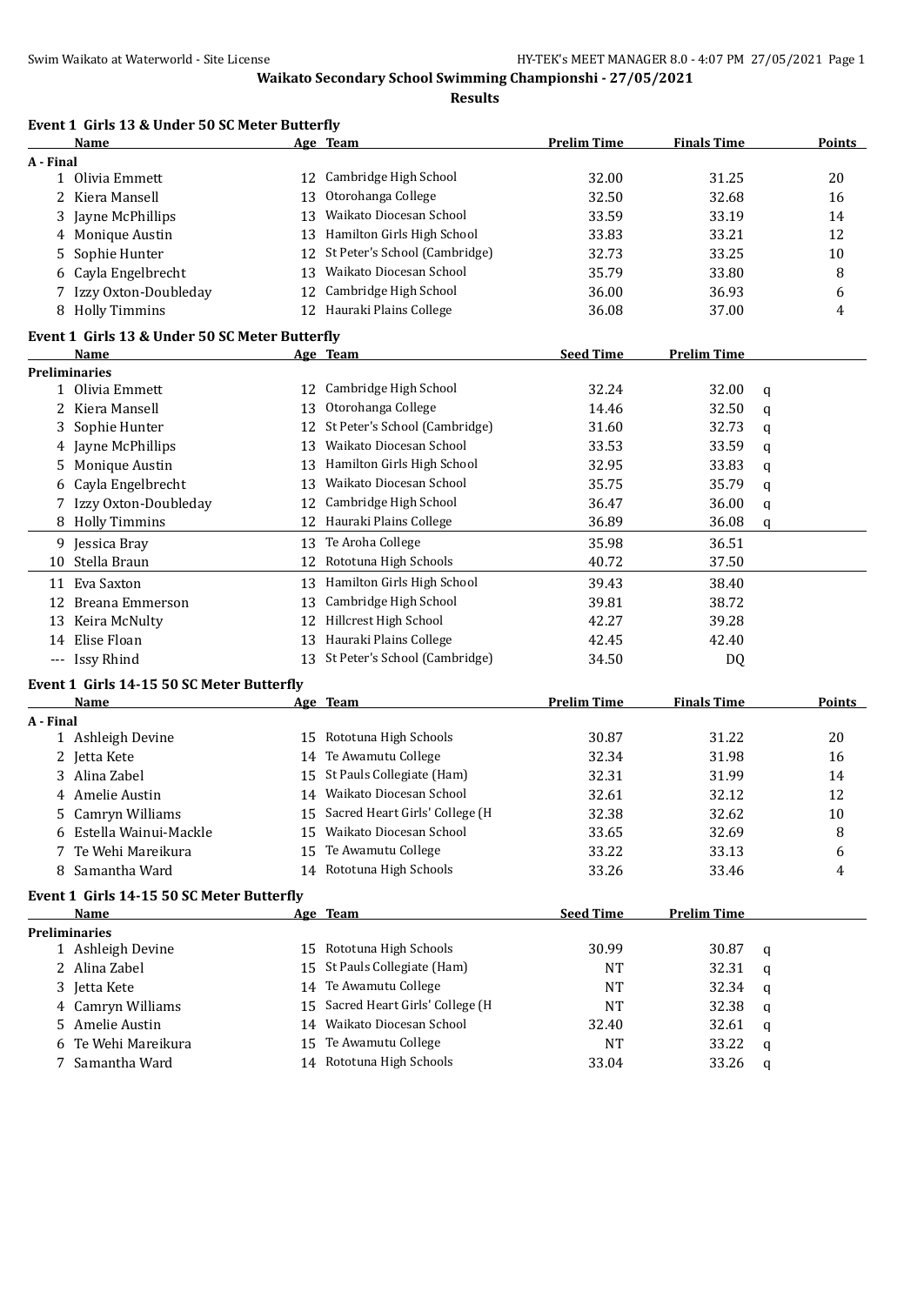**Preliminaries ... (Event 1 Girls 14-15 50 SC Meter Butterfly)**

| Name                        |                                               | Age Team                         | <b>Seed Time</b>   | <b>Prelim Time</b> |             |               |
|-----------------------------|-----------------------------------------------|----------------------------------|--------------------|--------------------|-------------|---------------|
| 8 Estella Wainui-Mackle     |                                               | 15 Waikato Diocesan School       | 32.51              | 33.65              | $\mathbf q$ |               |
| 9 Charlotte Watt            |                                               | 15 Cambridge High School         | 32.08              | 33.78              |             |               |
| 10 Isabella Wilson          | 15                                            | St Peter's School (Cambridge)    | 34.70              | 33.85              |             |               |
| 11 Isabella Etherington     |                                               | 15 St Pauls Collegiate (Ham)     | <b>NT</b>          | 34.50              |             |               |
|                             | Event 1 Girls 16 & Over 50 SC Meter Butterfly |                                  |                    |                    |             |               |
| Name                        |                                               | Age Team                         | <b>Prelim Time</b> | <b>Finals Time</b> |             | Points        |
| A - Final                   |                                               |                                  |                    |                    |             |               |
| 1 Charlize Tordoff          |                                               | 17 St Pauls Collegiate (Ham)     | 29.08              | 28.72              |             | 20            |
| 2<br>Sarah Gutsell          | 16                                            | Waikato Diocesan School          | 30.13              | 29.48              |             | 16            |
| 3<br><b>Rylee Britton</b>   | 16                                            | Cambridge High School            | 30.72              | 30.56              |             | 14            |
| Kelly Lewis<br>4            | 16                                            | Waikato Diocesan School          | 31.17              | 30.88              |             | 12            |
| Katelyn Flynn<br>5          | 16                                            | St Peter's School (Cambridge)    | 30.76              | 31.42              |             | 10            |
| <b>Madison Darby</b><br>6   | 17                                            | Te Aroha College                 | 32.54              | 32.24              |             | 8             |
| Amelia De Lautour<br>7      | 16                                            | Waikato Diocesan School          | 32.06              | 32.68              |             | 6             |
| Michelle Aldersley<br>8     |                                               | 16 Te Kauwhata College           | 34.61              | 34.28              |             | 4             |
|                             | Event 1 Girls 16 & Over 50 SC Meter Butterfly |                                  |                    |                    |             |               |
| Name                        |                                               | Age Team                         | <b>Seed Time</b>   | <b>Prelim Time</b> |             |               |
| <b>Preliminaries</b>        |                                               |                                  |                    |                    |             |               |
| 1 Charlize Tordoff          |                                               | 17 St Pauls Collegiate (Ham)     | <b>NT</b>          | 29.08              | q           |               |
| 2 Sarah Gutsell             | 16                                            | Waikato Diocesan School          | 28.82              | 30.13              | q           |               |
| <b>Rylee Britton</b><br>3   | 16                                            | Cambridge High School            | 29.20              | 30.72              | $\mathbf q$ |               |
| 4 Katelyn Flynn             | 16                                            | St Peter's School (Cambridge)    | 29.01              | 30.76              | q           |               |
| Kelly Lewis<br>5.           | 16                                            | Waikato Diocesan School          | 29.47              | 31.17              | q           |               |
| Amelia De Lautour<br>6      | 16                                            | Waikato Diocesan School          | 28.17              | 32.06              | q           |               |
| 7 Madison Darby             | 17                                            | Te Aroha College                 | 32.18              | 32.54              | q           |               |
| 8 Michelle Aldersley        | 16                                            | Te Kauwhata College              | 34.55              | 34.61              | $\mathbf q$ |               |
| 9 Imogen Barnes             | 17                                            | Hamilton Girls High School       | 35.62              | 35.42              |             |               |
| 10 Taylor Cave              | 16                                            | Otorohanga College               | 16.31              | 36.34              |             |               |
|                             | Event 2 Boys 13 & Under 50 SC Meter Butterfly |                                  |                    |                    |             |               |
| <b>Name</b>                 |                                               | Age Team                         | <b>Prelim Time</b> | <b>Finals Time</b> |             | <b>Points</b> |
| A - Final                   |                                               |                                  |                    |                    |             |               |
| 1 Nathan Tebbutt            |                                               | 13 St John's College             | 29.15              | 28.25              |             | 20            |
| 2 Zion Heke                 | 13                                            | St John's College                | 29.75              | 29.46              |             | 16            |
| Jonty Shirreffs<br>3        | 13                                            | St John's College                | 30.81              | 30.61              |             | 14            |
| 4 Cameron Roberts           |                                               | 13 Hamilton Boys High School     | 32.08              | 32.55              |             | 12            |
| Caleb Woodfield<br>5        |                                               | 13 St Peter's School (Cambridge) | 32.96              | 33.15              |             | 10            |
| Samuel Schulze<br>6         | 13                                            | St Pauls Collegiate (Ham)        | 32.71              | 33.23              |             | 8             |
| 7 Austin Court              | 13                                            | Thames High School               | 33.70              | 33.91              |             | 6             |
|                             | Event 2 Boys 13 & Under 50 SC Meter Butterfly |                                  |                    |                    |             |               |
| Name                        |                                               | Age Team                         | <b>Seed Time</b>   | <b>Prelim Time</b> |             |               |
| <b>Preliminaries</b>        |                                               |                                  |                    |                    |             |               |
| 1 Nathan Tebbutt            | 13                                            | St John's College                | 29.00              | 29.15              | q           |               |
| Zion Heke<br>2.             | 13                                            | St John's College                | 29.80              | 29.75              | q           |               |
| Jonty Shirreffs<br>3        | 13                                            | St John's College                | 31.30              | 30.81              | q           |               |
| <b>Cameron Roberts</b><br>4 | 13                                            | Hamilton Boys High School        | 38.99              | 32.08              | q           |               |
| Tim Gillies-Smith           | 13                                            | St Pauls Collegiate (Ham)        | NT                 | 32.58              | q           |               |
| Samuel Schulze<br>6         | 13                                            | St Pauls Collegiate (Ham)        | <b>NT</b>          | 32.71              | q           |               |
| 7 Caleb Woodfield           |                                               | 13 St Peter's School (Cambridge) | 32.21              | 32.96              | q           |               |
|                             |                                               |                                  |                    |                    |             |               |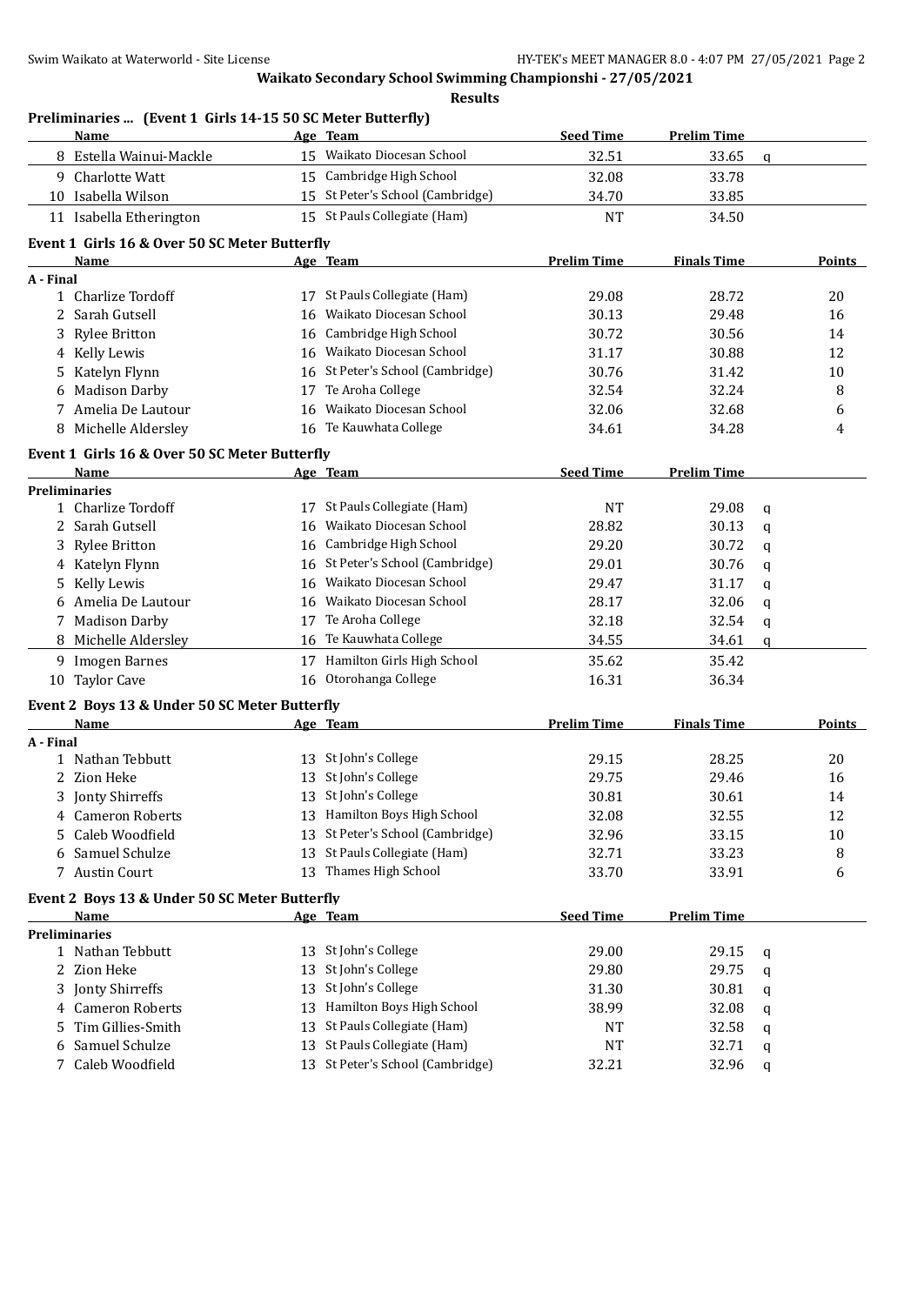**Preliminaries ... (Event 2 Boys 13 & Under 50 SC Meter Butterfly)**

| Name                                         |    | Age Team                         | <b>Seed Time</b>   | <b>Prelim Time</b> |               |
|----------------------------------------------|----|----------------------------------|--------------------|--------------------|---------------|
| 8 Austin Court                               |    | 13 Thames High School            | 37.32              | 33.70              | $\mathbf q$   |
| 9 Zayden Bradley                             |    | 12 Matamata College              | 36.74              | 34.60              |               |
| 10 Cole Schmidt                              | 12 | Hamilton Boys High School        | 37.80              | 42.58              |               |
| 11 Reif Workman                              |    | 12 Hamilton Boys High School     | 38.38              | 59.00              |               |
| --- Cullen Miezenbeek                        | 13 | Te Awamutu College               | NT                 | DQ                 |               |
|                                              |    |                                  |                    |                    |               |
| Event 2 Boys 14-15 50 SC Meter Butterfly     |    |                                  |                    |                    |               |
| <b>Name</b>                                  |    | Age Team                         | <b>Prelim Time</b> | <b>Finals Time</b> | <b>Points</b> |
| A - Final                                    |    |                                  |                    |                    |               |
| 1 Ollie Mouat                                |    | 14 St Pauls Collegiate (Ham)     | 27.10              | 25.81              | 20            |
| 2 Matthew Bruning                            |    | 14 Hamilton Boys High School     | 27.77              | 27.77              | 16            |
| 3 Spencer Cleland                            |    | 15 St Peter's School (Cambridge) | 29.06              | 29.45              | 14            |
| 4 Caleb Lawrence                             |    | 15 Matamata College              | 30.17              | 29.64              | 12            |
| Charlie Moon<br>5.                           |    | 15 Hamilton Boys High School     | 30.35              | 29.87              | 10            |
| Jayden Darby<br>6                            | 15 | Te Aroha College                 | 30.88              | 30.60              | 8             |
| 7 Ryan Nelson                                | 15 | Cambridge High School            | 30.97              | 31.26              | 6             |
| 8 Brooklyn Miller                            | 15 | St John's College                | 31.62              | 32.28              | 4             |
| Event 2 Boys 14-15 50 SC Meter Butterfly     |    |                                  |                    |                    |               |
| Name                                         |    | Age Team                         | <b>Seed Time</b>   | <b>Prelim Time</b> |               |
| <b>Preliminaries</b>                         |    |                                  |                    |                    |               |
| 1 Ollie Mouat                                |    | 14 St Pauls Collegiate (Ham)     | <b>NT</b>          | 27.10              | q             |
| 2 Matthew Bruning                            |    | 14 Hamilton Boys High School     | 27.60              | 27.77              | q             |
| Spencer Cleland<br>3                         |    | 15 St Peter's School (Cambridge) | 28.34              | 29.06              | q             |
| 4 Caleb Lawrence                             | 15 | Matamata College                 | 30.99              | 30.17              | q             |
| Charlie Moon<br>5.                           |    | 15 Hamilton Boys High School     | 36.21              | 30.35              | q             |
| Jayden Darby<br>6                            | 15 | Te Aroha College                 | 30.30              | 30.88              | q             |
| Ryan Nelson<br>7                             | 15 | Cambridge High School            | 31.90              | 30.97              | q             |
| 8 Brooklyn Miller                            |    | 15 St John's College             | 33.10              | 31.62              | q             |
| 9 Sean Young                                 |    | 15 St John's College             | 34.10              | 33.36              |               |
| 10 Isitolo Hiliate                           | 15 | Waihi College                    | 34.18              | 33.38              |               |
| 11 Zachary Brownlee                          |    | 14 Hamilton Boys High School     | 34.95              | 33.41              |               |
| <b>Timothy Dobbs</b><br>12                   | 14 | St John's College                | 35.70              | 34.30              |               |
| Matt Bruin<br>13                             |    | 14 Morrinsville College          | <b>NT</b>          | 38.49              |               |
| --- Jack McSweeney                           |    | 14 St Pauls Collegiate (Ham)     | <b>NT</b>          | DQ                 |               |
|                                              |    |                                  |                    |                    |               |
| Event 2 Boys 16 & Over 50 SC Meter Butterfly |    |                                  |                    |                    |               |
| <u>Name</u>                                  |    | Age Team                         | <b>Prelim Time</b> | <b>Finals Time</b> | <b>Points</b> |
| A - Final<br>1 Ciaran Watson                 |    | 16 Hamilton Boys High School     |                    |                    |               |
|                                              |    | St Peter's School (Cambridge)    | 26.89              | 26.50              | 20            |
| 2 Tyrone Herring<br>3 Edward Fuller          | 16 | St Peter's School (Cambridge)    | 27.39              | 27.42              | 16            |
|                                              | 16 | Hamilton Boys High School        | 29.03              | 29.31              | 14            |
| Mitchell Keightley<br>4                      | 16 |                                  | 30.02              | 30.64              | 12            |
| <b>Boston Horwood</b><br>5                   | 16 | Hamilton Boys High School        | 31.47              | 32.06              | 10            |
| Oliver Larcombe<br>6                         | 17 | St Pauls Collegiate (Ham)        | 31.82              | 32.45              | 8             |
| Event 2 Boys 16 & Over 50 SC Meter Butterfly |    |                                  |                    |                    |               |
| <b>Name</b>                                  |    | Age Team                         | <b>Seed Time</b>   | <b>Prelim Time</b> |               |
| <b>Preliminaries</b>                         |    |                                  |                    |                    |               |
| 1 Ciaran Watson                              |    | 16 Hamilton Boys High School     | 27.31              | 26.89              | q             |
| 2 Tyrone Herring                             |    | 16 St Peter's School (Cambridge) | 28.55              | 27.39              | q             |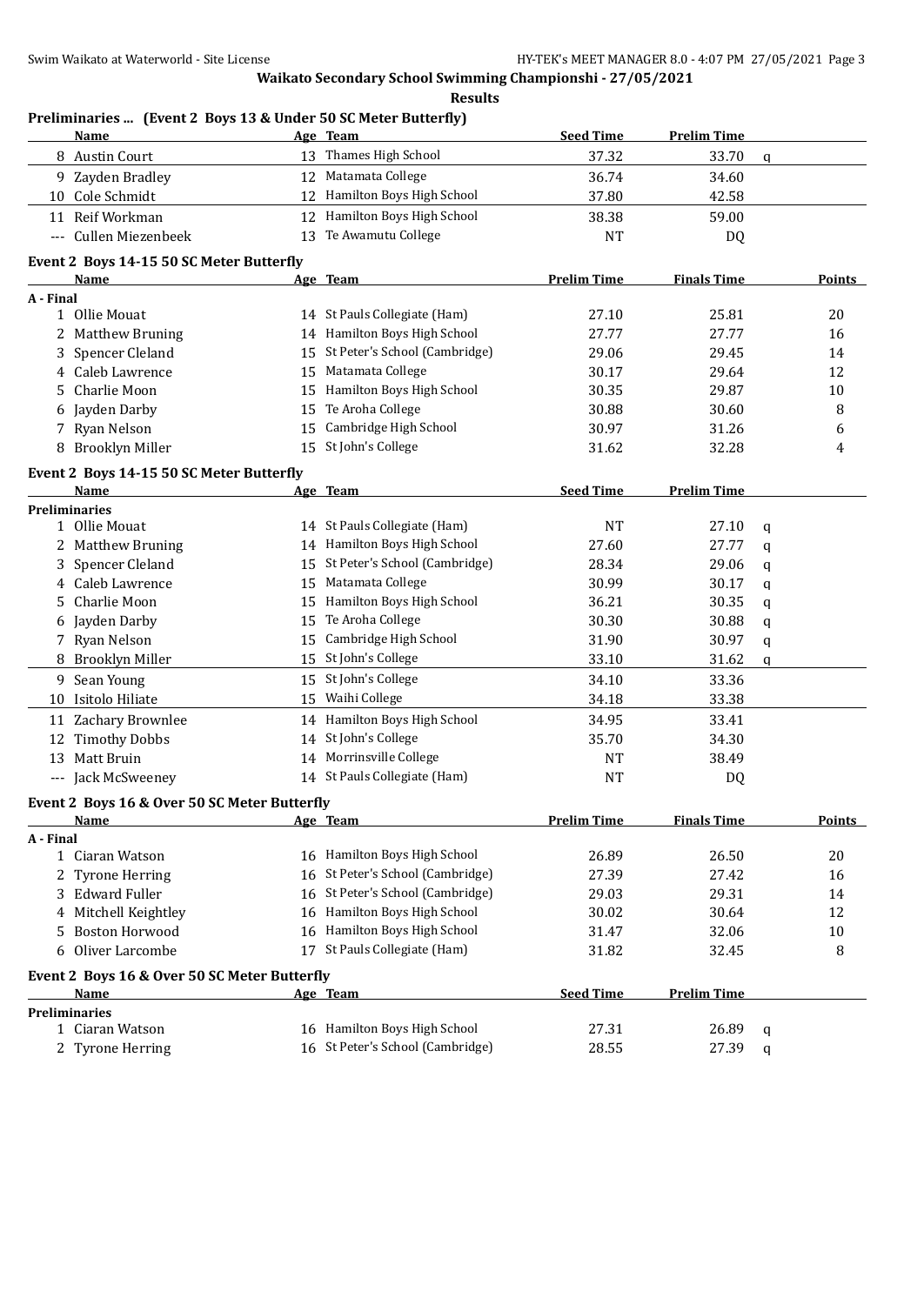#### **Results**

## **Preliminaries ... (Event 2 Boys 16 & Over 50 SC Meter Butterfly)**

|           | <b>Name</b>                                       |          | Age Team                                         | <b>Seed Time</b>   | <b>Prelim Time</b> |             |               |
|-----------|---------------------------------------------------|----------|--------------------------------------------------|--------------------|--------------------|-------------|---------------|
| 3         | <b>Edward Fuller</b>                              |          | 16 St Peter's School (Cambridge)                 | 29.11              | 29.03              | q           |               |
| 4         | Mitchell Keightley                                |          | 16 Hamilton Boys High School                     | 32.12              | 30.02              | q           |               |
| 5         | <b>Boston Horwood</b>                             | 16       | Hamilton Boys High School                        | 33.11              | 31.47              | q           |               |
| 6         | Oliver Larcombe                                   |          | 17 St Pauls Collegiate (Ham)                     | <b>NT</b>          | 31.82              | q           |               |
|           | Event 3 Girls 13 & Under 50 SC Meter Breaststroke |          |                                                  |                    |                    |             |               |
|           | <b>Name</b>                                       |          | Age Team                                         | <b>Prelim Time</b> | <b>Finals Time</b> |             | Points        |
| A - Final |                                                   |          |                                                  |                    |                    |             |               |
|           | 1 Bella Dye                                       |          | 13 Matamata College                              | 38.11              | 37.48              |             | 20            |
|           | 2 Iris Sarah Wainui-Mackle                        | 13       | Waikato Diocesan School                          | 38.58              | 37.56              |             | 16            |
| 3         | Ella Ramsay                                       | 13       | Cambridge High School                            | 38.25              | 37.66              |             | 14            |
| 4         | Heidi Roberts                                     | 13       | Matamata College                                 | 39.63              | 38.71              |             | 12            |
| 5         | Jacqueline Li                                     | 13       | Waikato Diocesan School                          | 39.50              | 39.04              |             | 10            |
| 6         | Maia Kervin                                       | 13       | Cambridge High School                            | 40.56              | 41.14              |             | 8             |
| 7         | Danielle D'Ath                                    | 13       | Cambridge High School                            | 43.75              | 45.28              |             | 6             |
| 8         | Catriona Fairweather                              | 12       | Waikato Diocesan School                          | 44.67              | 45.69              |             | 4             |
|           |                                                   |          |                                                  |                    |                    |             |               |
|           | Event 3 Girls 13 & Under 50 SC Meter Breaststroke |          |                                                  |                    |                    |             |               |
|           | Name                                              |          | Age Team                                         | <b>Seed Time</b>   | <b>Prelim Time</b> |             |               |
|           | <b>Preliminaries</b>                              |          | Matamata College                                 |                    |                    |             |               |
|           | 1 Bella Dye<br>2 Ella Ramsay                      | 13<br>13 | Cambridge High School                            | 40.92<br>38.14     | 38.11<br>38.25     | q           |               |
|           | Iris Sarah Wainui-Mackle                          |          | Waikato Diocesan School                          |                    |                    | q           |               |
| 3         |                                                   | 13       | Waikato Diocesan School                          | 32.28              | 38.58              | q           |               |
| 4         | Jacqueline Li                                     | 13       |                                                  | 40.07              | 39.50              | q           |               |
| 5         | Heidi Roberts                                     | 13       | Matamata College                                 | 41.79              | 39.63              | q           |               |
| 6         | Maia Kervin                                       | 13       | Cambridge High School                            | 41.12              | 40.56              | q           |               |
| 7         | Danielle D'Ath                                    | 13       | Cambridge High School<br>Waikato Diocesan School | 46.74              | 43.75              | q           |               |
|           | 8 Catriona Fairweather                            | 12       |                                                  | 43.56              | 44.67              | $\mathbf q$ |               |
|           | 9 Jordyn Bell                                     | 13       | Morrinsville College                             | <b>NT</b>          | 44.88              |             |               |
|           | 10 Leiana Tukia                                   | 13       | Thames High School                               | 46.03              | 45.24              |             |               |
|           | 11 Katie Haysom                                   | 13       | Sacred Heart Girls' College (H                   | <b>NT</b>          | 45.94              |             |               |
| 12        | Athalia Oliver                                    | 13       | St Peter's School (Cambridge)                    | 46.50              | 48.91              |             |               |
|           | Caitlin Wolmarans                                 | 13       | Rototuna High Schools                            | 43.53              | DQ                 |             |               |
|           | --- Charlotte Phillips-Entwistle                  | 13       | Fraser High School                               | 50.25              | DQ                 |             |               |
|           | Event 3 Girls 14-15 50 SC Meter Breaststroke      |          |                                                  |                    |                    |             |               |
|           | <b>Name</b>                                       |          | Age Team                                         | <b>Prelim Time</b> | <b>Finals Time</b> |             | <b>Points</b> |
| A - Final |                                                   |          |                                                  |                    |                    |             |               |
| 1         | Estella Wainui-Mackle                             | 15       | Waikato Diocesan School                          | 38.33              | 36.10              |             | 20            |
| 2         | <b>Madeline Coombes</b>                           |          | 14 Hillcrest High School                         | 37.82              | 37.18              |             | 16            |
| 3         | Kayleigh Martin                                   | 15       | Hamilton Girls High School                       | 38.86              | 38.64              |             | 14            |
| 4         | Alina Zabel                                       | 15       | St Pauls Collegiate (Ham)                        | 39.68              | 39.54              |             | 12            |
| 5         | Zara Brennan Shaw                                 | 15       | Te Awamutu College                               | 40.77              | 40.73              |             | 10            |
| 6         | Mikayla Furness                                   | 14       | Matamata College                                 | 41.34              | 40.94              |             | 8             |
| 7         | Chelsea Lomas                                     | 14       | St Peter's School (Cambridge)                    | 42.19              | 41.35              |             | 6             |
| 8         | Amelia Sharp                                      |          | 14 St Peter's School (Cambridge)                 | 43.47              | 43.61              |             | 4             |
|           | Event 3 Girls 14-15 50 SC Meter Breaststroke      |          |                                                  |                    |                    |             |               |
|           | Name                                              |          | Age Team                                         | <b>Seed Time</b>   | <b>Prelim Time</b> |             |               |
|           | <b>Preliminaries</b>                              |          |                                                  |                    |                    |             |               |
|           | 1 Madeline Coombes                                |          | 14 Hillcrest High School                         | 37.12              | 37.82              | q           |               |
|           | 2 Estella Wainui-Mackle                           |          | 15 Waikato Diocesan School                       | 34.91              | 38.33              | q           |               |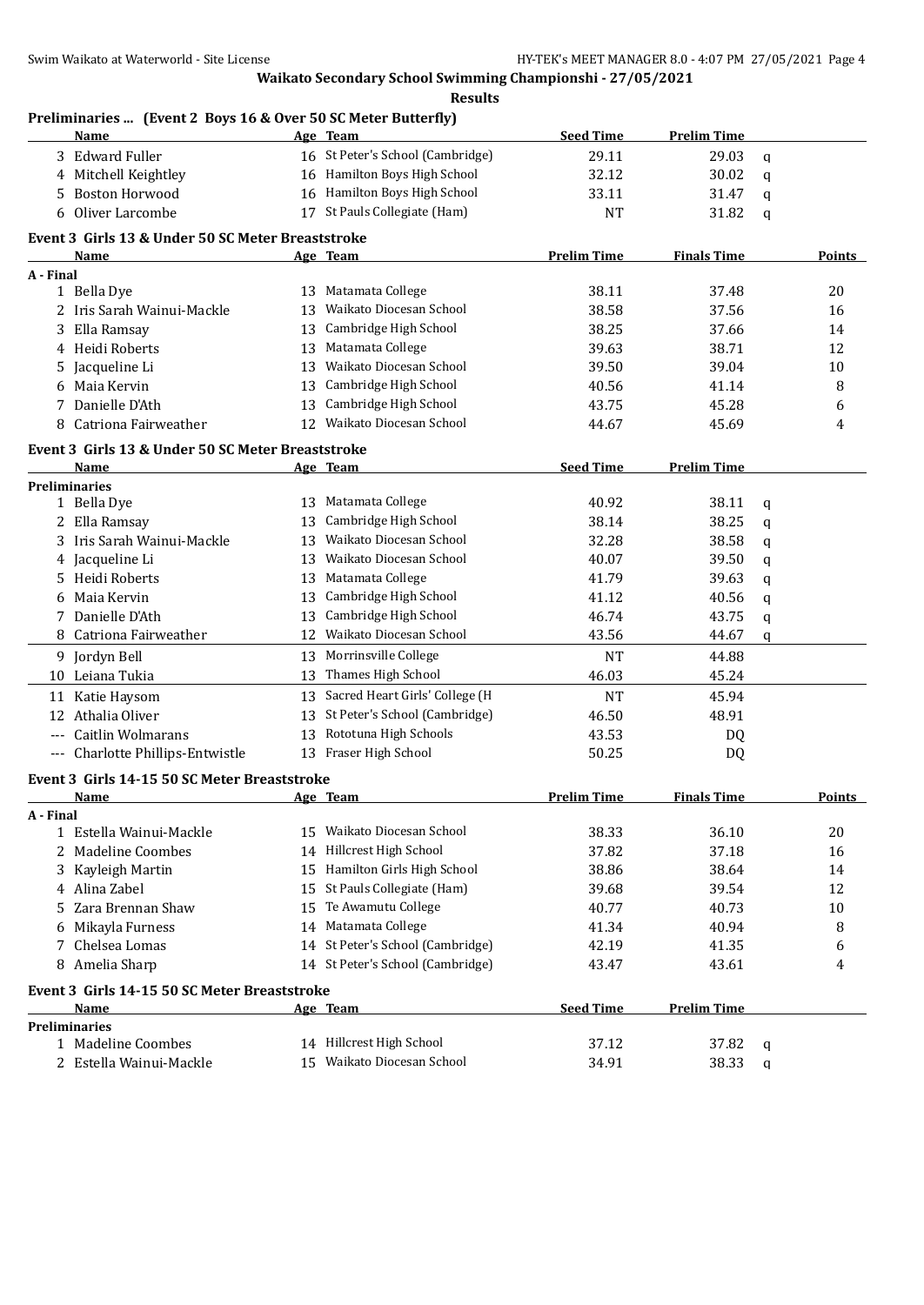| Preliminaries  (Event 3 Girls 14-15 50 SC Meter Breaststroke)<br>Name |    | Age Team                          | <b>Seed Time</b>   | <b>Prelim Time</b> |   |               |
|-----------------------------------------------------------------------|----|-----------------------------------|--------------------|--------------------|---|---------------|
| Kayleigh Martin<br>3                                                  |    | 15 Hamilton Girls High School     | 40.34              | 38.86              | q |               |
| Alina Zabel<br>4                                                      |    | 15 St Pauls Collegiate (Ham)      | <b>NT</b>          | 39.68              | q |               |
| Zara Brennan Shaw<br>5                                                | 15 | Te Awamutu College                | <b>NT</b>          | 40.77              | q |               |
| Mikayla Furness<br>6                                                  | 14 | Matamata College                  | 42.94              | 41.34              | q |               |
| Chelsea Lomas<br>7                                                    | 14 | St Peter's School (Cambridge)     | 41.53              | 42.19              | q |               |
| Amelia Sharp<br>8                                                     |    | 14 St Peter's School (Cambridge)  | 42.85              | 43.47              | q |               |
| 9 Yasmin Hitchen                                                      |    | 14 Te Kuiti High School           | 48.00              | 46.41              |   |               |
| Michaela White                                                        |    | 15 St Pauls Collegiate (Ham)      |                    |                    |   |               |
| 10                                                                    |    |                                   | <b>NT</b>          | 46.89              |   |               |
| Event 3 Girls 16 & Over 50 SC Meter Breaststroke                      |    |                                   |                    |                    |   |               |
| Name                                                                  |    | Age Team                          | <b>Prelim Time</b> | <b>Finals Time</b> |   | Points        |
| A - Final                                                             |    | 17 Waikato Diocesan School        |                    |                    |   |               |
| 1 Hannah Morgan                                                       |    |                                   | 36.03              | 34.16              |   | 20            |
| Emma Parsons<br>2                                                     | 17 | Hamilton Girls High School        | 36.06              | 36.16              |   | 16            |
| <b>Rylee Britton</b><br>3                                             | 16 | Cambridge High School             | 36.42              | 36.61              |   | 14            |
| Emma Maultsaid<br>4                                                   | 17 | Hillcrest High School             | 38.21              | 38.23              |   | 12            |
| Sonya Price<br>5                                                      | 16 | St Peter's School (Cambridge)     | 40.12              | 40.44              |   | 10            |
| Sophia Wenceslao<br>6                                                 | 16 | Sacred Heart Girls' College (H    | 44.01              | 44.72              |   | 8             |
| Event 3 Girls 16 & Over 50 SC Meter Breaststroke                      |    |                                   |                    |                    |   |               |
| <b>Name</b>                                                           |    | Age Team                          | <b>Seed Time</b>   | <b>Prelim Time</b> |   |               |
| <b>Preliminaries</b>                                                  |    |                                   |                    |                    |   |               |
| 1 Hannah Morgan                                                       |    | 17 Waikato Diocesan School        | 33.51              | 36.03              | q |               |
| 2 Emma Parsons                                                        |    | 17 Hamilton Girls High School     | 3.43               | 36.06              | q |               |
| <b>Rylee Britton</b><br>3                                             | 16 | Cambridge High School             | 34.38              | 36.42              | q |               |
| Emma Maultsaid<br>4                                                   | 17 | Hillcrest High School             | 34.88              | 38.21              | q |               |
| Sonya Price<br>5                                                      | 16 | St Peter's School (Cambridge)     | 37.06              | 40.12              | q |               |
| 6 Sophia Wenceslao                                                    |    | 16 Sacred Heart Girls' College (H | <b>NT</b>          | 44.01              | q |               |
| Event 4 Boys 13 & Under 50 SC Meter Breaststroke                      |    |                                   |                    |                    |   |               |
| <b>Name</b>                                                           |    | Age Team                          | <b>Prelim Time</b> | <b>Finals Time</b> |   | <b>Points</b> |
| A - Final                                                             |    |                                   |                    |                    |   |               |
| 1 Max Downey                                                          |    | 13 Hamilton Boys High School      | 34.28              | 35.16              |   | 20            |
| Johnsen Cresswell<br>2                                                | 13 | Hamilton Boys High School         | 35.91              | 35.61              |   | 16            |
| Cooper Young<br>3                                                     | 13 | Hamilton Boys High School         | 37.70              | 37.84              |   | 14            |
| 4 Jayden Kuter                                                        | 13 | Hauraki Plains College            | 39.73              | 39.20              |   | 12            |
| 5 William Peoples                                                     |    | 13 St Pauls Collegiate (Ham)      | 38.50              | 39.43              |   | 10            |
| Charlie Etherington<br>6                                              |    | 13 St Pauls Collegiate (Ham)      | 42.43              | 40.93              |   | 8             |
| Roy Zhu<br>7                                                          |    | 13 St Pauls Collegiate (Ham)      | 40.60              | 41.69              |   | 6             |
| Jake Lomas<br>8                                                       |    | 12 St Peter's School (Cambridge)  | 43.59              | 47.56              |   | 4             |
|                                                                       |    |                                   |                    |                    |   |               |
| Event 4 Boys 13 & Under 50 SC Meter Breaststroke                      |    |                                   |                    |                    |   |               |
| Name                                                                  |    | Age Team                          | <b>Seed Time</b>   | <b>Prelim Time</b> |   |               |
| <b>Preliminaries</b>                                                  | 13 | Hamilton Boys High School         | 35.61              |                    |   |               |
| 1 Max Downey                                                          |    | Hamilton Boys High School         |                    | 34.28              | q |               |
| Johnsen Cresswell                                                     | 13 |                                   | 38.65              | 35.91              | q |               |
| Cooper Young<br>3                                                     | 13 | Hamilton Boys High School         | 36.61              | 37.70              | q |               |
| <b>William Peoples</b><br>4                                           | 13 | St Pauls Collegiate (Ham)         | <b>NT</b>          | 38.50              | q |               |
| Jayden Kuter<br>5                                                     | 13 | Hauraki Plains College            | 40.90              | 39.73              | q |               |
| Roy Zhu<br>6                                                          | 13 | St Pauls Collegiate (Ham)         | <b>NT</b>          | 40.60              | q |               |
| Charlie Etherington<br>7                                              | 13 | St Pauls Collegiate (Ham)         | <b>NT</b>          | 42.43              | q |               |
| Jake Lomas<br>8                                                       | 12 | St Peter's School (Cambridge)     | 54.00              | 43.59              | q |               |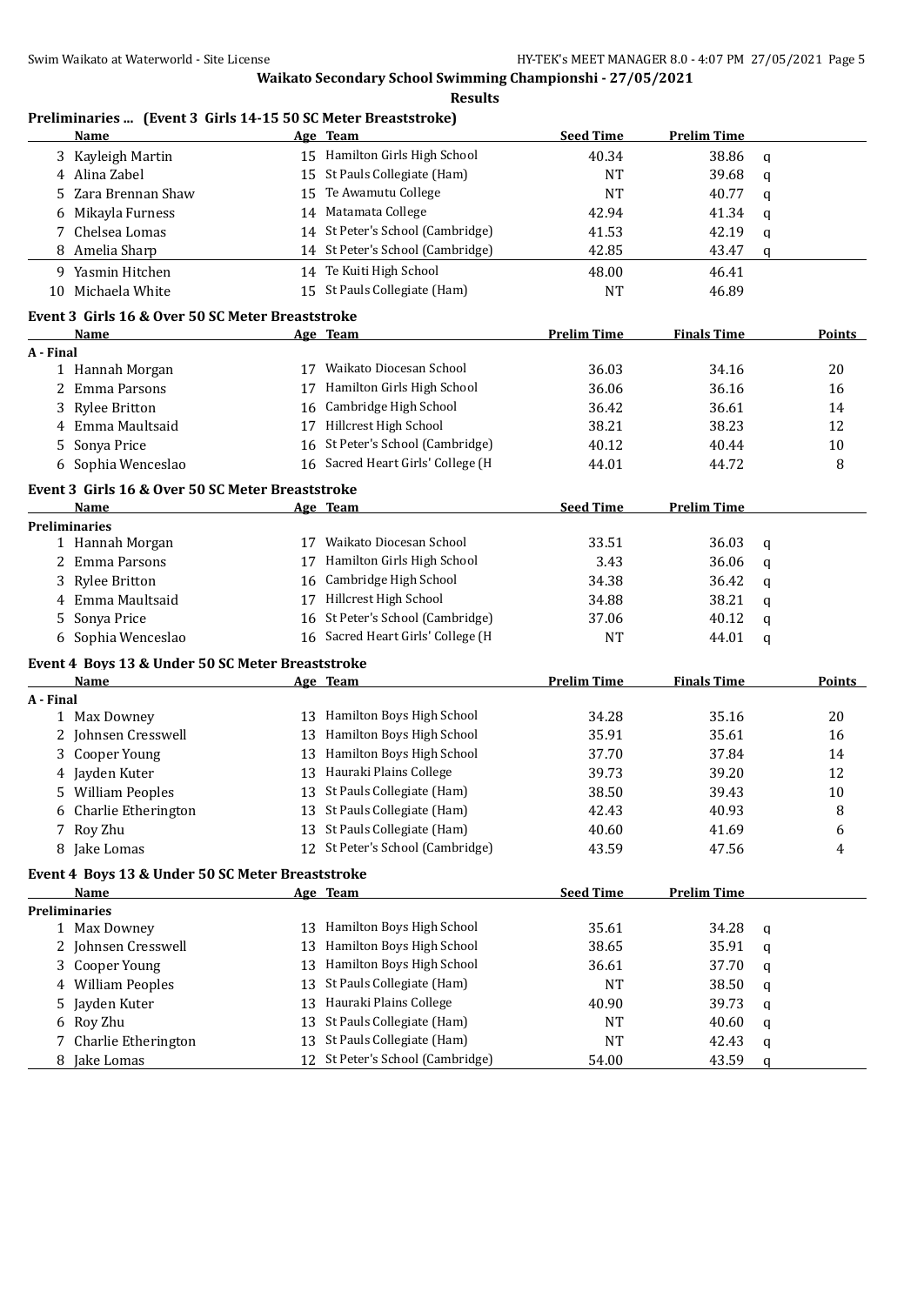|           | Preliminaries  (Event 4 Boys 13 & Under 50 SC Meter Breaststroke) |    |                                  |                    |                    |   |               |
|-----------|-------------------------------------------------------------------|----|----------------------------------|--------------------|--------------------|---|---------------|
|           | Name                                                              |    | Age Team                         | <b>Seed Time</b>   | <b>Prelim Time</b> |   |               |
|           | 9 Calum MacLeod                                                   |    | 13 Rototuna High Schools         | 48.45              | 43.67              |   |               |
|           | 10 Jacob Campbell                                                 |    | 13 St Peter's School (Cambridge) | 44.07              | 43.92              |   |               |
|           | 11 Aaron Rogers                                                   |    | 13 Putaruru College              | 47.93              | 45.86              |   |               |
|           | 12 Jousha Marais                                                  | 13 | Te Awamutu College               | <b>NT</b>          | 46.42              |   |               |
|           | 13 Kayle Kopa                                                     | 13 | Te Kuiti High School             | 48.60              | 48.45              |   |               |
|           | 14 Alexander Howarth                                              | 12 | Te Awamutu College               | <b>NT</b>          | 49.96              |   |               |
|           | --- Connor Lyon                                                   | 13 | Thames High School               | 47.06              | DQ                 |   |               |
|           | Event 4 Boys 14-15 50 SC Meter Breaststroke                       |    |                                  |                    |                    |   |               |
|           | Name                                                              |    | Age Team                         | <b>Prelim Time</b> | <b>Finals Time</b> |   | Points        |
| A - Final |                                                                   |    |                                  |                    |                    |   |               |
|           | 1 Boston Tordoff                                                  |    | 15 St Pauls Collegiate (Ham)     | 31.39              | 31.28              |   | 20            |
| 2         | Elijah Singleton                                                  | 15 | Hamilton Boys High School        | 33.48              | 33.95              |   | 16            |
| 3         | Vincent Cresswell                                                 | 14 | Hamilton Boys High School        | 35.00              | 34.85              |   | 14            |
| 4         | Iim Lin                                                           | 14 | St Pauls Collegiate (Ham)        | 36.29              | 36.91              |   | 12            |
| 5.        | Ben Kalma                                                         | 15 | St Pauls Collegiate (Ham)        | 37.94              | 38.83              |   | 10            |
| 6         | Caleb Lawrence                                                    | 15 | Matamata College                 | 37.98              | 39.49              |   | 8             |
| 7         | Kieran McMillan                                                   | 14 | Morrinsville College             | 39.41              | 40.37              |   | 6             |
|           | 8 Jake Mathis                                                     | 15 | Putaruru College                 | 41.03              | 42.60              |   | 4             |
|           | Event 4 Boys 14-15 50 SC Meter Breaststroke                       |    |                                  |                    |                    |   |               |
|           | Name                                                              |    | <u>Age Team</u>                  | <b>Seed Time</b>   | <b>Prelim Time</b> |   |               |
|           | <b>Preliminaries</b>                                              |    |                                  |                    |                    |   |               |
|           | 1 Boston Tordoff                                                  |    | 15 St Pauls Collegiate (Ham)     | <b>NT</b>          | 31.39              | q |               |
|           | Elijah Singleton                                                  | 15 | Hamilton Boys High School        | 35.23              | 33.48              | q |               |
|           | 3 Vincent Cresswell                                               | 14 | Hamilton Boys High School        | 37.21              | 35.00              | q |               |
|           | 4 Jim Lin                                                         | 14 | St Pauls Collegiate (Ham)        | NT                 | 36.29              | q |               |
| 5.        | Ben Kalma                                                         | 15 | St Pauls Collegiate (Ham)        | <b>NT</b>          | 37.94              | q |               |
| 6         | Caleb Lawrence                                                    | 15 | Matamata College                 | 39.96              | 37.98              | q |               |
|           | 7 Kieran McMillan                                                 | 14 | Morrinsville College             | <b>NT</b>          | 39.41              | q |               |
| 8         | Jake Mathis                                                       |    | 15 Putaruru College              | 44.22              | 41.03              | q |               |
|           | 9 Timothy Dobbs                                                   | 14 | St John's College                | 45.00              | 41.76              |   |               |
|           | 10 Josh Workman                                                   |    | 15 Hamilton Boys High School     | 40.21              | 41.96              |   |               |
|           | 11 Jacob Chetwin                                                  |    | 14 Te Awamutu College            | <b>NT</b>          | 45.28              |   |               |
|           | Event 4 Boys 16 & Over 50 SC Meter Breaststroke                   |    |                                  |                    |                    |   |               |
|           | <u>Name</u>                                                       |    |                                  | <b>Prelim Time</b> | <b>Finals Time</b> |   | <b>Points</b> |
| A - Final |                                                                   |    |                                  |                    |                    |   |               |
|           | 1 Carlos Hardie                                                   |    | 17 Hamilton Boys High School     | 32.09              | 31.31              |   | 20            |
| 2         | Geordie Chapman                                                   | 16 | Hamilton Boys High School        | 33.82              | 33.19              |   | 16            |
| 3         | Adrian Wong                                                       | 16 | St Pauls Collegiate (Ham)        | 34.96              | 33.33              |   | 14            |
| 4         | Joel Collings                                                     | 16 | Hillcrest High School            | 35.60              | 35.74              |   | 12            |
| 5.        | Max Roberts                                                       | 16 | Hamilton Boys High School        | 35.69              | 36.10              |   | 10            |
| 6         | <b>Braye Stewart</b>                                              | 16 | Te Aroha College                 | 36.47              | 36.54              |   | 8             |
| 7         | Benjamin Ranby-Al                                                 | 17 | Te Awamutu College               | 40.22              | 40.90              |   | 6             |
|           | Event 4 Boys 16 & Over 50 SC Meter Breaststroke                   |    |                                  |                    |                    |   |               |
|           | Name                                                              |    | Age Team                         | <b>Seed Time</b>   | <b>Prelim Time</b> |   |               |
|           | <b>Preliminaries</b>                                              |    |                                  |                    |                    |   |               |
|           | 1 Carlos Hardie                                                   | 17 | Hamilton Boys High School        | 31.88              | 32.09              | q |               |
| 2         | Geordie Chapman                                                   | 16 | Hamilton Boys High School        | 35.56              | 33.82              | q |               |
|           | 3 Adrian Wong                                                     |    | 16 St Pauls Collegiate (Ham)     | NT                 | 34.96              | q |               |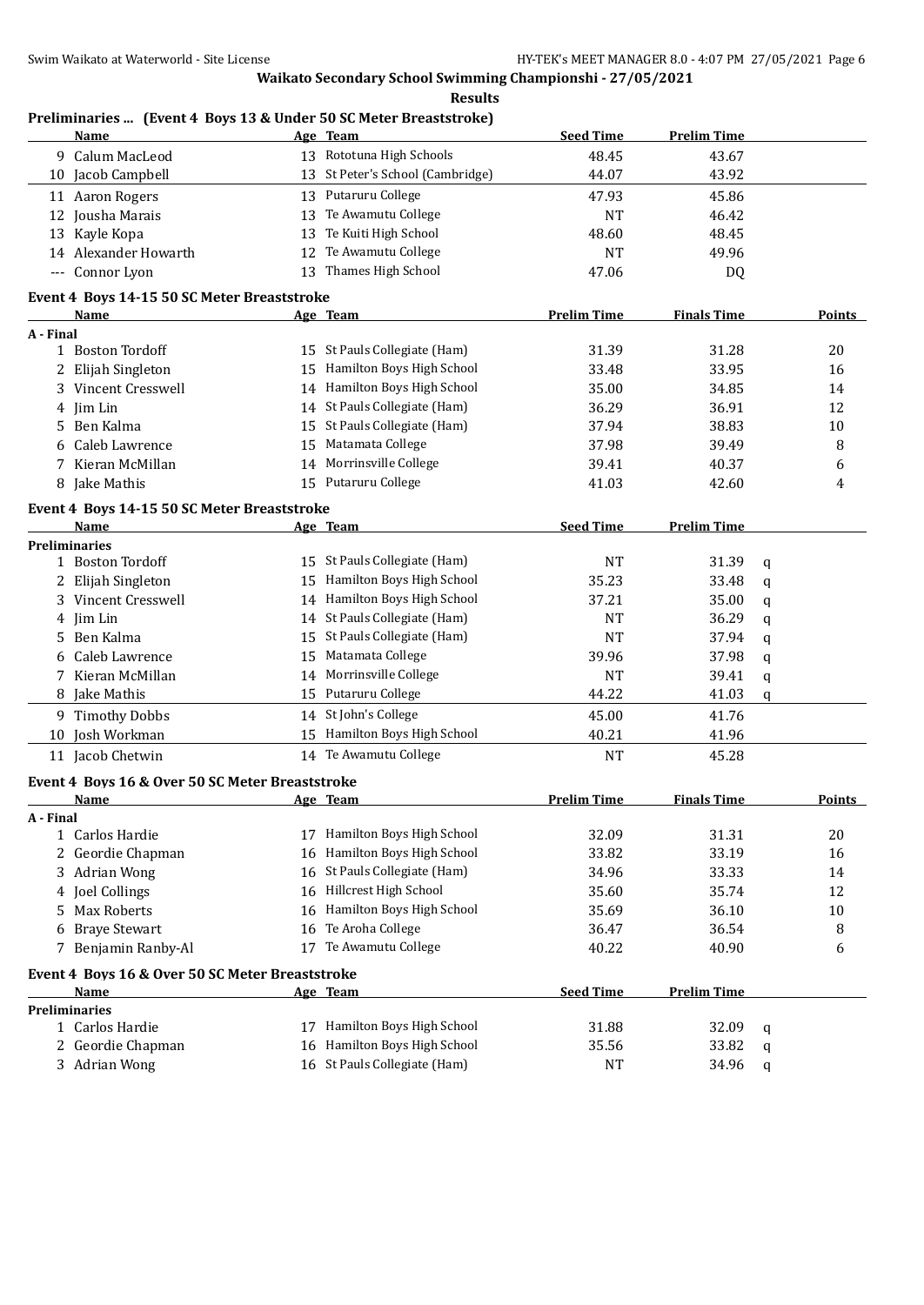## **Preliminaries ... (Event 4 Boys 16 & Over 50 SC Meter Breaststroke)**

|           | Name                                                      |    | Age Team                          | <b>Seed Time</b>   | <b>Prelim Time</b> |             |               |
|-----------|-----------------------------------------------------------|----|-----------------------------------|--------------------|--------------------|-------------|---------------|
|           | 4 Joel Collings                                           |    | 16 Hillcrest High School          | 38.51              | 35.60              | q           |               |
|           | 5 Max Roberts                                             |    | 16 Hamilton Boys High School      | 35.41              | 35.69              | q           |               |
|           | <b>Braye Stewart</b>                                      | 16 | Te Aroha College                  | 37.17              | 36.47              | q           |               |
| 7         | Benjamin Ranby-Al                                         | 17 | Te Awamutu College                | <b>NT</b>          | 40.22              | q           |               |
|           | 8 Karol Puchalski                                         | 16 | Te Kauwhata College               | 42.91              | 42.44              | q           |               |
|           | Event 5 Girls 13 & Under 50 SC Meter Backstroke           |    |                                   |                    |                    |             |               |
|           | Name                                                      |    |                                   | <b>Prelim Time</b> | <b>Finals Time</b> |             | <b>Points</b> |
| A - Final |                                                           |    | Age Team                          |                    |                    |             |               |
|           | 1 Pippa Mihaka                                            |    | 13 Hamilton Girls High School     | 32.13              | 31.88              |             | 20            |
|           | 2 Natalie Johnson                                         | 13 | St Peter's School (Cambridge)     | 33.79              | 34.06              |             | 16            |
|           | 3 Jayne McPhillips                                        |    | 13 Waikato Diocesan School        | 36.10              | 36.01              |             | 14            |
| 4         | Olivia Ballantyne                                         |    | 13 Hillcrest High School          | 34.51              | 36.19              |             | 12            |
| 5.        | Rhona McInnes                                             |    | 13 Thames High School             | 37.92              | 37.36              |             | 10            |
|           | 6 Issy Rhind                                              | 13 | St Peter's School (Cambridge)     | 38.91              | 37.74              |             | 8             |
| 7         | <b>Brooke Leeder</b>                                      |    | 13 Waikato Diocesan School        | 37.91              | 37.95              |             | 6             |
|           | 8 Jessica Bray                                            |    | 13 Te Aroha College               | 38.84              | 38.83              |             | 4             |
|           |                                                           |    |                                   |                    |                    |             |               |
|           | Event 5 Girls 13 & Under 50 SC Meter Backstroke           |    |                                   |                    |                    |             |               |
|           | Name                                                      |    | Age Team                          | <b>Seed Time</b>   | <b>Prelim Time</b> |             |               |
|           | <b>Preliminaries</b>                                      |    |                                   |                    |                    |             |               |
|           | 1 Pippa Mihaka                                            |    | 13 Hamilton Girls High School     | 30.32              | 32.13              | q           |               |
|           | 2 Natalie Johnson                                         | 13 | St Peter's School (Cambridge)     | 33.03              | 33.79              | $\mathbf q$ |               |
| 3         | Olivia Ballantyne                                         |    | 13 Hillcrest High School          | 34.03              | 34.51              | q           |               |
|           | 4 Jayne McPhillips                                        | 13 | Waikato Diocesan School           | 36.98              | 36.10              | q           |               |
| 5.        | Brooke Leeder                                             | 13 | Waikato Diocesan School           | 39.00              | 37.91              | q           |               |
| 6         | Rhona McInnes                                             | 13 | Thames High School                | 36.34              | 37.92              | q           |               |
| 7         | Jessica Bray                                              | 13 | Te Aroha College                  | 36.39              | 38.84              | q           |               |
|           | 8 Issy Rhind                                              | 13 | St Peter's School (Cambridge)     | 36.50              | 38.91              | q           |               |
| 9.        | Olive-Rose Hapuku                                         | 12 | Waikato Diocesan School           | 42.70              | 39.79              |             |               |
|           | 10 Maclaine Stuart                                        | 12 | Sacred Heart Girls' College (H    | <b>NT</b>          | 40.50              |             |               |
|           | 11 Emily Steel                                            | 13 | Waikato Diocesan School           | 37.41              | 40.65              |             |               |
| 12        | Stella Braun                                              | 12 | Rototuna High Schools             | 40.90              | 41.23              |             |               |
|           | 13 Athalia Oliver                                         |    | 13 St Peter's School (Cambridge)  | 40.00              | 42.40              |             |               |
|           |                                                           |    |                                   |                    |                    |             |               |
|           | Event 5 Girls 14-15 50 SC Meter Backstroke<br><b>Name</b> |    | Age Team                          | <b>Prelim Time</b> | <b>Finals Time</b> |             | <b>Points</b> |
| A - Final |                                                           |    |                                   |                    |                    |             |               |
|           | 1 Urban Cooper-Kerapa                                     |    | 14 Sacred Heart Girls' College (H | 32.06              | 31.94              |             | 20            |
|           | 2 Jetta Kete                                              |    | 14 Te Awamutu College             | 34.64              | 33.19              |             | 16            |
|           | 3 Keana Woodfield                                         |    | 14 St Peter's School (Cambridge)  | 34.76              | 34.17              |             | 14            |
|           | 4 Rinoa Day                                               | 15 | Sacred Heart Girls' College (H    | 35.55              | 34.86              |             | 12            |
| 5.        | Te Wehi Mareikura                                         | 15 | Te Awamutu College                | 35.43              | 35.68              |             | $10\,$        |
| 6         | Isabella Wilson                                           | 15 | St Peter's School (Cambridge)     | 36.45              | 36.11              |             | 8             |
|           | 7 Lucy Allison                                            | 15 | Matamata College                  | 35.90              | 36.17              |             |               |
|           | 8 Eva Parker                                              | 15 | St Pauls Collegiate (Ham)         |                    | 37.44              |             | 6             |
|           |                                                           |    |                                   | 36.82              |                    |             | 4             |
|           | Event 5 Girls 14-15 50 SC Meter Backstroke                |    |                                   |                    |                    |             |               |
|           | <b>Name</b>                                               |    | Age Team                          | <b>Seed Time</b>   | <b>Prelim Time</b> |             |               |
|           | <b>Preliminaries</b>                                      |    |                                   |                    |                    |             |               |
|           | 1 Urban Cooper-Kerapa                                     |    | 14 Sacred Heart Girls' College (H | NT                 | 32.06              | q           |               |
|           | 2 Jetta Kete                                              |    | 14 Te Awamutu College             | <b>NT</b>          | 34.64              | q           |               |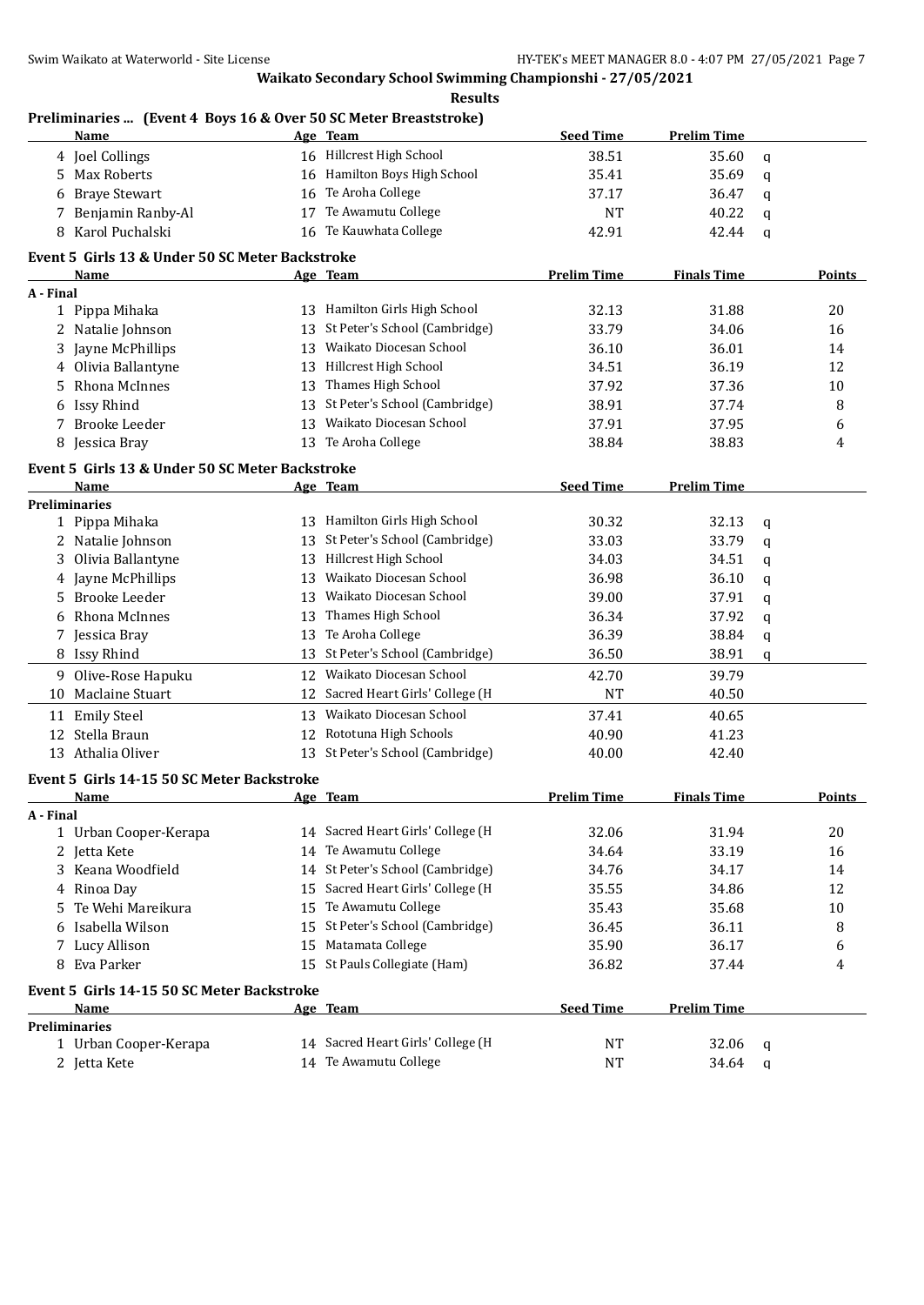#### **Results**

# **Preliminaries ... (Event 5 Girls 14-15 50 SC Meter Backstroke)**

|           | <b>Name</b>                                    |    | Age Team                                               | <b>Seed Time</b>   | <b>Prelim Time</b> |   |               |
|-----------|------------------------------------------------|----|--------------------------------------------------------|--------------------|--------------------|---|---------------|
|           | 3 Keana Woodfield                              |    | 14 St Peter's School (Cambridge)                       | 33.38              | 34.76              | q |               |
| 4         | Te Wehi Mareikura                              | 15 | Te Awamutu College                                     | <b>NT</b>          | 35.43              | q |               |
| 5.        | Rinoa Day                                      | 15 | Sacred Heart Girls' College (H                         | <b>NT</b>          | 35.55              | q |               |
| 6         | Lucy Allison                                   | 15 | Matamata College                                       | 35.95              | 35.90              | q |               |
| 7         | Isabella Wilson                                | 15 | St Peter's School (Cambridge)                          | 33.00              | 36.45              | q |               |
| 8         | Eva Parker                                     | 15 | St Pauls Collegiate (Ham)                              | <b>NT</b>          | 36.82              | q |               |
|           | 9 Chelsea Lomas                                |    | 14 St Peter's School (Cambridge)                       | 35.00              | 37.15              |   |               |
| 10        | <b>Brooke Bell</b>                             | 15 | Morrinsville College                                   | <b>NT</b>          | 37.36              |   |               |
|           | 11 Lucy Walton                                 | 14 | Waihi College                                          | 41.72              | 37.67              |   |               |
|           | 12 Lily Marlow                                 | 14 | Sacred Heart Girls' College (H                         | NT                 | 38.96              |   |               |
|           | 13 Breanna Doig                                | 15 | Te Awamutu College                                     | <b>NT</b>          | 39.34              |   |               |
|           | 14 Yasmin Hitchen                              | 14 | Te Kuiti High School                                   | 42.00              | 45.18              |   |               |
|           | Event 5 Girls 16 & Over 50 SC Meter Backstroke |    |                                                        |                    |                    |   |               |
|           | Name                                           |    | Age Team                                               | <b>Prelim Time</b> | <b>Finals Time</b> |   | <b>Points</b> |
| A - Final |                                                |    |                                                        |                    |                    |   |               |
|           | 1 Charlize Tordoff                             |    | 17 St Pauls Collegiate (Ham)                           | 31.72              | 30.50              |   | 20            |
|           | 2 Jade Houston                                 | 16 | St Peter's School (Cambridge)                          | 32.15              | 32.62              |   | 16            |
|           | 3 Amelia Glover                                | 16 | Waikato Diocesan School                                | 33.54              | 33.08              |   | 14            |
| 4         | Nikita Coleman                                 | 16 | St Pauls Collegiate (Ham)                              | 36.39              | 35.95              |   | 12            |
| 5         | Amelia De Lautour                              | 16 | Waikato Diocesan School                                | 33.76              | 36.27              |   | 10            |
| 6         | Michaela Ward                                  | 16 | Putaruru College                                       | 37.51              | 37.18              |   | 8             |
| 7         | Georgia Wilson                                 | 16 | Te Awamutu College                                     | 37.13              | 37.95              |   | 6             |
|           | 8 Samantha (Sam) White                         |    | 16 St Pauls Collegiate (Ham)                           | 39.20              | 38.94              |   | 4             |
|           | Event 5 Girls 16 & Over 50 SC Meter Backstroke |    |                                                        |                    |                    |   |               |
|           | <b>Name</b>                                    |    | <u>Age Team</u>                                        | <b>Seed Time</b>   | <b>Prelim Time</b> |   |               |
|           | <b>Preliminaries</b>                           |    |                                                        |                    |                    |   |               |
| 1         | Charlize Tordoff                               | 17 | St Pauls Collegiate (Ham)                              | <b>NT</b>          | 31.72              | q |               |
| 2         | Jade Houston                                   | 16 | St Peter's School (Cambridge)                          | 29.70              | 32.15              | q |               |
| 3.        | Amelia Glover                                  | 16 | Waikato Diocesan School                                | 30.00              | 33.54              | q |               |
|           | Amelia De Lautour                              | 16 | Waikato Diocesan School                                | 30.03              | 33.76              | q |               |
| 5         | Danielle Joblin                                | 16 | St Peter's School (Cambridge)                          | 30.86              | 34.01              | q |               |
| 6         | Nikita Coleman                                 | 16 | St Pauls Collegiate (Ham)                              | <b>NT</b>          | 36.39              | q |               |
| 7         | Georgia Wilson                                 | 16 | Te Awamutu College                                     | <b>NT</b>          | 37.13              | q |               |
|           | Michaela Ward                                  | 16 | Putaruru College                                       | 38.86              | 37.51              | q |               |
|           | 9 Samantha (Sam) White                         |    | 16 St Pauls Collegiate (Ham)                           | <b>NT</b>          | 39.20              |   |               |
|           | Event 6 Boys 13 & Under 50 SC Meter Backstroke |    |                                                        |                    |                    |   |               |
|           | <b>Name</b>                                    |    | Age Team                                               | <b>Prelim Time</b> | <b>Finals Time</b> |   | <b>Points</b> |
| A - Final |                                                |    |                                                        |                    |                    |   |               |
|           | 1 Ethan MacDonald                              | 13 | Hamilton Boys High School<br>St John's College         | 29.67              | 29.55              |   | 20            |
| 2         | Zion Heke                                      | 13 |                                                        | 30.60              | 30.66              |   | 16            |
| 3         | Jayden Kuter                                   | 13 | Hauraki Plains College                                 | 36.41              | 36.26              |   | 14            |
| 4         | Olly Jeffares                                  | 13 | St Peter's School (Cambridge)                          | 37.11              | 37.11              |   | 12            |
| 5         | Taylor Crouch                                  | 13 | Hamilton Boys High School<br>St Pauls Collegiate (Ham) | 38.05              | 37.28              |   | 10            |
| 6         | Quinn Hagan                                    | 13 | St Pauls Collegiate (Ham)                              | 39.03              | 37.84              |   | 8             |
| 7         | Charlie Etherington                            | 13 |                                                        | 39.04              | 38.25              |   | 6             |
|           | 8 Ben Jarvis                                   | 13 | Waihi College                                          | 37.54              | 38.89              |   | 4             |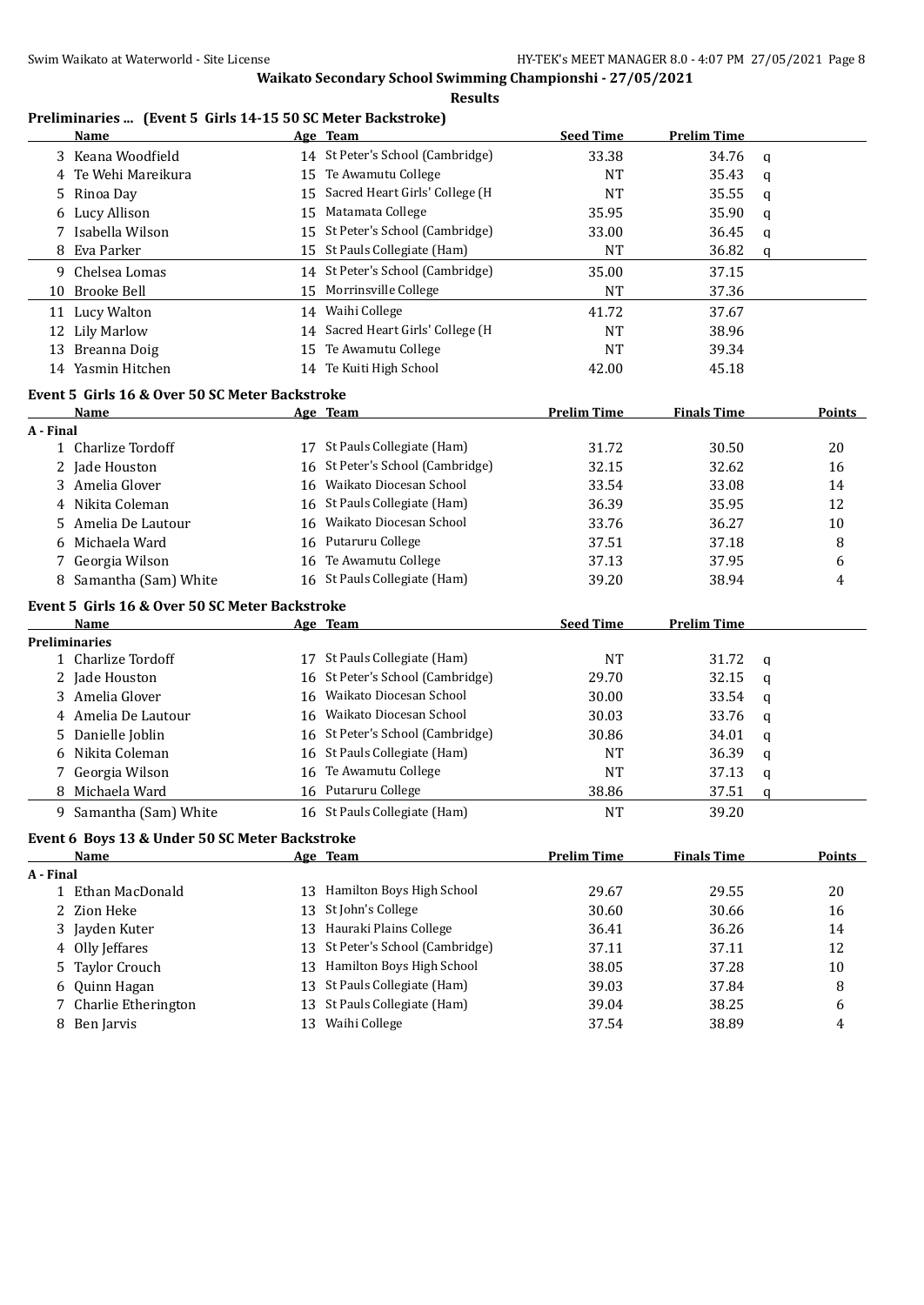**Results**

|           | Event 6 Boys 13 & Under 50 SC Meter Backstroke |    |                                                   |                    |                    |   |               |
|-----------|------------------------------------------------|----|---------------------------------------------------|--------------------|--------------------|---|---------------|
|           | Name                                           |    | Age Team                                          | <b>Seed Time</b>   | <b>Prelim Time</b> |   |               |
|           | <b>Preliminaries</b>                           |    |                                                   |                    |                    |   |               |
|           | 1 Ethan MacDonald                              | 13 | Hamilton Boys High School                         | 32.14              | 29.67              | q |               |
|           | 2 Zion Heke                                    | 13 | St John's College                                 | 31.30              | 30.60              | q |               |
| 3         | Jayden Kuter                                   | 13 | Hauraki Plains College                            | 35.95              | 36.41              | q |               |
| 4         | Olly Jeffares                                  | 13 | St Peter's School (Cambridge)                     | 38.18              | 37.11              | q |               |
| 5         | Ben Jarvis                                     | 13 | Waihi College                                     | 38.35              | 37.54              | q |               |
| 6         | <b>Taylor Crouch</b>                           | 13 | Hamilton Boys High School                         | 40.01              | 38.05              | q |               |
| 7         | Quinn Hagan                                    | 13 | St Pauls Collegiate (Ham)                         | <b>NT</b>          | 39.03              | q |               |
| 8         | Charlie Etherington                            | 13 | St Pauls Collegiate (Ham)                         | <b>NT</b>          | 39.04              | q |               |
|           | 9 Braeden Schultz                              |    | 12 Rototuna High Schools                          | 4.18               | 41.62              |   |               |
|           | 10 Alexander Howarth                           | 12 | Te Awamutu College                                | <b>NT</b>          | 42.50              |   |               |
|           | 11 Zayde Horwood                               | 12 | Hamilton Boys High School                         | 42.11              | 43.53              |   |               |
|           | 12 Kayle Kopa                                  | 13 | Te Kuiti High School                              | 44.56              | 46.71              |   |               |
|           | Event 6 Boys 14-15 50 SC Meter Backstroke      |    |                                                   |                    |                    |   |               |
|           | Name                                           |    | Age Team                                          | <b>Prelim Time</b> | <b>Finals Time</b> |   | Points        |
| A - Final |                                                |    |                                                   |                    |                    |   |               |
|           | 1 Ollie Mouat                                  |    | 14 St Pauls Collegiate (Ham)                      | 29.13              | 28.61              |   | 20            |
| 2         | Taniko Shane                                   |    | 15 St John's College                              | 28.97              | 28.99              |   | 16            |
|           | Matthew Bruning                                |    | 14 Hamilton Boys High School                      | 31.35              | 30.83              |   | 14            |
| 4         | Liam Woods                                     |    | 14 Hamilton Christian School                      | 30.28              | 30.94              |   | 12            |
| 5.        | Jayden Darby                                   | 15 | Te Aroha College                                  | 32.43              | 32.17              |   | 10            |
|           | 6 Zachary Brownlee                             |    | 14 Hamilton Boys High School                      | 33.51              | 32.79              |   | 8             |
| 7         | Vincent Cresswell                              |    | 14 Hamilton Boys High School                      | 32.45              | 32.90              |   | 6             |
| 8         | Isitolo Hiliate                                | 15 | Waihi College                                     | 36.22              | 36.36              |   | 4             |
|           |                                                |    |                                                   |                    |                    |   |               |
|           | Event 6 Boys 14-15 50 SC Meter Backstroke      |    |                                                   |                    |                    |   |               |
|           | Name                                           |    | Age Team                                          | <b>Seed Time</b>   | <b>Prelim Time</b> |   |               |
|           | <b>Preliminaries</b><br>1 Taniko Shane         |    |                                                   |                    |                    |   |               |
|           |                                                |    | 15 St John's College<br>St Pauls Collegiate (Ham) | 30.22              | 28.97              | q |               |
| 2         | Ollie Mouat                                    | 14 | 14 Hamilton Christian School                      | <b>NT</b>          | 29.13              | q |               |
| 3         | Liam Woods                                     |    |                                                   | 31.68              | 30.28              | q |               |
| 4         | <b>Matthew Bruning</b>                         | 14 | Hamilton Boys High School                         | 29.72              | 31.35              | q |               |
| 5.        | Jayden Darby                                   | 15 | Te Aroha College                                  | 30.90              | 32.43              | q |               |
| 6         | Vincent Cresswell                              |    | 14 Hamilton Boys High School                      | 33.50              | 32.45              | q |               |
|           | 7 Zachary Brownlee                             |    | 14 Hamilton Boys High School                      | 36.12              | 33.51              | q |               |
|           | 8 Isitolo Hiliate                              | 15 | Waihi College                                     | 35.66              | 36.22              | q |               |
|           | 9 Jacob Chetwin                                | 14 | Te Awamutu College                                | <b>NT</b>          | 40.00              |   |               |
|           | 10 Aaron Davey                                 |    | 14 Putaruru College                               | 41.74              | 40.91              |   |               |
|           | 11 Matt Bruin                                  | 14 | Morrinsville College                              | NT                 | 43.17              |   |               |
| $\cdots$  | Sam Waugh                                      | 15 | Te Awamutu College                                | NT                 | DQ                 |   |               |
|           | Event 6 Boys 16 & Over 50 SC Meter Backstroke  |    |                                                   |                    |                    |   |               |
|           | Name                                           |    | Age Team                                          | <b>Prelim Time</b> | <b>Finals Time</b> |   | <b>Points</b> |
| A - Final |                                                |    |                                                   |                    |                    |   |               |
|           | 1 Benjamin Haskell                             |    | 16 St Pauls Collegiate (Ham)                      | 30.25              | 29.27              |   | 20            |
| 2         | Harvey Williams                                | 16 | St Peter's School (Cambridge)                     | 29.78              | 29.52              |   | 16            |
| 3.        | Hunter Read                                    | 16 | Hamilton Boys High School                         | 29.80              | 29.77              |   | 14            |
| 4         | <b>Boston Haddon</b>                           | 17 | St John's College                                 | 29.62              | 29.78              |   | 12            |
| 5.        | Geordie Chapman                                |    | 16 Hamilton Boys High School                      | 32.17              | 32.73              |   | 10            |
|           |                                                |    |                                                   |                    |                    |   |               |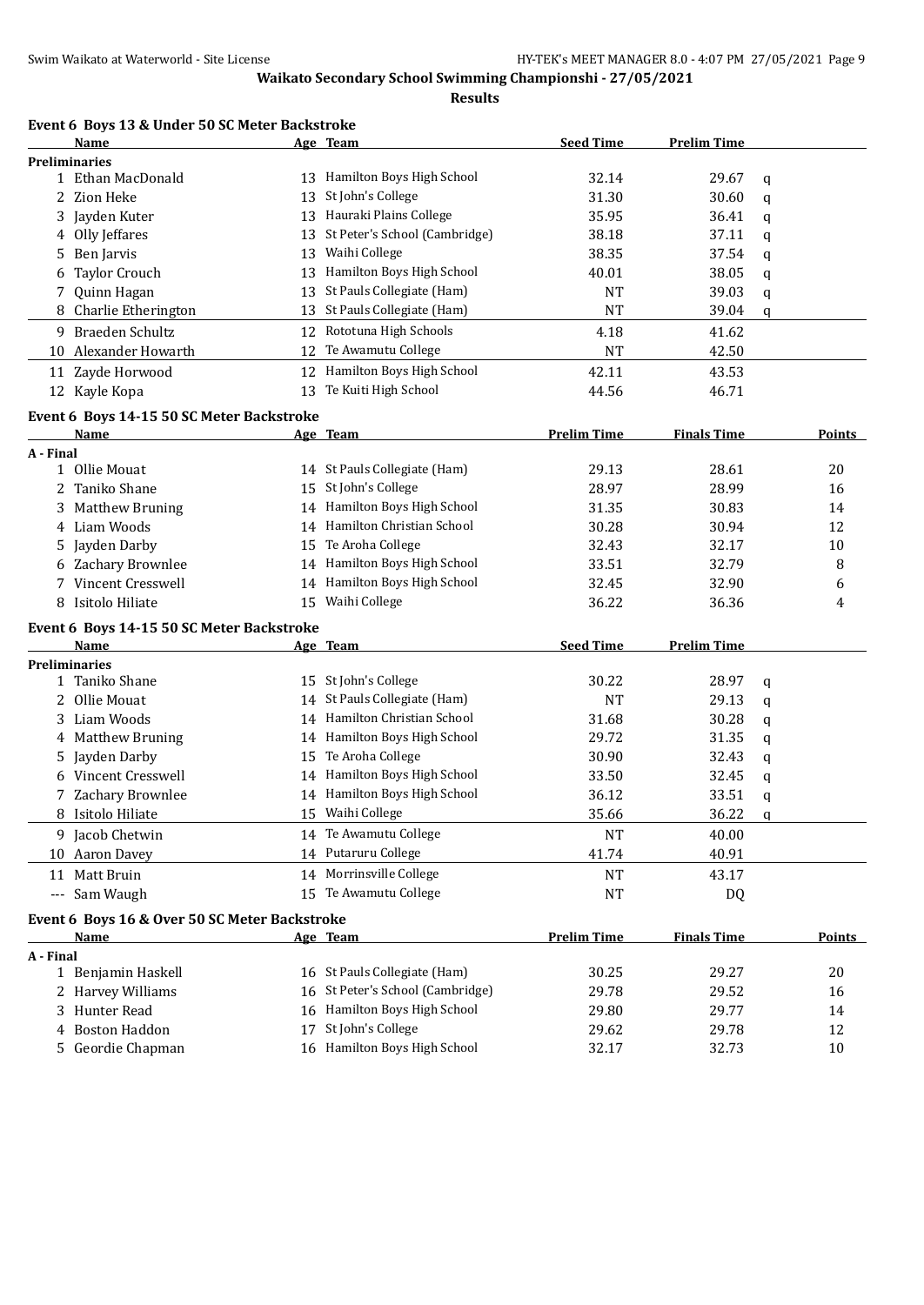### **A - Final ... (Event 6 Boys 16 & Over 50 SC Meter Backstroke)**

|           | <b>Name</b>                                           |    | Age Team                          | <b>Prelim Time</b> | <b>Finals Time</b> |   | <b>Points</b> |
|-----------|-------------------------------------------------------|----|-----------------------------------|--------------------|--------------------|---|---------------|
|           | 6 Connor Stuart                                       |    | 17 Hamilton Boys High School      | 34.94              | 35.50              |   | 8             |
|           | 7 Fletcher Meads                                      |    | 16 Putaruru College               | 37.54              | 36.36              |   | 6             |
|           |                                                       |    |                                   |                    |                    |   |               |
|           | Event 6 Boys 16 & Over 50 SC Meter Backstroke<br>Name |    | Age Team                          | <b>Seed Time</b>   | <b>Prelim Time</b> |   |               |
|           | <b>Preliminaries</b>                                  |    |                                   |                    |                    |   |               |
|           | 1 Boston Haddon                                       |    | 17 St John's College              | 30.01              | 29.62              | q |               |
|           | 2 Harvey Williams                                     | 16 | St Peter's School (Cambridge)     | 28.92              | 29.78              | q |               |
| 3         | Hunter Read                                           |    | 16 Hamilton Boys High School      | 30.68              | 29.80              | q |               |
|           | 4 Benjamin Haskell                                    |    | 16 St Pauls Collegiate (Ham)      | <b>NT</b>          | 30.25              | q |               |
| 5.        | Geordie Chapman                                       |    | 16 Hamilton Boys High School      | 34.29              | 32.17              | q |               |
| 6         | <b>Connor Stuart</b>                                  | 17 | Hamilton Boys High School         | 33.45              | 34.94              | q |               |
| 7         | <b>Fletcher Meads</b>                                 | 16 | Putaruru College                  | 37.10              | 37.54              |   |               |
|           | 8 Hayden Neale                                        |    | 17 St John's College              | 38.20              | 38.39              | q |               |
|           |                                                       |    |                                   |                    |                    | q |               |
|           | 9 Karol Puchalski                                     |    | 16 Te Kauwhata College            | 39.78              | 41.72              |   |               |
|           | Event 7 Girls 13 & Under 50 SC Meter Freestyle        |    |                                   |                    |                    |   |               |
|           | Name                                                  |    | Age Team                          | <b>Prelim Time</b> | <b>Finals Time</b> |   | <b>Points</b> |
| A - Final |                                                       |    |                                   |                    |                    |   |               |
|           | 1 Chloe Peters                                        |    | 13 Sacred Heart Girls' College (H | 28.56              | 28.03              |   | 20            |
|           | 2 Lucy Lawrence                                       | 13 | Matamata College                  | 28.78              | 28.66              |   | 16            |
|           | 3 Sophie Hunter                                       | 12 | St Peter's School (Cambridge)     | 29.67              | 30.14              |   | 14            |
|           | *4 Lily Jarrett                                       | 13 | Waikato Diocesan School           | 30.55              | 30.29              |   | 11            |
|           | *4 Heidi Roberts                                      | 13 | Matamata College                  | 30.52              | 30.29              |   | 11            |
| 6         | Ella Ramsay                                           | 13 | Cambridge High School             | 29.97              | 30.39              |   | 8             |
| 7         | Rebecca Plank                                         | 12 | Rototuna High Schools             | 31.00              | 31.20              |   | 6             |
|           | Olivia Burton                                         | 13 | Waikato Diocesan School           | 31.48              | 31.38              |   | 4             |
|           | Event 7 Girls 13 & Under 50 SC Meter Freestyle        |    |                                   |                    |                    |   |               |
|           | <b>Name</b>                                           |    | Age Team                          | <b>Seed Time</b>   | <b>Prelim Time</b> |   |               |
|           | <b>Preliminaries</b>                                  |    |                                   |                    |                    |   |               |
|           | 1 Chloe Peters                                        |    | 13 Sacred Heart Girls' College (H | <b>NT</b>          | 28.56              | q |               |
|           | 2 Lucy Lawrence                                       | 13 | Matamata College                  | 28.72              | 28.78              | q |               |
|           | 3 Sophie Hunter                                       |    | 12 St Peter's School (Cambridge)  | 29.59              | 29.67              | q |               |
| 4         | Ella Ramsay                                           | 13 | Cambridge High School             | 30.49              | 29.97              | q |               |
| 5         | Heidi Roberts                                         | 13 | Matamata College                  | 31.55              | 30.52              | q |               |
| 6         | Lily Jarrett                                          | 13 | Waikato Diocesan School           | 30.49              | 30.55              | q |               |
| 7         | Rebecca Plank                                         |    | 12 Rototuna High Schools          | 30.14              | 31.00              | q |               |
|           | 8 Olivia Burton                                       | 13 | Waikato Diocesan School           | 33.38              | 31.48              | q |               |
|           | 9 Holly Timmins                                       | 12 | Hauraki Plains College            | 32.63              | 31.95              |   |               |
|           | 10 Molly Hills                                        | 12 | Matamata College                  | 32.98              | 32.18              |   |               |
| 11        | <b>Brooke Leeder</b>                                  | 13 | Waikato Diocesan School           | 32.00              | 32.39              |   |               |
| 12        | Rose Morley                                           | 13 | Waihi College                     | 35.70              | 32.66              |   |               |
| 13        | Leiana Tukia                                          | 13 | Thames High School                | 33.42              | 32.81              |   |               |
| 14        | Jordyn Bell                                           | 13 | Morrinsville College              | NT                 | 33.22              |   |               |
| 15        | <b>Breana Emmerson</b>                                | 13 | Cambridge High School             | 34.50              | 33.27              |   |               |
| 16        | Keira McNulty                                         | 12 | Hillcrest High School             | 30.18              | 33.47              |   |               |
|           | Stella Braun                                          | 12 | Rototuna High Schools             |                    | 33.77              |   |               |
| 17        |                                                       |    | Sacred Heart Girls' College (H    | 33.44              |                    |   |               |
| 18<br>19  | Katie Haysom                                          | 13 | Waikato Diocesan School           | NT                 | 33.96<br>34.60     |   |               |
|           | <b>Emily Steel</b>                                    | 13 | 13 Rototuna High Schools          | 32.69              |                    |   |               |
|           | 20 Caitlin Wolmarans                                  |    |                                   | 35.02              | 34.85              |   |               |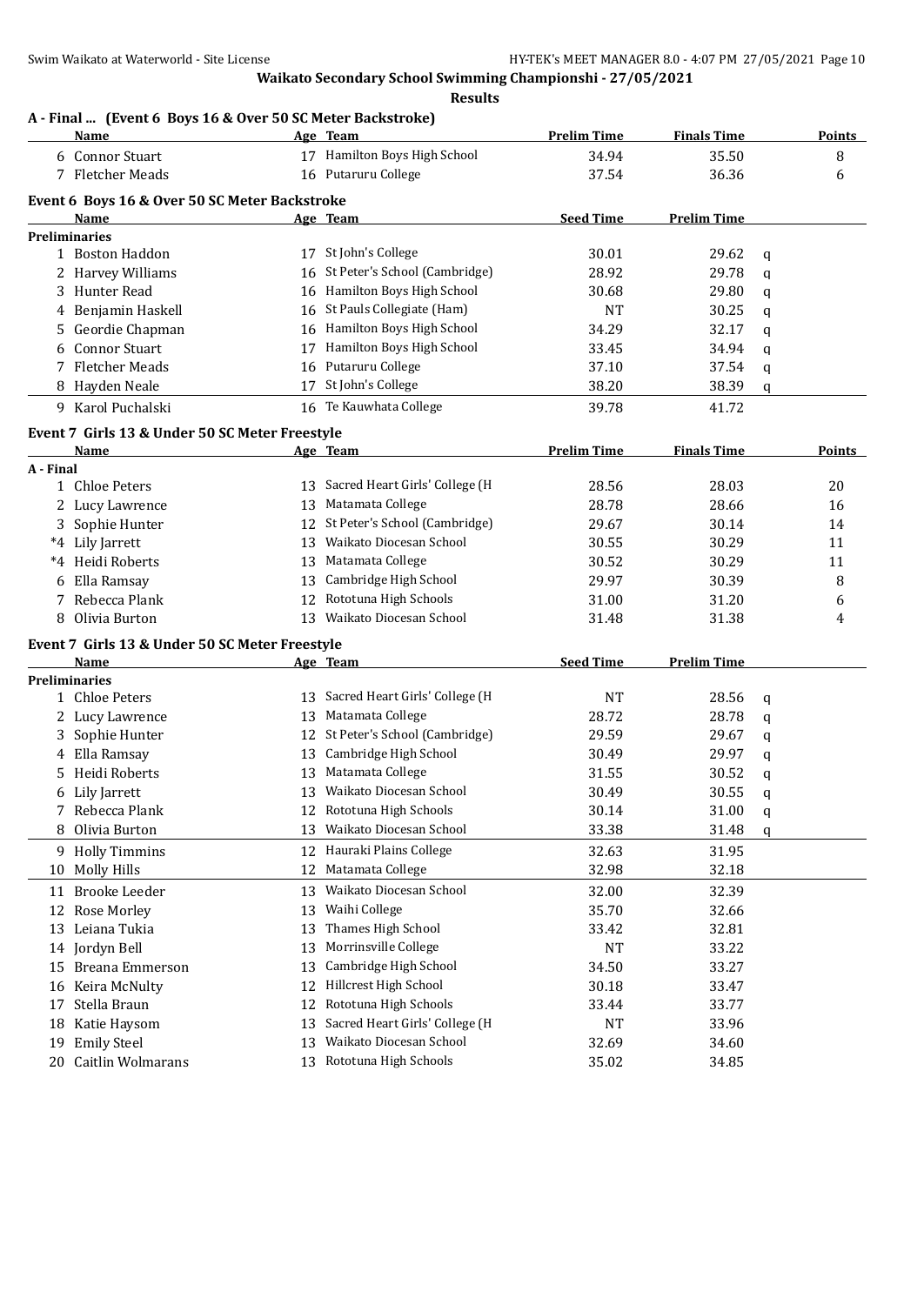### **Preliminaries ... (Event 7 Girls 13 & Under 50 SC Meter Freestyle)**

|              | Name                                          |    | Age Team                          | <b>Seed Time</b>   | <b>Prelim Time</b> |   |               |
|--------------|-----------------------------------------------|----|-----------------------------------|--------------------|--------------------|---|---------------|
|              | 21 Elise Floan                                |    | 13 Hauraki Plains College         | 34.95              | 34.97              |   |               |
|              | 22 Charlotte Phillips-Entwistle               |    | 13 Fraser High School             | 35.78              | 35.40              |   |               |
|              | 23 Maclaine Stuart                            |    | 12 Sacred Heart Girls' College (H | <b>NT</b>          | 36.06              |   |               |
|              | 24 Ava Steel                                  |    | 13 Hauraki Plains College         | 39.66              | 36.25              |   |               |
|              | Event 7 Girls 14-15 50 SC Meter Freestyle     |    |                                   |                    |                    |   |               |
|              | Name                                          |    | Age Team                          | <b>Prelim Time</b> | <b>Finals Time</b> |   | <b>Points</b> |
| A - Final    |                                               |    |                                   |                    |                    |   |               |
|              | 1 Ashleigh Devine                             | 15 | Rototuna High Schools             | 27.97              | 28.13              |   | 20            |
|              | 2 Savanna Bourke                              | 15 | St Peter's School (Cambridge)     | 28.01              | 28.42              |   | 16            |
| 3            | Amelie Austin                                 | 14 | Waikato Diocesan School           | 29.95              | 28.83              |   | 14            |
|              | 4 Milana Tapper                               | 14 | St Peter's School (Cambridge)     | 29.30              | 29.14              |   | 12            |
| 5.           | Ayla Davie                                    | 14 | Morrinsville College              | 30.17              | 30.09              |   | 10            |
|              | 6 Isla McNulty                                | 14 | Hillcrest High School             | 30.53              | 30.40              |   | 8             |
|              | 7 Kayleigh Martin                             | 15 | Hamilton Girls High School        | 31.11              | 30.72              |   | 6             |
|              | 8 Lucy Allison                                | 15 | Matamata College                  | 31.37              | 32.36              |   | 4             |
|              | Event 7 Girls 14-15 50 SC Meter Freestyle     |    |                                   |                    |                    |   |               |
|              | Name                                          |    | Age Team                          | <b>Seed Time</b>   | <b>Prelim Time</b> |   |               |
|              | <b>Preliminaries</b>                          |    |                                   |                    |                    |   |               |
|              | 1 Ashleigh Devine                             |    | 15 Rototuna High Schools          | 27.86              | 27.97              | q |               |
| $\mathbf{2}$ | Savanna Bourke                                |    | 15 St Peter's School (Cambridge)  | 27.36              | 28.01              | q |               |
| 3            | Milana Tapper                                 | 14 | St Peter's School (Cambridge)     | 29.90              | 29.30              | q |               |
| 4            | Amelie Austin                                 | 14 | Waikato Diocesan School           | 28.83              | 29.95              | q |               |
| 5            | Ayla Davie                                    | 14 | Morrinsville College              | <b>NT</b>          | 30.17              | q |               |
|              | 6 Isla McNulty                                | 14 | Hillcrest High School             | 30.18              | 30.53              | q |               |
|              | 7 Kayleigh Martin                             | 15 | Hamilton Girls High School        | 29.67              | 31.11              | q |               |
|              | 8 Lucy Allison                                | 15 | Matamata College                  | 32.38              | 31.37              | q |               |
|              | 9 Isabella Wilson                             | 15 | St Peter's School (Cambridge)     | 30.50              | 31.42              |   |               |
| 10           | Camryn Williams                               | 15 | Sacred Heart Girls' College (H    | <b>NT</b>          | 31.55              |   |               |
| 11           | Connie Thorburn                               |    | 14 Hamilton Girls High School     | 31.28              | 31.57              |   |               |
| 12           | Urban Cooper-Kerapa                           |    | 14 Sacred Heart Girls' College (H | NT                 | 31.61              |   |               |
|              | 13 Te Wehi Mareikura                          | 15 | Te Awamutu College                | <b>NT</b>          | 31.97              |   |               |
|              | 14 Lucy Walton                                | 14 | Waihi College                     | 31.70              | 32.00              |   |               |
|              | 15 Hannah Gray                                | 15 | Rototuna High Schools             | 32.73              | 32.97              |   |               |
|              | 16 Breanna Doig                               | 15 | Te Awamutu College                | <b>NT</b>          | 33.44              |   |               |
|              | 17 Michaela White                             |    | 15 St Pauls Collegiate (Ham)      | <b>NT</b>          | 33.90              |   |               |
|              | Event 7 Girls 16 & Over 50 SC Meter Freestyle |    |                                   |                    |                    |   |               |
|              | Name                                          |    | Age Team                          | <b>Prelim Time</b> | <b>Finals Time</b> |   | <b>Points</b> |
| A - Final    |                                               |    |                                   |                    |                    |   |               |
|              | 1 Laura Littlejohn                            | 16 | St Pauls Collegiate (Ham)         | 26.40              | 26.75              |   | 20            |
| 2            | Sarah Gutsell                                 | 16 | Waikato Diocesan School           | 28.55              | 28.45              |   | 16            |
| 3            | Kelly Lewis                                   | 16 | Waikato Diocesan School           | 29.07              | 29.01              |   | 14            |
| 4            | <b>Madison Darby</b>                          | 17 | Te Aroha College                  | 30.16              | 29.70              |   | 12            |
| 5.           | Amelia Glover                                 | 16 | Waikato Diocesan School           | 29.85              | 30.66              |   | 10            |
| 6            | <b>Imogen Barnes</b>                          | 17 | Hamilton Girls High School        | 31.77              | 31.69              |   | 8             |
| 7            | Nikita Coleman                                | 16 | St Pauls Collegiate (Ham)         | 31.35              | 31.77              |   | 6             |
|              | 8 Michaela Ward                               |    | 16 Putaruru College               | 31.52              | 31.97              |   | 4             |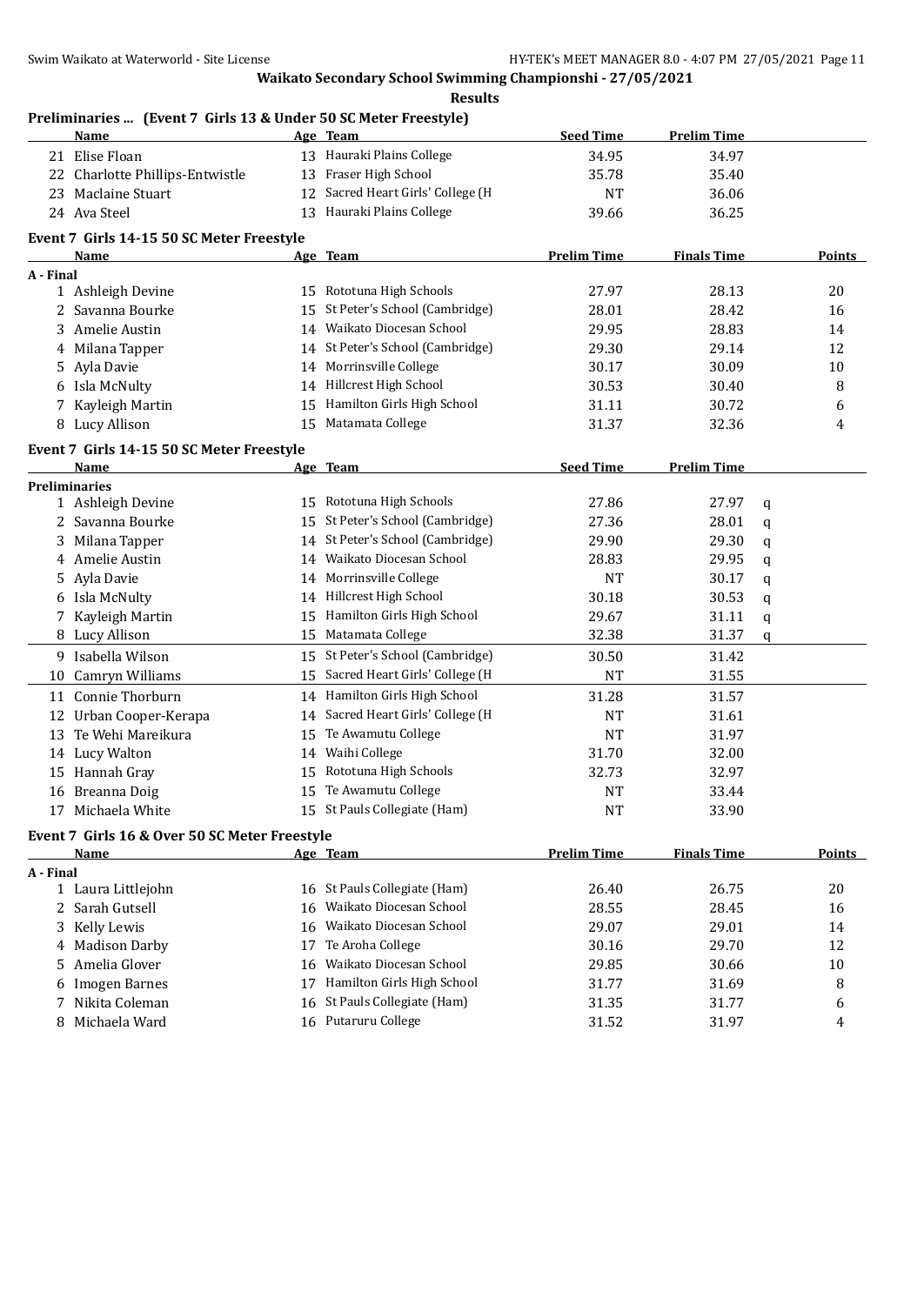**Results**

|  | Event 7 Girls 16 & Over 50 SC Meter Freestyle |  |
|--|-----------------------------------------------|--|
|--|-----------------------------------------------|--|

|           | Name                                          |    | Age Team                          | <b>Seed Time</b>   | <b>Prelim Time</b> |             |        |
|-----------|-----------------------------------------------|----|-----------------------------------|--------------------|--------------------|-------------|--------|
|           | <b>Preliminaries</b>                          |    |                                   |                    |                    |             |        |
|           | 1 Laura Littlejohn                            |    | 16 St Pauls Collegiate (Ham)      | <b>NT</b>          | 26.40              | q           |        |
|           | 2 Danielle Joblin                             |    | 16 St Peter's School (Cambridge)  | 26.16              | 28.07              | q           |        |
| 3         | Sarah Gutsell                                 | 16 | Waikato Diocesan School           | 27.53              | 28.55              | q           |        |
|           | 4 Kelly Lewis                                 | 16 | Waikato Diocesan School           | 27.47              | 29.07              | q           |        |
| 5.        | Amelia Glover                                 |    | 16 Waikato Diocesan School        | 29.00              | 29.85              | q           |        |
| 6         | <b>Madison Darby</b>                          |    | 17 Te Aroha College               | 29.70              | 30.16              | q           |        |
| 7         | Nikita Coleman                                | 16 | St Pauls Collegiate (Ham)         | NT                 | 31.35              | q           |        |
| 8         | Michaela Ward                                 |    | 16 Putaruru College               | 33.00              | 31.52              | q           |        |
|           | 9 Imogen Barnes                               |    | 17 Hamilton Girls High School     | 31.34              | 31.77              |             |        |
|           | 10 Ella Kennedy                               | 17 | Fraser High School                | 32.07              | 31.80              |             |        |
| 11        | Michelle Aldersley                            |    | 16 Te Kauwhata College            | 31.15              | 31.93              |             |        |
| 12        | Bella Perano                                  | 16 | Sacred Heart Girls' College (H    | <b>NT</b>          | 33.57              |             |        |
|           | 13 Sophia Wenceslao                           |    | 16 Sacred Heart Girls' College (H | <b>NT</b>          | 34.28              |             |        |
|           |                                               |    |                                   |                    |                    |             |        |
|           | Event 8 Boys 13 & Under 50 SC Meter Freestyle |    |                                   |                    |                    |             |        |
|           | Name                                          |    | Age Team                          | <b>Prelim Time</b> | <b>Finals Time</b> |             | Points |
| A - Final |                                               |    |                                   |                    |                    |             |        |
|           | 1 Nathan Tebbutt                              | 13 | St John's College                 | 27.23              | 27.34              |             | 20     |
| 2         | Max Downey                                    | 13 | Hamilton Boys High School         | 27.65              | 27.89              |             | 16     |
| 3         | Jonty Shirreffs                               | 13 | St John's College                 | 27.97              | 28.28              |             | 14     |
| 4         | Tim Gillies-Smith                             | 13 | St Pauls Collegiate (Ham)         | 29.34              | 29.86              |             | 12     |
| 5.        | Jayden Kuter                                  | 13 | Hauraki Plains College            | 29.06              | 29.97              |             | 10     |
| 6         | Cullen Miezenbeek                             | 13 | Te Awamutu College                | 30.58              | 30.07              |             | 8      |
|           | 7 Taylor Crouch                               | 13 | Hamilton Boys High School         | 29.60              | 30.35              |             | 6      |
| 8         | Dominic Miller                                | 13 | St John's College                 | 30.60              | 31.59              |             | 4      |
|           | Event 8 Boys 13 & Under 50 SC Meter Freestyle |    |                                   |                    |                    |             |        |
|           | Name                                          |    | Age Team                          | <b>Seed Time</b>   | <b>Prelim Time</b> |             |        |
|           | <b>Preliminaries</b>                          |    |                                   |                    |                    |             |        |
|           | 1 Nathan Tebbutt                              |    | 13 St John's College              | 26.43              | 27.23              | q           |        |
|           | 2 Max Downey                                  |    | 13 Hamilton Boys High School      | 29.91              | 27.65              | q           |        |
| 3         | Jonty Shirreffs                               | 13 | St John's College                 | 27.60              | 27.97              | q           |        |
|           | 4 Jayden Kuter                                | 13 | Hauraki Plains College            | 28.98              | 29.06              | q           |        |
| 5.        | Tim Gillies-Smith                             | 13 | St Pauls Collegiate (Ham)         | NT                 | 29.34              | q           |        |
| 6         | <b>Taylor Crouch</b>                          | 13 | Hamilton Boys High School         | 31.68              | 29.60              | q           |        |
| 7         | Cullen Miezenbeek                             |    | 13 Te Awamutu College             | NT                 | 30.58              | q           |        |
|           | 8 Dominic Miller                              |    | 13 St John's College              | 31.10              | 30.60              | $\mathbf q$ |        |
|           | 9 Zayden Bradley                              |    | 12 Matamata College               | 31.33              | 31.38              |             |        |
|           | 10 Quinn Hagan                                | 13 | St Pauls Collegiate (Ham)         | <b>NT</b>          | 31.47              |             |        |
|           | 11 Cole Schmidt                               | 12 | Hamilton Boys High School         | 34.21              | 32.53              |             |        |
| 12        | Connor Lyon                                   | 13 | Thames High School                | 35.41              | 32.59              |             |        |
| 13        | Jacob Campbell                                | 13 | St Peter's School (Cambridge)     | 36.40              | 32.80              |             |        |
|           | 14 Charlie Etherington                        | 13 | St Pauls Collegiate (Ham)         | NT                 | 32.89              |             |        |
|           | Calum MacLeod                                 | 13 | Rototuna High Schools             | 34.54              |                    |             |        |
| 15        | Olly Jeffares                                 |    | St Peter's School (Cambridge)     |                    | 33.25              |             |        |
| 16        |                                               | 13 | Waihi College                     | 32.82              | 33.27              |             |        |
| 17        | Ben Jarvis                                    | 13 |                                   | 37.13              | 33.84              |             |        |
| 18        | Aaron Rogers                                  | 13 | Putaruru College                  | 35.52              | 34.35              |             |        |
| 19        | Braeden Schultz                               | 12 | Rototuna High Schools             | 3.46               | 34.48              |             |        |
|           | 20 Alexander Howarth                          |    | 12 Te Awamutu College             | NT                 | 34.50              |             |        |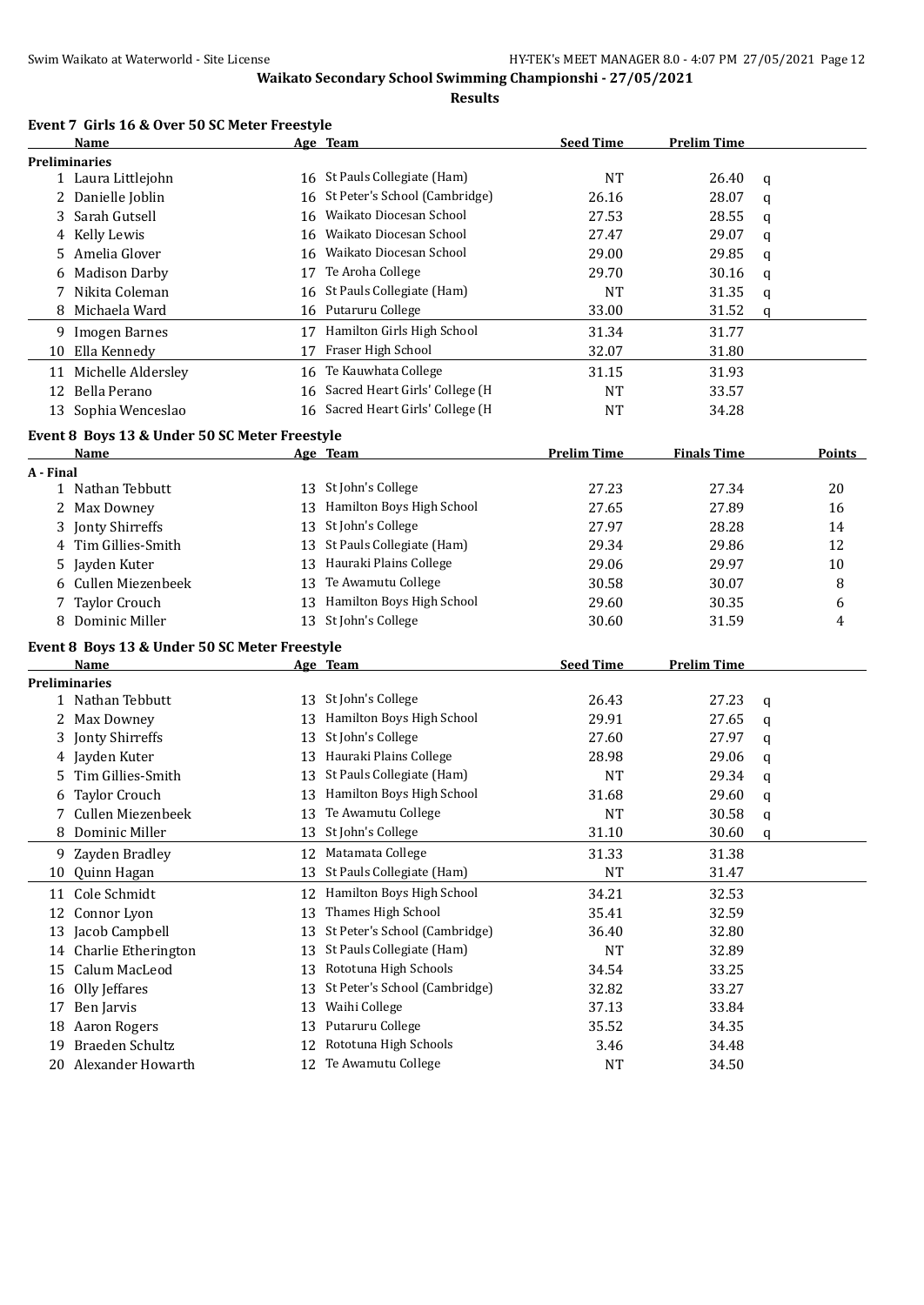**Results**

## **Preliminaries ... (Event 8 Boys 13 & Under 50 SC Meter Freestyle)**

|           | <b>Name</b>                                  |    | Age Team                         | <b>Seed Time</b>   | <b>Prelim Time</b> |   |        |
|-----------|----------------------------------------------|----|----------------------------------|--------------------|--------------------|---|--------|
|           | 21 Jousha Marais                             |    | 13 Te Awamutu College            | <b>NT</b>          | 34.51              |   |        |
|           | 22 Kayle Kopa                                | 13 | Te Kuiti High School             | 36.52              | 36.42              |   |        |
|           | Event 8 Boys 14-15 50 SC Meter Freestyle     |    |                                  |                    |                    |   |        |
|           | Name                                         |    | Age Team                         | <b>Prelim Time</b> | <b>Finals Time</b> |   | Points |
| A - Final |                                              |    |                                  |                    |                    |   |        |
|           | 1 Joshua Edwards                             |    | 14 Hamilton Boys High School     | 25.63              | 24.82              |   | 20     |
|           | 2 Jeremy Li                                  |    | 14 Hamilton Christian School     | 26.72              | 26.44              |   | 16     |
|           | 3 Charlie Moon                               |    | 15 Hamilton Boys High School     | 27.17              | 27.10              |   | 14     |
|           | 4 Ben Kalma                                  |    | 15 St Pauls Collegiate (Ham)     | 27.89              | 28.07              |   | 12     |
| 5.        | Jayden Darby                                 | 15 | Te Aroha College                 | 27.86              | 28.40              |   | 10     |
|           | 6 Samuel Keightley                           |    | 14 Hamilton Boys High School     | 28.49              | 28.47              |   | 8      |
|           | 7 Fletcher Lugton                            |    | 14 St Peter's School (Cambridge) | 28.32              | 28.94              |   | 6      |
|           | 8 Jake Mathis                                |    | 15 Putaruru College              | 28.35              | 29.40              |   | 4      |
|           |                                              |    |                                  |                    |                    |   |        |
|           | Event 8 Boys 14-15 50 SC Meter Freestyle     |    |                                  |                    |                    |   |        |
|           | Name                                         |    | Age Team                         | <b>Seed Time</b>   | <b>Prelim Time</b> |   |        |
|           | <b>Preliminaries</b><br>1 Joshua Edwards     |    | 14 Hamilton Boys High School     | 26.33              | 25.63              |   |        |
|           | 2 Jeremy Li                                  |    | 14 Hamilton Christian School     | 38.00              | 26.72              | q |        |
| 3         | Charlie Moon                                 |    | 15 Hamilton Boys High School     | 29.21              | 27.17              | q |        |
|           |                                              | 15 | Te Aroha College                 | 27.30              | 27.86              | q |        |
|           | 4 Jayden Darby<br>Ben Kalma                  | 15 | St Pauls Collegiate (Ham)        |                    |                    | q |        |
| 5.        |                                              |    | 14 St Peter's School (Cambridge) | <b>NT</b>          | 27.89              | q |        |
|           | 6 Fletcher Lugton                            |    | Putaruru College                 | 28.52              | 28.32              | q |        |
|           | 7 Jake Mathis                                | 15 | 14 Hamilton Boys High School     | 28.79<br>29.31     | 28.35              | q |        |
|           | 8 Samuel Keightley                           |    |                                  |                    | 28.49              | q |        |
|           | 9 Caleb Lawrence                             | 15 | Matamata College                 | 28.91              | 28.53              |   |        |
|           | 10 Sam Waugh                                 |    | 15 Te Awamutu College            | <b>NT</b>          | 28.56              |   |        |
|           | 11 Jim Lin                                   |    | 14 St Pauls Collegiate (Ham)     | <b>NT</b>          | 28.59              |   |        |
|           | 12 Isitolo Hiliate                           | 15 | Waihi College                    | 29.70              | 30.17              |   |        |
|           | 13 Jack McSweeney                            | 14 | St Pauls Collegiate (Ham)        | <b>NT</b>          | 30.23              |   |        |
|           | 14 Timothy Dobbs                             | 14 | St John's College                | 31.60              | 32.22              |   |        |
| 15        | Jacob Chetwin                                | 14 | Te Awamutu College               | <b>NT</b>          | 32.95              |   |        |
|           | 16 Matt Bruin                                |    | 14 Morrinsville College          | <b>NT</b>          | 33.45              |   |        |
|           | 17 Aaron Davey                               |    | 14 Putaruru College              | 36.87              | 33.98              |   |        |
|           | Event 8 Boys 16 & Over 50 SC Meter Freestyle |    |                                  |                    |                    |   |        |
|           | Name                                         |    | Age Team                         | <b>Prelim Time</b> | <b>Finals Time</b> |   | Points |
| A - Final |                                              |    |                                  |                    |                    |   |        |
|           | 1 Carlos Hardie                              |    | 17 Hamilton Boys High School     | 24.50              | 24.53              |   | 20     |
|           | 2 Brody Lang                                 | 17 | Hamilton Boys High School        | 25.73              | 25.49              |   | 16     |
| 3         | <b>Edward Fuller</b>                         | 16 | St Peter's School (Cambridge)    | 26.06              | 26.28              |   | 14     |
| 4         | <b>William Prescott</b>                      | 17 | Cambridge High School            | 26.61              | 26.30              |   | 12     |
| 5         | <b>Boston Haddon</b>                         | 17 | St John's College                | 25.78              | 26.65              |   | 10     |
| 6         | <b>Adrian Wong</b>                           | 16 | St Pauls Collegiate (Ham)        | 26.79              | 26.84              |   | 8      |
| 7         | <b>Connor Stuart</b>                         | 17 | Hamilton Boys High School        | 27.45              | 27.44              |   | 6      |
|           | 8 Joel Collings                              |    | 16 Hillcrest High School         | 28.17              | 28.81              |   | 4      |
|           | Event 8 Boys 16 & Over 50 SC Meter Freestyle |    |                                  |                    |                    |   |        |
|           | Name                                         |    | Age Team                         | <b>Seed Time</b>   | <b>Prelim Time</b> |   |        |
|           | <b>Preliminaries</b>                         |    |                                  |                    |                    |   |        |
|           | 1 Carlos Hardie                              |    | 17 Hamilton Boys High School     | 24.24              | 24.50              | q |        |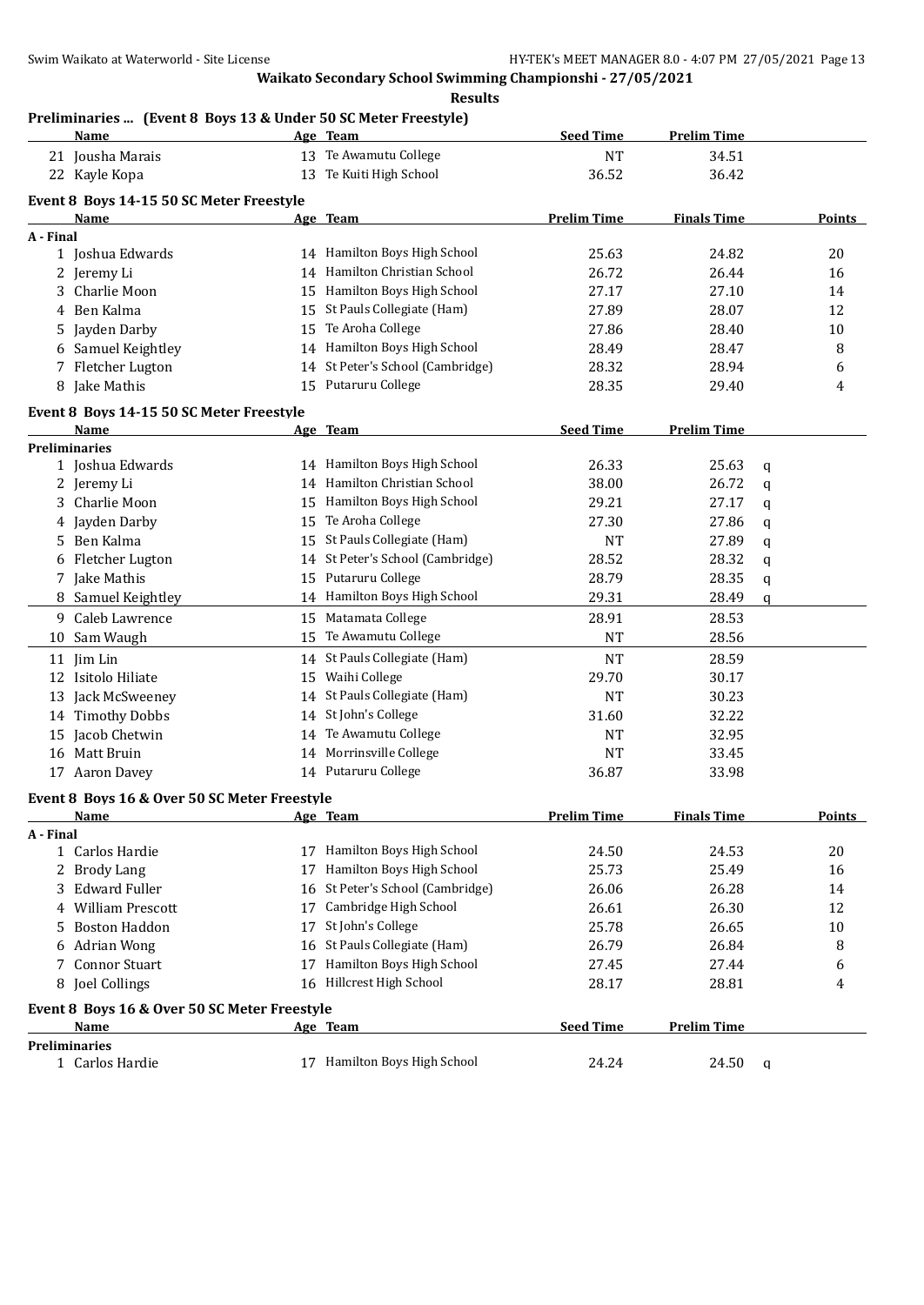### **Results**

## **Preliminaries ... (Event 8 Boys 16 & Over 50 SC Meter Freestyle)**

|    | Name                                            |    | Age Team                          | <b>Seed Time</b> | <b>Prelim Time</b> |               |
|----|-------------------------------------------------|----|-----------------------------------|------------------|--------------------|---------------|
| 2  | <b>Brody Lang</b>                               |    | 17 Hamilton Boys High School      | 25.25            | 25.73              | q             |
| 3  | <b>Boston Haddon</b>                            | 17 | St John's College                 | 28.00            | 25.78              | q             |
| 4  | <b>Edward Fuller</b>                            | 16 | St Peter's School (Cambridge)     | 27.10            | 26.06              | q             |
| 5  | <b>William Prescott</b>                         | 17 | Cambridge High School             | 26.47            | 26.61              | q             |
| 6  | <b>Adrian Wong</b>                              | 16 | St Pauls Collegiate (Ham)         | <b>NT</b>        | 26.79              | q             |
| 7  | <b>Connor Stuart</b>                            | 17 | Hamilton Boys High School         | 27.13            | 27.45              | q             |
| 8  | Joel Collings                                   | 16 | Hillcrest High School             | 29.23            | 28.17              | q             |
|    |                                                 |    |                                   |                  |                    |               |
|    | 9 Braye Stewart                                 | 16 | Te Aroha College                  | 28.69            | 28.82              |               |
| 10 | <b>Fletcher Meads</b>                           | 16 | Putaruru College                  | 30.63            | 29.51              |               |
|    | 11 Hayden Neale                                 | 17 | St John's College                 | 31.20            | 30.46              |               |
|    | --- Ben Reid                                    | 16 | Taumarunui High School            | <b>NT</b>        | DQ                 |               |
|    | Event 9 Girls 13 & Under 100 SC Meter Butterfly |    |                                   |                  |                    |               |
|    | Name                                            |    | Age Team                          | <b>Seed Time</b> | <b>Finals Time</b> | Points        |
|    | 1 Olivia Emmett                                 |    | 12 Cambridge High School          | 1:11.20          | 1:11.98            | 20            |
| 2  | Monique Austin                                  |    | 13 Hamilton Girls High School     | 1:12.92          | 1:15.17            | 16            |
| 3  | Sophie Hunter                                   | 12 | St Peter's School (Cambridge)     | 1:14.45          | 1:20.52            | 14            |
| 4  | Nisha Moorfield                                 | 13 | Hamilton Girls High School        | 1:25.77          | 1:22.97            | 12            |
| 5  | Cayla Engelbrecht                               | 13 | Waikato Diocesan School           | 1:27.25          | 1:25.66            | 10            |
| 6  | Eva Saxton                                      |    | 13 Hamilton Girls High School     |                  | 1:29.35            | 8             |
|    |                                                 |    |                                   | 1:31.83          |                    |               |
|    | Event 9 Girls 14-15 100 SC Meter Butterfly      |    |                                   |                  |                    |               |
|    | Name                                            |    | Age Team                          | <b>Seed Time</b> | <b>Finals Time</b> | <b>Points</b> |
|    | 1 Samantha Ward                                 |    | 14 Rototuna High Schools          | 1:13.79          | 1:14.10            | 20            |
|    | 2 Camryn Williams                               |    | 15 Sacred Heart Girls' College (H | NT               | 1:15.19            | 16            |
| 3  | Isla McNulty                                    |    | 14 Hillcrest High School          | 1:21.63          | 1:19.32            | 14            |
| 4  | Chloe Haddon                                    | 14 | Rototuna High Schools             | 1:14.87          | 1:21.03            | 12            |
| 5  | <b>Brooke Bell</b>                              |    | 15 Morrinsville College           | <b>NT</b>        | 1:27.67            | 10            |
|    | Event 9 Girls 16 & Over 100 SC Meter Butterfly  |    |                                   |                  |                    |               |
|    | Name                                            |    | Age Team                          | <b>Seed Time</b> | <b>Finals Time</b> | <b>Points</b> |
|    |                                                 |    | 16 St Pauls Collegiate (Ham)      | <b>NT</b>        | 1:06.05            | 20            |
|    | 1 Laura Littlejohn                              |    | Waikato Diocesan School           | 1:06.18          |                    |               |
| 2  | Sarah Gutsell                                   | 16 |                                   |                  | 1:09.87            | 16            |
| 3  | <b>Rylee Britton</b>                            | 16 | Cambridge High School             | 1:04.54          | 1:10.37            | 14            |
|    | 4 Katelyn Flynn                                 |    | 16 St Peter's School (Cambridge)  | 1:05.21          | 1:11.42            | 12            |
|    | Event 10 Boys 13 & Under 100 SC Meter Butterfly |    |                                   |                  |                    |               |
|    | Name                                            |    | Age Team                          | <b>Seed Time</b> | <b>Finals Time</b> | Points        |
|    | 1 Kemp Williams                                 |    | 13 St John's College              | 1:04.24          | 1:02.63            | 20            |
|    | 2 Max Downey                                    | 13 | Hamilton Boys High School         | 1:12.34          | 1:08.81            | 16            |
| 3  | Nathan Tebbutt                                  | 13 | St John's College                 | 1:15.70          | 1:08.94            | 14            |
| 4  | Jonty Shirreffs                                 | 13 | St John's College                 | 1:18.20          | 1:12.91            | 12            |
| 5  | <b>Cameron Roberts</b>                          |    | 13 Hamilton Boys High School      | 1:26.77          | 1:19.75            | 10            |
|    |                                                 |    |                                   |                  |                    |               |
|    | Event 10 Boys 14-15 100 SC Meter Butterfly      |    |                                   |                  |                    | <b>Points</b> |
|    | <b>Name</b>                                     |    | Age Team                          | <b>Seed Time</b> | <b>Finals Time</b> |               |
|    | 1 Ollie Mouat                                   |    | 14 St Pauls Collegiate (Ham)      | NT               | 59.44              | 20            |
| 2  | Ryan Roche                                      | 15 | St John's College                 | 1:05.10          | 1:04.74            | 16            |
| 3  | Spencer Cleland                                 | 15 | St Peter's School (Cambridge)     | 1:03.27          | 1:04.79            | 14            |
| 4  | <b>Matthew Bruning</b>                          | 14 | Hamilton Boys High School         | 1:05.32          | 1:07.46            | 12            |
| 5  | Kinnon Broekhuizen                              | 14 | Hamilton Boys High School         | 1:13.96          | 1:09.47            | 10            |
|    | 6 Ryan Nelson                                   |    | 15 Cambridge High School          | 1:11.72          | 1:09.96            | 8             |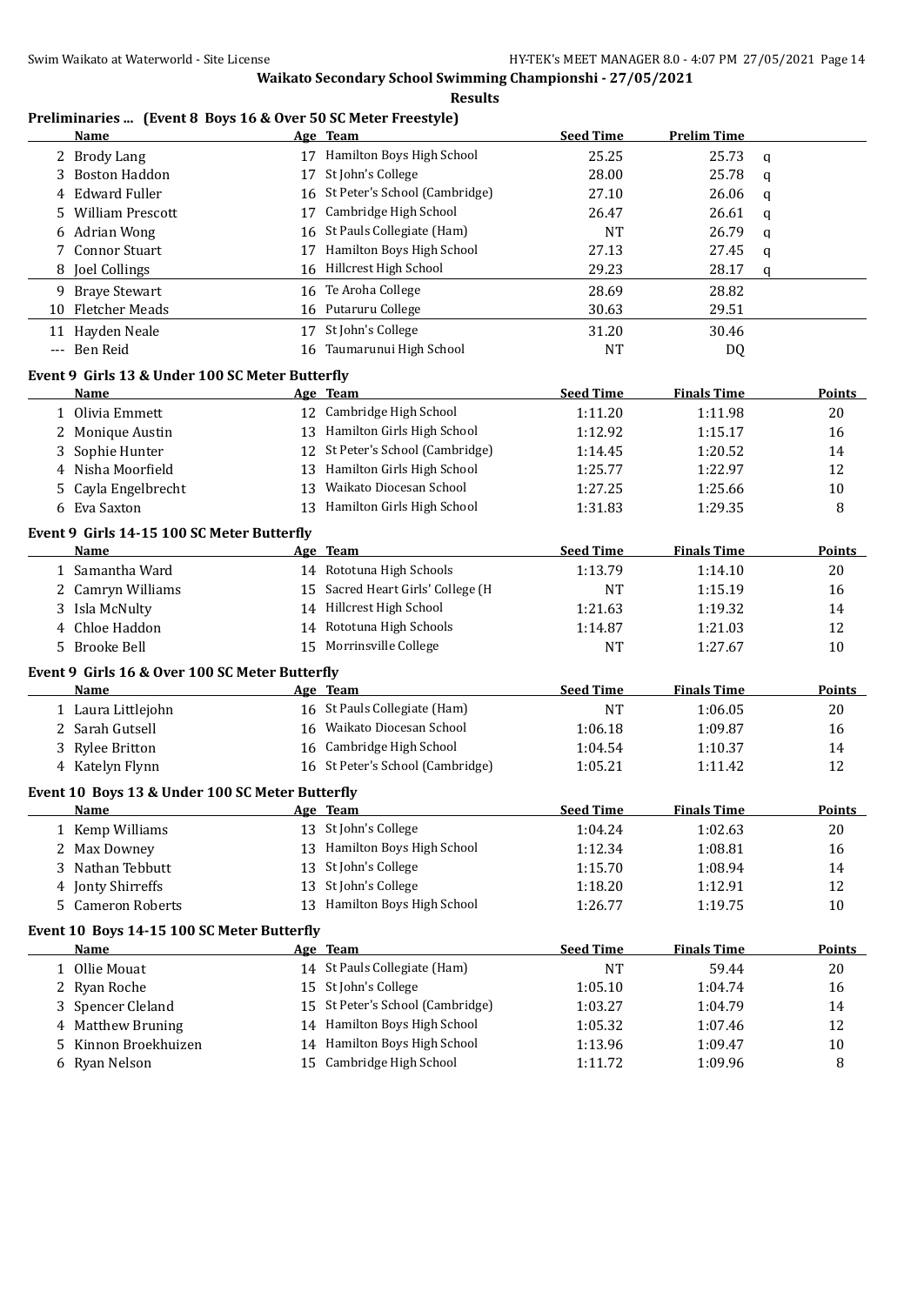**(Event 10 Boys 14-15 100 SC Meter Butterfly)**

## **Waikato Secondary School Swimming Championshi - 27/05/2021**

**Results**

|              | Name                                                            |    | Age Team                          | <b>Seed Time</b> | <b>Finals Time</b> | <b>Points</b> |
|--------------|-----------------------------------------------------------------|----|-----------------------------------|------------------|--------------------|---------------|
|              | 7 Joshua Baker                                                  |    | 14 Hamilton Boys High School      | 1:14.31          | 1:19.09            | 6             |
|              | Event 10 Boys 16 & Over 100 SC Meter Butterfly                  |    |                                   |                  |                    |               |
|              | Name                                                            |    | Age Team                          | <b>Seed Time</b> | <b>Finals Time</b> | <b>Points</b> |
|              | 1 Ciaran Watson                                                 |    | 16 Hamilton Boys High School      | 1:00.93          | 1:00.30            | 20            |
|              | 2 Liam Elliott                                                  |    | 16 Cambridge High School          | 59.21            | 1:00.34            | 16            |
|              | 3 Ashton Rogers                                                 |    | 16 Morrinsville College           | NT               | 1:04.51            | 14            |
|              | 4 Mitchell Keightley                                            |    | 16 Hamilton Boys High School      | 1:12.41          | 1:11.49            | 12            |
|              | 5 Matthew Lander                                                |    | 17 Hamilton Boys High School      | 1:10.11          | 1:14.07            | 10            |
|              | Event 11 Girls 13 & Under 100 SC Meter Backstroke               |    |                                   |                  |                    |               |
|              | Name                                                            |    | Age Team                          | <b>Seed Time</b> | <b>Finals Time</b> | Points        |
|              | 1 Pippa Mihaka                                                  |    | 13 Hamilton Girls High School     | 1:05.96          | 1:10.31            | 20            |
|              | 2 Natalie Johnson                                               |    | 13 St Peter's School (Cambridge)  | 1:09.73          | 1:13.00            | 16            |
| 3            | Iris Sarah Wainui-Mackle                                        |    | 13 Waikato Diocesan School        | 1:15.20          | 1:13.68            | 14            |
|              | 4 Hayley McIntyre                                               |    | 12 Waikato Diocesan School        | 1:13.49          | 1:18.46            | 12            |
| 5.           | Kiera Mansell                                                   | 13 | Otorohanga College                | 36.04            | 1:18.62            | 10            |
|              |                                                                 |    |                                   |                  |                    |               |
| 6            | Izzy Oxton-Doubleday                                            | 12 | Cambridge High School             | 1:19.28          | 1:22.11            | 8             |
| 7            | Rebecca Plank                                                   | 12 | Rototuna High Schools             | 1:21.13          | 1:23.17            | 6             |
| 8            | Rhona McInnes                                                   | 13 | Thames High School                | 1:18.32          | 1:23.47            | 4             |
| 9            | Issy Rhind                                                      | 13 | St Peter's School (Cambridge)     | 1:19.85          | 1:25.75            |               |
|              | 10 Eva Saxton                                                   | 13 | Hamilton Girls High School        | 1:30.09          | 1:28.88            |               |
| 11           | Olive-Rose Hapuku                                               | 12 | Waikato Diocesan School           | 1:31.25          | 1:29.93            |               |
|              | 12 Ava Steel                                                    |    | 13 Hauraki Plains College         | 1:35.93          | 1:31.81            |               |
|              | Event 11 Girls 14-15 100 SC Meter Backstroke                    |    |                                   |                  |                    |               |
|              | Name                                                            |    | Age Team                          | <b>Seed Time</b> | <b>Finals Time</b> | <b>Points</b> |
|              | 1 Jetta Kete                                                    |    | 14 Te Awamutu College             | <b>NT</b>        | 1:13.56            | 20            |
|              | 2 Keana Woodfield                                               |    | 14 St Peter's School (Cambridge)  | 1:14.46          | 1:15.63            | 16            |
| 3            | Bianca Enright                                                  |    | 15 St Peter's School (Cambridge)  | 1:17.23          | 1:16.39            | 14            |
|              | 4 Ayla Davie                                                    |    | 14 Morrinsville College           | <b>NT</b>        | 1:18.34            | 12            |
| 5.           | Eva Parker                                                      |    | 15 St Pauls Collegiate (Ham)      | <b>NT</b>        | 1:21.43            | 10            |
| 6            | Charlotte Watt                                                  |    | 15 Cambridge High School          | 1:11.16          | 1:22.18            | 8             |
|              | 7 Isabella Etherington                                          |    | 15 St Pauls Collegiate (Ham)      | <b>NT</b>        | 1:23.03            | 6             |
|              | 8 Amelia Sharp                                                  |    | 14 St Peter's School (Cambridge)  | 1:22.22          | 1:27.12            | 4             |
|              | 9 Breanna Doig                                                  |    | 15 Te Awamutu College             | <b>NT</b>        | 1:27.74            |               |
|              |                                                                 |    |                                   |                  |                    |               |
|              | Event 11 Girls 16 & Over 100 SC Meter Backstroke<br><b>Name</b> |    | Age Team                          | <b>Seed Time</b> | <b>Finals Time</b> | Points        |
|              |                                                                 |    | 16 St Peter's School (Cambridge)  | 1:03.74          | 1:11.00            | 20            |
|              | 1 Jade Houston                                                  |    | 17 Sacred Heart Girls' College (H |                  |                    |               |
|              | 2 Jordyn Williams                                               |    |                                   | NT               | 1:12.56            | 16            |
| 3            | Danielle Joblin                                                 | 16 | St Peter's School (Cambridge)     | 1:05.90          | 1:17.90            | 14            |
| 4            | Samantha (Sam) White                                            |    | 16 St Pauls Collegiate (Ham)      | NT               | 1:25.86            | 12            |
|              | Event 12 Boys 13 & Under 100 SC Meter Backstroke                |    |                                   |                  |                    |               |
|              | Name                                                            |    | Age Team                          | <b>Seed Time</b> | <b>Finals Time</b> | <b>Points</b> |
|              | 1 Ethan MacDonald                                               |    | 13 Hamilton Boys High School      | 1:09.21          | 1:04.58            | 20            |
| $\mathbf{2}$ | Zion Heke                                                       | 13 | St John's College                 | 1:10.50          | 1:11.57            | 16            |
| 3            | Caleb Woodfield                                                 | 13 | St Peter's School (Cambridge)     | 1:14.47          | 1:16.06            | 14            |
| 4            | Samuel Schulze                                                  | 13 | St Pauls Collegiate (Ham)         | <b>NT</b>        | 1:17.94            | 12            |
| 5            | Zayde Horwood                                                   | 12 | Hamilton Boys High School         | 1:27.74          | 1:35.65            | $10\,$        |
| 6            | Reif Workman                                                    | 12 | Hamilton Boys High School         | 1:30.20          | 1:39.00            | 8             |
|              |                                                                 |    |                                   |                  |                    |               |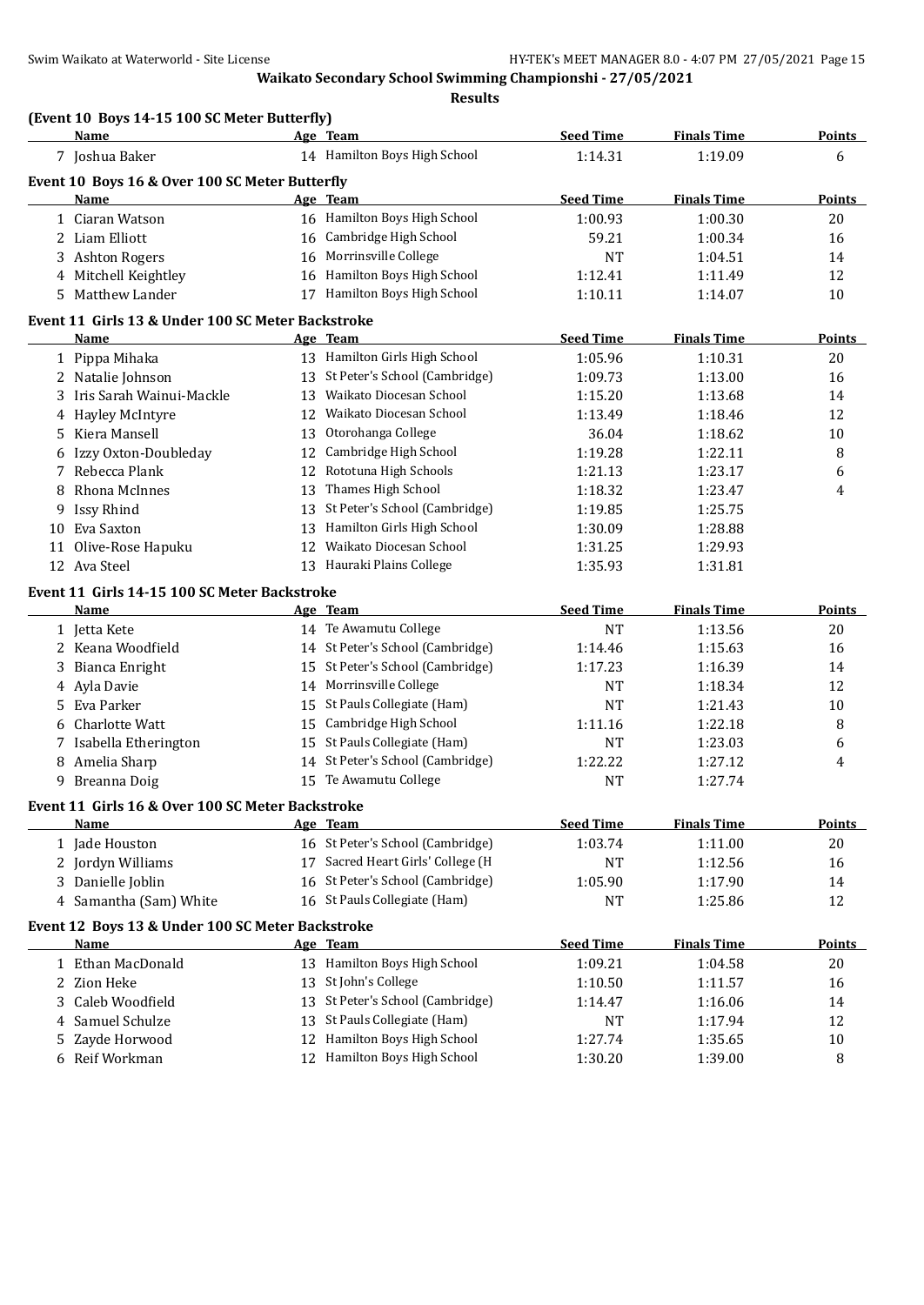**Results**

|                      | Event 12 Boys 14-15 100 SC Meter Backstroke<br>Name |            | Age Team                         | <b>Seed Time</b> | <b>Finals Time</b> | <b>Points</b> |
|----------------------|-----------------------------------------------------|------------|----------------------------------|------------------|--------------------|---------------|
|                      | 1 Taniko Shane                                      |            | 15 St John's College             | 1:05.15          | 1:03.22            | 20            |
|                      | 2 Liam Woods                                        |            | 14 Hamilton Christian School     | 1:07.97          | 1:05.95            | 16            |
| 3                    | Ian Chen                                            | 15         | Hamilton Christian School        | <b>NT</b>        | 1:08.34            | 14            |
| 4                    | <b>Vincent Cresswell</b>                            |            | 14 Hamilton Boys High School     | 1:10.87          | 1:09.44            | 12            |
| 5.                   | Kaz Lohrer                                          |            | 14 Hillcrest High School         | 1:04.26          | 1:10.74            | 10            |
| 6                    | Zachary Brownlee                                    |            | 14 Hamilton Boys High School     | 1:17.31          | 1:14.59            | 8             |
|                      | 7 Brathan Balsom                                    |            | 14 Matamata College              | 1:20.95          | 1:15.70            | 6             |
| 8                    | Sean Young                                          |            | 15 St John's College             | 1:17.20          | 1:16.58            | 4             |
|                      | 9 Joshua Baker                                      |            | 14 Hamilton Boys High School     | 1:21.82          | 1:21.96            |               |
|                      | Event 12 Boys 16 & Over 100 SC Meter Backstroke     |            |                                  |                  |                    |               |
|                      | Name                                                |            | Age Team                         | <b>Seed Time</b> | <b>Finals Time</b> | <b>Points</b> |
|                      | 1 Hunter Read                                       |            | 16 Hamilton Boys High School     | 1:06.84          | 1:03.55            | 20            |
|                      | 2 Benjamin Haskell                                  |            | 16 St Pauls Collegiate (Ham)     | <b>NT</b>        | 1:03.67            | 16            |
|                      | 3 Harvey Williams                                   |            | 16 St Peter's School (Cambridge) | 1:02.25          | 1:04.19            | 14            |
| 4                    | <b>Boston Horwood</b>                               | 16         | Hamilton Boys High School        | 1:16.31          | 1:14.59            | 12            |
| 5.                   | <b>Stanley Allison</b>                              | 16         | Matamata College                 | 1:15.14          | 1:14.84            | 10            |
| 6                    | Matthew Lander                                      | 17         | Hamilton Boys High School        | 1:15.99          | 1:24.79            | 8             |
| $\scriptstyle\cdots$ | Toby Finlayson                                      |            | 16 St Pauls Collegiate (Ham)     | <b>NT</b>        | DQ                 |               |
|                      | Event 13 Girls 13 & Under 200 SC Meter IM           |            |                                  |                  |                    |               |
|                      | <b>Name</b>                                         |            | Age Team                         | <b>Seed Time</b> | <b>Finals Time</b> | Points        |
|                      | 1 Olivia Emmett                                     |            | 12 Cambridge High School         | <b>NT</b>        | 2:37.98            | 20            |
|                      | 2 Bella Dye                                         | 13         | Matamata College                 | 2:44.81          | 2:42.55            | 16            |
|                      | 3 Hayley McIntyre                                   | 12         | Waikato Diocesan School          | 2:42.23          | 2:47.30            | 14            |
|                      | 4 Olivia Ballantyne                                 | 13         | Hillcrest High School            | 3:04.59          | 2:47.71            | 12            |
|                      | 5 Cayla Engelbrecht                                 |            | 13 Waikato Diocesan School       | 2:57.36          | 2:58.46            | 10            |
|                      | Event 13 Girls 14-15 200 SC Meter IM                |            |                                  |                  |                    |               |
|                      | Name                                                |            | Age Team                         | <b>Seed Time</b> | <b>Finals Time</b> | <b>Points</b> |
|                      | 1 Chiara Woodford                                   |            | 14 Cambridge High School         | 2:44.03          | 2:50.73            | 20            |
| 2                    | Mikayla Furness                                     |            | 14 Matamata College              | 1:25.44          | 2:53.83            | 16            |
| 3                    | Chloe Haddon                                        |            | 14 Rototuna High Schools         | 2:45.28          | 2:55.42            | 14            |
| 4                    | <b>Brooke Bell</b>                                  | 15         | Morrinsville College             | NT               | 3:06.13            | 12            |
| $---$                | <b>Madeline Coombes</b>                             |            | 14 Hillcrest High School         | 2:51.28          | DQ                 |               |
|                      | Event 13 Girls 16 & Over 200 SC Meter IM            |            |                                  |                  |                    |               |
|                      | <u>Name</u>                                         | <u>Age</u> | <b>Team</b>                      | <b>Seed Time</b> | <b>Finals Time</b> | <u>Points</u> |
|                      | 1 Sarah Wilson                                      | 17         | Waikato Diocesan School          | 2:23.19          | 2:35.22            | 20            |
| 2                    | <b>Hayley Sharpe</b>                                | 16         | Hillcrest High School            | 2:40.16          | 2:54.22            | 16            |
|                      | 3 Ella Kennedy                                      | 17         | Fraser High School               | 2:54.09          | 2:57.92            | 14            |
|                      | Event 14 Boys 13 & Under 200 SC Meter IM            |            |                                  |                  |                    |               |
|                      | Name                                                |            | Age Team                         | <b>Seed Time</b> | <b>Finals Time</b> | <b>Points</b> |
|                      | 1 Miles Julian                                      |            | 13 Hamilton Boys High School     | 2:25.21          | 2:22.91            | 20            |
|                      | 2 Johnsen Cresswell                                 | 13         | Hamilton Boys High School        | 2:47.25          | 2:38.29            | 16            |
|                      | 3 William Peoples                                   | 13         | St Pauls Collegiate (Ham)        | <b>NT</b>        | 2:49.87            | 14            |
|                      | 4 Joshua Ryan                                       |            | 13 Hamilton Boys High School     | 2:40.22          | 3:02.09            | 12            |
|                      |                                                     |            |                                  |                  |                    |               |
|                      | Event 14 Boys 14-15 200 SC Meter IM<br><b>Name</b>  |            | Age Team                         | <b>Seed Time</b> | <b>Finals Time</b> | <b>Points</b> |
|                      | 1 Elijah Singleton                                  |            | 15 Hamilton Boys High School     | 2:26.86          | 2:19.95            | 20            |
|                      | 2 Taniko Shane                                      |            | 15 St John's College             | 2:26.65          |                    |               |
|                      |                                                     |            |                                  |                  | 2:24.86            | 16            |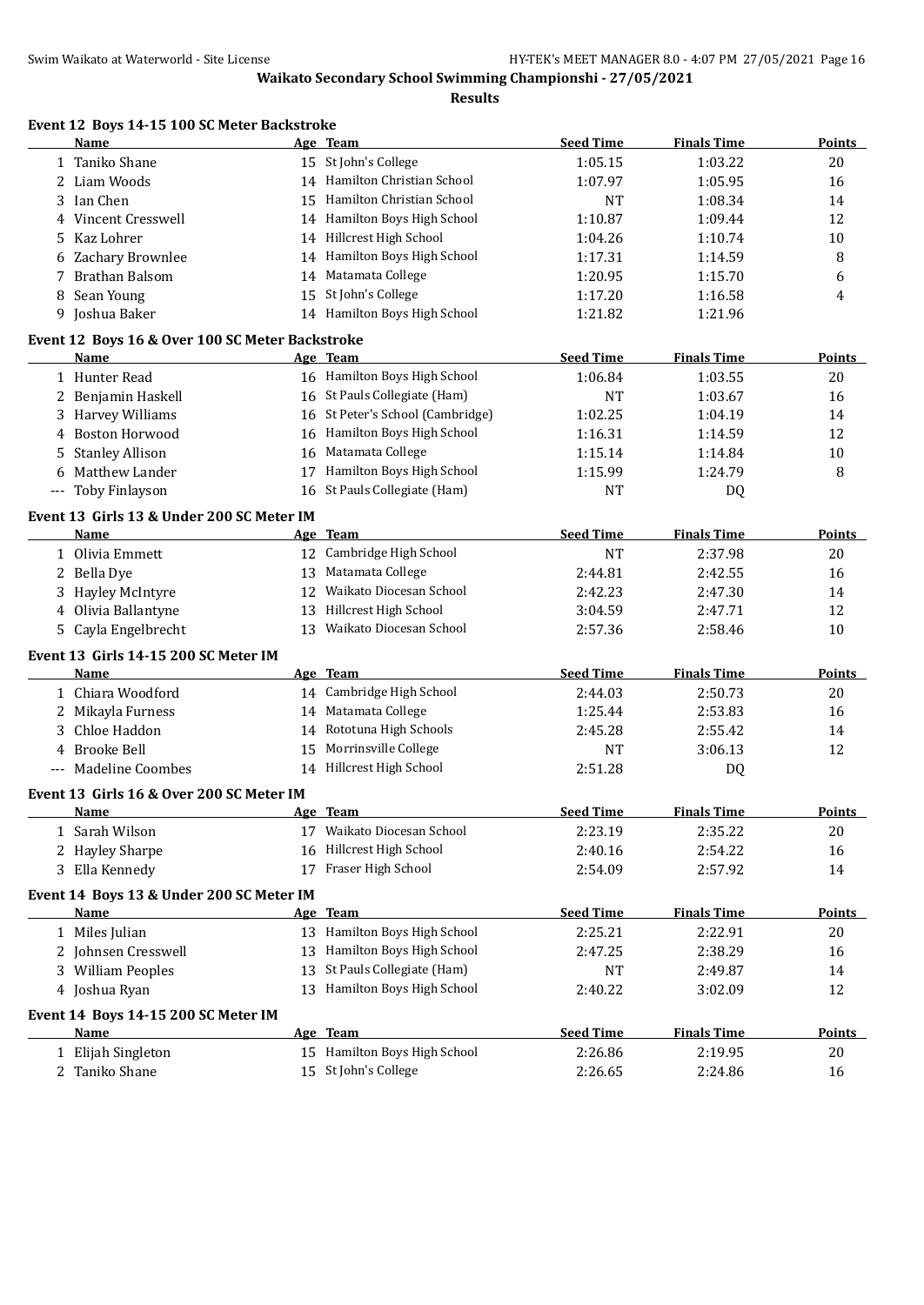| Swim Waikato at Waterworld - Site License |                                                                   |    | HY-TEK's MEET MANAGER 8.0 - 4:07 PM 27/05/2021 Page 17     |                  |                    |               |
|-------------------------------------------|-------------------------------------------------------------------|----|------------------------------------------------------------|------------------|--------------------|---------------|
|                                           |                                                                   |    | Waikato Secondary School Swimming Championshi - 27/05/2021 |                  |                    |               |
|                                           |                                                                   |    | <b>Results</b>                                             |                  |                    |               |
|                                           | (Event 14 Boys 14-15 200 SC Meter IM)<br>Name                     |    | Age Team                                                   | <b>Seed Time</b> | <b>Finals Time</b> | Points        |
|                                           | 3 Spencer Cleland                                                 |    | 15 St Peter's School (Cambridge)                           | 2:24.50          | 2:27.24            | 14            |
|                                           | 4 Jeremy Li                                                       |    | 14 Hamilton Christian School                               | 3:05.00          | 2:29.03            | 12            |
|                                           | 5 Matthew Chanwai                                                 |    | 15 St Pauls Collegiate (Ham)                               | NT               | 2:31.00            | 10            |
|                                           | 6 Kinnon Broekhuizen                                              |    | 14 Hamilton Boys High School                               | 2:47.61          | 2:37.52            | 8             |
|                                           | 7 Quinn Boyle                                                     |    | 15 Hamilton Boys High School                               | 1:34.22          | 2:46.57            | 6             |
|                                           | Event 14 Boys 16 & Over 200 SC Meter IM                           |    |                                                            |                  |                    |               |
|                                           | Name                                                              |    | Age Team                                                   | <b>Seed Time</b> | <b>Finals Time</b> | <b>Points</b> |
|                                           | 1 Samuel Peoples                                                  |    | 16 St Pauls Collegiate (Ham)                               | NT               | 2:17.25            | 20            |
|                                           | 2 Dominic Fawkner                                                 |    | 16 Hamilton Boys High School                               | 2:22.00          | 2:18.43            | 16            |
|                                           | 3 Benjamin Haskell                                                |    | 16 St Pauls Collegiate (Ham)                               | NT               | 2:22.25            | 14            |
|                                           | 4 Liam Elliott                                                    |    | 16 Cambridge High School                                   | 2:20.20          | 2:24.42            | 12            |
|                                           | 5 Hunter Read                                                     |    | 16 Hamilton Boys High School                               | 2:25.11          | 2:25.05            | 10            |
| 6                                         | Max Roberts                                                       |    | 16 Hamilton Boys High School                               | 2:35.78          | 2:39.55            | 8             |
|                                           | Event 15 Girls 13 & Under 100 SC Meter Breaststroke               |    |                                                            |                  |                    |               |
|                                           | <b>Name</b>                                                       |    | Age Team                                                   | <b>Seed Time</b> | <b>Finals Time</b> | <b>Points</b> |
|                                           | 1 Bella Dye                                                       |    | 13 Matamata College                                        | 1:25.19          | 1:22.67            | 20            |
|                                           | 2 Ella Ramsay                                                     |    | 13 Cambridge High School                                   | 1:24.86          | 1:24.12            | 16            |
|                                           | 3 Jacqueline Li                                                   | 13 | Waikato Diocesan School                                    | 1:28.41          | 1:25.50            | 14            |
|                                           | 4 Sophie Hay                                                      |    | 13 Waikato Diocesan School                                 | 1:34.00          | 1:25.95            | 12            |
|                                           | 5 Maia Kervin                                                     |    | 13 Cambridge High School                                   | 1:29.38          | 1:30.90            | 10            |
| 6                                         | Jessica Bray                                                      |    | 13 Te Aroha College                                        | 1:32.42          | 1:36.12            | 8             |
|                                           | 7 Molly Hills                                                     |    | 12 Matamata College                                        | 1:42.63          | 1:37.01            | 6             |
| 8                                         | Jordyn Bell                                                       |    | 13 Morrinsville College                                    | NT               | 1:39.70            | 4             |
| 9                                         | Danielle D'Ath                                                    | 13 | Cambridge High School                                      | 1:47.93          | 1:41.29            |               |
| 10                                        | Caitlin Wolmarans                                                 |    | 13 Rototuna High Schools                                   | 1:40.05          | 1:41.50            |               |
|                                           | 11 Catriona Fairweather                                           |    | 12 Waikato Diocesan School                                 | 1:36.46          | 1:42.14            |               |
|                                           | Event 15 Girls 14-15 100 SC Meter Breaststroke                    |    |                                                            |                  |                    |               |
|                                           | Name                                                              |    | Age Team                                                   | <b>Seed Time</b> | <b>Finals Time</b> | <b>Points</b> |
|                                           | 1 Estella Wainui-Mackle                                           |    | 15 Waikato Diocesan School                                 | 1:17.90          | 1:18.45            | 20            |
|                                           | 2 Madeline Coombes                                                |    | 14 Hillcrest High School                                   | 1:27.89          | 1:22.19            | 16            |
|                                           | 3 Chelsea Lomas                                                   |    | 14 St Peter's School (Cambridge)                           | 1:27.07          | 1:31.10            | 14            |
|                                           | 4 Mikayla Furness                                                 |    | 14 Matamata College                                        | 1:35.40          | 1:31.13            | 12            |
|                                           | 5 Bianca Enright                                                  |    | 15 St Peter's School (Cambridge)                           | 1:27.74          | 1:32.45            | 10            |
|                                           | 6 Lily Marlow                                                     |    | 14 Sacred Heart Girls' College (H                          | NT               | 1:32.50            | 8             |
|                                           | 7 Amelia Sharp                                                    |    | 14 St Peter's School (Cambridge)                           | 1:31.10          | 1:37.78            | 6             |
| 8                                         | Michaela White                                                    |    | 15 St Pauls Collegiate (Ham)                               | NT               | 1:39.91            | 4             |
|                                           | Event 15 Girls 16 & Over 100 SC Meter Breaststroke                |    |                                                            |                  |                    |               |
|                                           | Name                                                              |    | Age Team                                                   | <b>Seed Time</b> | <b>Finals Time</b> | <b>Points</b> |
|                                           | 1 Hannah Morgan                                                   |    | 17 Waikato Diocesan School                                 | 1:13.46          | 1:17.58            | 20            |
|                                           | 2 Sarah Wilson                                                    |    | 17 Waikato Diocesan School                                 | 1:13.75          | 1:18.06            | 16            |
| 3.                                        | Emma Parsons                                                      |    | 17 Hamilton Girls High School                              | 11.75            | 1:22.01            | 14            |
|                                           | 4 Sonya Price                                                     |    | 16 St Peter's School (Cambridge)                           | 1:23.37          | 1:28.68            | 12            |
| 5.                                        | Samantha (Sam) White                                              |    | 16 St Pauls Collegiate (Ham)                               | NT               | 1:41.76            | 10            |
| 6                                         | Emma Maultsaid                                                    |    | 17 Hillcrest High School                                   | 1:27.84          | 1:42.14            | 8             |
|                                           |                                                                   |    |                                                            |                  |                    |               |
|                                           | Event 16 Boys 13 & Under 100 SC Meter Breaststroke<br><u>Name</u> |    | Age Team                                                   | <b>Seed Time</b> | <b>Finals Time</b> | <b>Points</b> |
|                                           | 1 Miles Julian                                                    |    | 13 Hamilton Boys High School                               | 1:12.31          | 1:13.73            | 20            |
|                                           | 2 Johnsen Cresswell                                               |    | 13 Hamilton Boys High School                               | 1:27.41          | 1:21.44            | 16            |
|                                           |                                                                   |    |                                                            |                  |                    |               |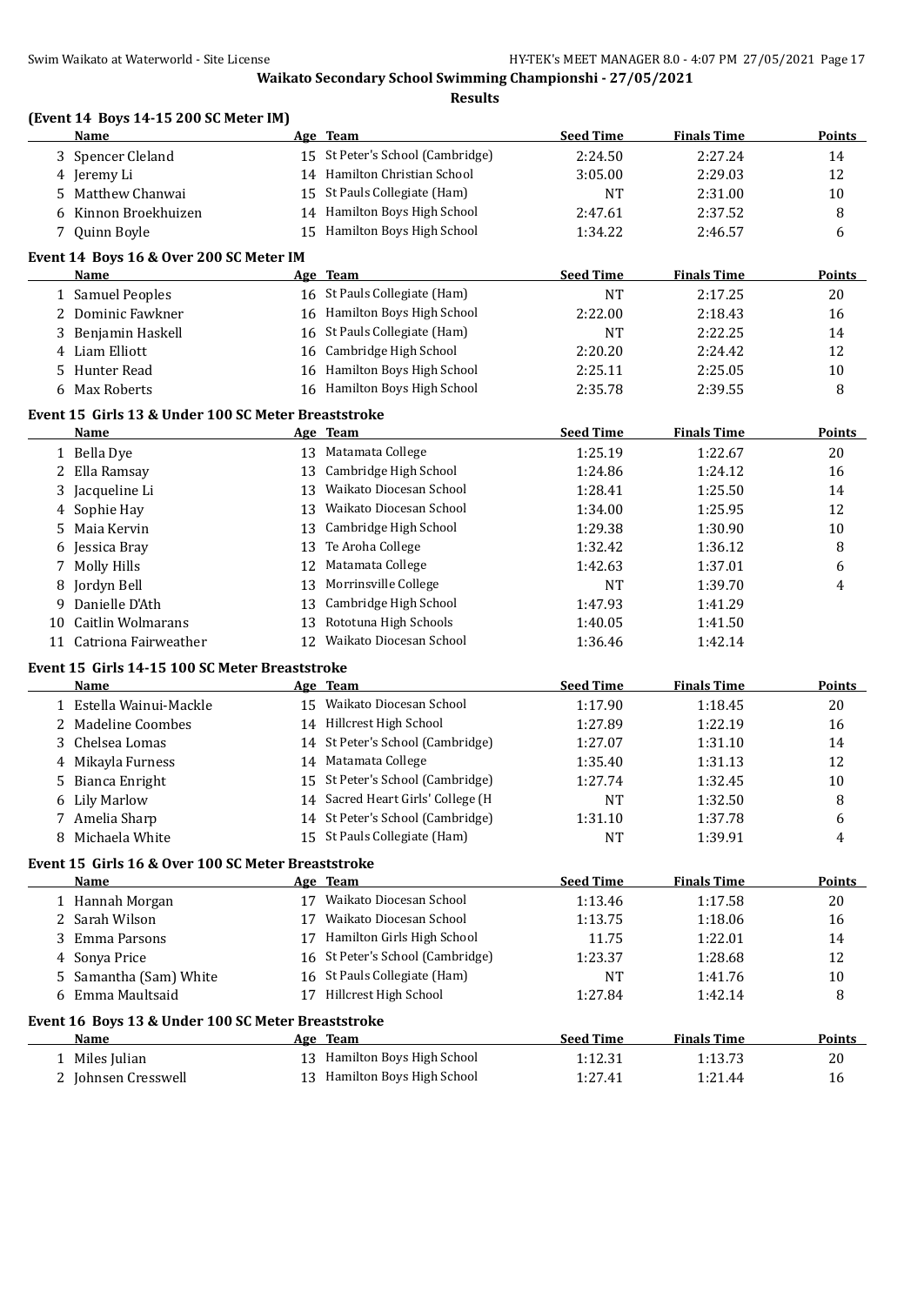|             | (Event 16 Boys 13 & Under 100 SC Meter Breaststroke)<br><b>Name</b> |    | Age Team                                                  | <b>Seed Time</b>   | <b>Finals Time</b> | <b>Points</b> |
|-------------|---------------------------------------------------------------------|----|-----------------------------------------------------------|--------------------|--------------------|---------------|
|             | 3 Austin Court                                                      |    | 13 Thames High School                                     | 1:33.84            | 1:25.28            | 14            |
| 4           | <b>William Peoples</b>                                              |    | 13 St Pauls Collegiate (Ham)                              | <b>NT</b>          | 1:27.75            | 12            |
| 5           | Quinn Hagan                                                         | 13 | St Pauls Collegiate (Ham)                                 | <b>NT</b>          | 1:29.42            | 10            |
| 6           | Roy Zhu                                                             | 13 | St Pauls Collegiate (Ham)                                 | <b>NT</b>          | 1:31.17            | 8             |
| 7           | Jake Lomas                                                          | 12 | St Peter's School (Cambridge)                             | 1:41.75            | 1:38.73            | 6             |
| 8           | Connor Lyon                                                         | 13 | Thames High School                                        | 1:43.95            | 1:39.44            | 4             |
| $-\, -\, -$ | Cole Schmidt                                                        | 12 | Hamilton Boys High School                                 | 1:28.99            | DQ                 |               |
|             |                                                                     |    |                                                           |                    |                    |               |
|             | Event 16 Boys 14-15 100 SC Meter Breaststroke<br>Name               |    | Age Team                                                  | <b>Seed Time</b>   | <b>Finals Time</b> | Points        |
|             | 1 Boston Tordoff                                                    |    | 15 St Pauls Collegiate (Ham)                              | <b>NT</b>          | 1:07.34            | 20            |
|             | Elijah Singleton                                                    | 15 | Hamilton Boys High School                                 | 1:14.21            | 1:11.06            | 16            |
| 2           |                                                                     | 15 | Hamilton Christian School                                 |                    |                    |               |
| 3           | Ian Chen                                                            |    | 14 St Peter's School (Cambridge)                          | <b>NT</b>          | 1:13.94            | 14            |
| 4           | Fletcher Lugton                                                     |    |                                                           | 1:27.99            | 1:25.97            | 12            |
| 5           | Josh Workman                                                        | 15 | Hamilton Boys High School                                 | 1:24.11            | 1:34.86            | 10            |
| 6           | Kieran McMillan                                                     |    | 14 Morrinsville College                                   | NT                 | 1:35.28            | 8             |
|             | Event 16 Boys 16 & Over 100 SC Meter Breaststroke                   |    |                                                           |                    |                    |               |
|             | <b>Name</b>                                                         |    | Age Team                                                  | <b>Seed Time</b>   | <b>Finals Time</b> | <b>Points</b> |
|             | 1 William Prescott                                                  |    | 17 Cambridge High School                                  | 1:13.52            | 1:12.11            | 20            |
| 2           | Tyrone Herring                                                      | 16 | St Peter's School (Cambridge)                             | 1:18.21            | 1:15.72            | 16            |
| 3           | <b>Adrian Wong</b>                                                  | 16 | St Pauls Collegiate (Ham)                                 | <b>NT</b>          | 1:16.62            | 14            |
| 4           | Geordie Chapman                                                     | 16 | Hamilton Boys High School                                 | 1:15.24            | 1:16.63            | 12            |
| 5           | <b>Max Roberts</b>                                                  | 16 | Hamilton Boys High School                                 | 1:16.14            | 1:20.08            | 10            |
| 6           | <b>Braye Stewart</b>                                                | 16 | Te Aroha College                                          | 1:21.33            | 1:21.25            | 8             |
| 7           | Benjamin Ranby-Al                                                   | 17 | Te Awamutu College                                        | <b>NT</b>          | 1:30.97            | 6             |
| $-\, -\, -$ | Matthew Lander                                                      |    | 17 Hamilton Boys High School                              | 1:20.41            | DQ                 |               |
|             | Event 17 Girls 13 & Under 100 SC Meter Freestyle                    |    |                                                           |                    |                    |               |
|             | <u>Name</u>                                                         |    | Age Team                                                  | <b>Seed Time</b>   | <b>Finals Time</b> | <b>Points</b> |
|             | 1 Chloe Peters                                                      |    | 13 Sacred Heart Girls' College (H                         | <b>NT</b>          | 1:01.94            | 20            |
| 2           | Lucy Lawrence                                                       | 13 | Matamata College                                          | 1:01.64            | 1:03.11            | 16            |
| 3           | Natalie Johnson                                                     | 13 | St Peter's School (Cambridge)                             | 1:04.37            | 1:05.95            | 14            |
| 4           | Lily Jarrett                                                        | 13 | Waikato Diocesan School                                   | 1:05.41            | 1:08.28            | 12            |
| 5           | Jayne McPhillips                                                    | 13 | Waikato Diocesan School                                   | 1:10.46            | 1:08.63            | 10            |
|             | Maia Kervin                                                         | 13 | Cambridge High School                                     | 1:07.55            | 1:10.33            | 8             |
|             | Rebecca Plank                                                       | 12 | Rototuna High Schools                                     | 1:08.00            | 1:10.94            | 6             |
| 8           | Alyssa Tapper                                                       |    | St Peter's School (Cambridge)                             | 1:04.43            | 1:10.99            | 4             |
| 9           | <b>Brooke Leeder</b>                                                | 13 | Waikato Diocesan School                                   | 1:13.00            | 1:12.61            |               |
| 10          | <b>Molly Hills</b>                                                  | 12 | Matamata College                                          | 1:13.15            | 1:13.10            |               |
| 11          | Nisha Moorfield                                                     | 13 | Hamilton Girls High School                                | 1:14.98            | 1:13.23            |               |
| 12          | Katie Haysom                                                        | 13 | Sacred Heart Girls' College (H                            | NT                 | 1:16.64            |               |
| 13          | Rose Morley                                                         | 13 | Waihi College                                             | 1:15.50            | 1:16.81            |               |
| 14          | Majella Matafeo                                                     |    | 12 Sacred Heart Girls' College (H                         | <b>NT</b>          | 1:21.07            |               |
|             | 15 Ava Steel                                                        | 13 | Hauraki Plains College                                    |                    |                    |               |
|             |                                                                     |    |                                                           | 1:24.20            | 1:25.32            |               |
|             | Event 17 Girls 14-15 100 SC Meter Freestyle                         |    |                                                           |                    |                    |               |
|             | <u>Name</u>                                                         |    | Age Team                                                  | <b>Seed Time</b>   | <b>Finals Time</b> | <b>Points</b> |
|             | 1 Savanna Bourke                                                    |    | 15 St Peter's School (Cambridge)                          | 59.24              | 1:01.19            | 20            |
|             |                                                                     |    | Hauraki Plains College                                    | 59.39              | 1:01.98            | 16            |
| 2           | Sophie Perry                                                        | 15 |                                                           |                    |                    |               |
| 3.          | Amelie Austin                                                       | 14 | Waikato Diocesan School                                   | 1:03.01            | 1:02.34            | 14            |
| 4           | Ashleigh Devine<br>Milana Tapper                                    | 15 | Rototuna High Schools<br>14 St Peter's School (Cambridge) | 1:01.97<br>1:01.76 | 1:03.29<br>1:03.57 | 12<br>10      |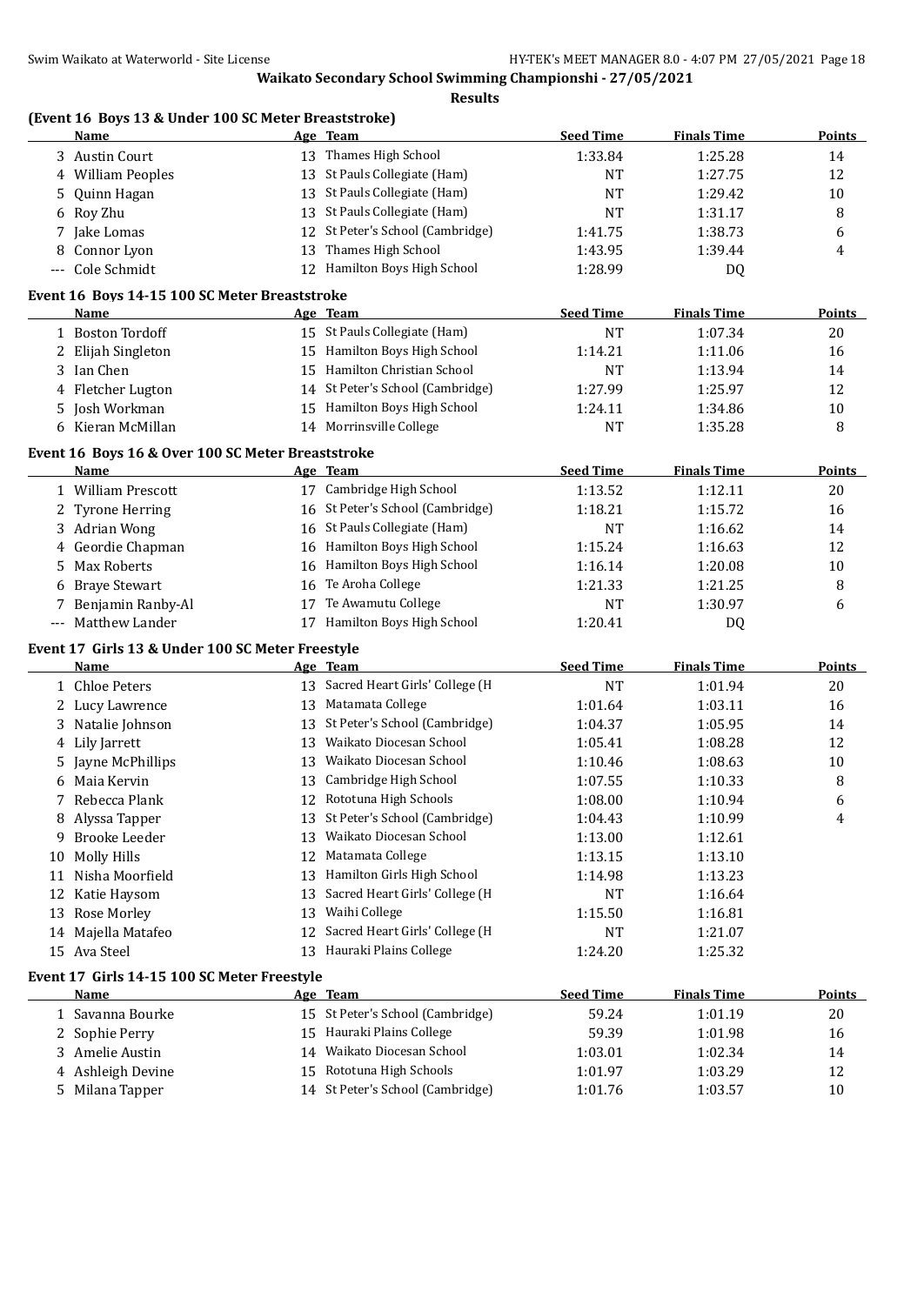**Results**

#### **(Event 17 Girls 14-15 100 SC Meter Freestyle)**

|    | Name                                            |    | Age Team                         | <b>Seed Time</b> | <b>Finals Time</b> | <b>Points</b> |
|----|-------------------------------------------------|----|----------------------------------|------------------|--------------------|---------------|
|    | 6 Isla McNulty                                  |    | 14 Hillcrest High School         | 1:09.65          | 1:05.59            | 8             |
| 7  | Ayla Davie                                      | 14 | Morrinsville College             | <b>NT</b>        | 1:06.16            | 6             |
| 8  | Alina Zabel                                     | 15 | St Pauls Collegiate (Ham)        | <b>NT</b>        | 1:06.93            | 4             |
| 9  | Zara Brennan Shaw                               | 15 | Te Awamutu College               | <b>NT</b>        | 1:07.71            |               |
| 10 | Chiara Woodford                                 | 14 | Cambridge High School            | 1:04.57          | 1:08.72            |               |
|    | 11 Rinoa Day                                    | 15 | Sacred Heart Girls' College (H   | <b>NT</b>        | 1:10.33            |               |
|    | 12 Lucy Walton                                  | 14 | Waihi College                    | 1:10.03          | 1:11.22            |               |
|    | 13 Connie Thorburn                              | 14 | Hamilton Girls High School       | 1:09.22          | 1:11.82            |               |
|    | 14 Isabella Etherington                         | 15 | St Pauls Collegiate (Ham)        | <b>NT</b>        | 1:12.77            |               |
|    | 15 Hannah Gray                                  | 15 | Rototuna High Schools            | 1:10.88          | 1:14.38            |               |
|    | Event 17 Girls 16 & Over 100 SC Meter Freestyle |    |                                  |                  |                    |               |
|    | <b>Name</b>                                     |    | Age Team                         | <b>Seed Time</b> | <b>Finals Time</b> | <b>Points</b> |
|    | 1 Laura Littlejohn                              |    | 16 St Pauls Collegiate (Ham)     | <b>NT</b>        | 59.41              | 20            |
|    | 2 Kelly Lewis                                   |    | 16 Waikato Diocesan School       | 58.31            | 1:03.28            | 16            |
| 3  | Katelyn Flynn                                   |    | 16 St Peter's School (Cambridge) | 59.22            | 1:03.57            | 14            |
| 4  | Jordyn Williams                                 | 17 | Sacred Heart Girls' College (H   | <b>NT</b>        | 1:04.87            | 12            |
| 5. | Amelia Glover                                   | 16 | Waikato Diocesan School          | 1:00.00          | 1:05.01            | 10            |
| 6  | Jade Houston                                    |    | 16 St Peter's School (Cambridge) | 59.50            | 1:06.53            | 8             |
| 7  | <b>Madison Darby</b>                            | 17 | Te Aroha College                 | 1:04.15          | 1:07.11            | 6             |
| 8  | <b>Imogen Barnes</b>                            | 17 | Hamilton Girls High School       | 1:05.82          | 1:07.16            | 4             |
| 9  | Michaela Ward                                   | 16 | Putaruru College                 | <b>NT</b>        | 1:10.00            |               |
| 10 | Ella Kennedy                                    | 17 | Fraser High School               | 1:07.45          | 1:10.83            |               |
|    | 11 Georgia Wilson                               | 16 | Te Awamutu College               | <b>NT</b>        | 1:10.95            |               |
|    | 12 Hayley Sharpe                                | 16 | Hillcrest High School            | 1:06.22          | 1:12.53            |               |
|    | 13 Taylor Cave                                  | 16 | Otorohanga College               | 1:18.05          | 1:17.77            |               |
|    | Event 18 Boys 13 & Under 100 SC Meter Freestyle |    |                                  |                  |                    |               |
|    | Name                                            |    | Age Team                         | <b>Seed Time</b> | <b>Finals Time</b> | <b>Points</b> |
|    | 1 Kemp Williams                                 |    | 13 St John's College             | 56.40            | 56.86              | 20            |
|    | 2 Miles Julian                                  |    | 13 Hamilton Boys High School     | 59.13            | 57.97              | 16            |
| 3  | Tim Gillies-Smith                               | 13 | St Pauls Collegiate (Ham)        | <b>NT</b>        | 1:05.04            | 14            |
| 4  | Neo Urlich                                      | 12 | St Pauls Collegiate (Ham)        | <b>NT</b>        | 1:05.60            | 12            |
| 5  | Cullen Miezenbeek                               | 13 | Te Awamutu College               | <b>NT</b>        | 1:09.20            | 10            |
|    | Dominic Miller                                  | 13 | St John's College                | 1:12.10          | 1:09.99            | 8             |
|    | 7 Roy Zhu                                       | 13 | St Pauls Collegiate (Ham)        | <b>NT</b>        | 1:12.63            | 6             |
|    | 8 Jousha Marais                                 |    | 13 Te Awamutu College            | <b>NT</b>        | 1:16.25            | 4             |
|    | 9 Aaron Rogers                                  |    | 13 Putaruru College              | 1:19.27          | 1:16.89            |               |
|    | 10 Jacob Campbell                               | 13 | St Peter's School (Cambridge)    | 1:20.56          | 1:18.35            |               |
|    | 11 Jake Lomas                                   | 12 | St Peter's School (Cambridge)    | 1:25.47          | 1:20.57            |               |
|    | 12 Calum MacLeod                                | 13 | Rototuna High Schools            | 1:24.05          | 1:20.60            |               |
|    | 13 Zayde Horwood                                | 12 | Hamilton Boys High School        | 1:16.32          | 1:23.27            |               |
|    | 14 Braeden Schultz                              | 12 | Rototuna High Schools            | NT               | 1:33.47            |               |
|    | Event 18 Boys 14-15 100 SC Meter Freestyle      |    |                                  |                  |                    |               |
|    | Name                                            |    | Age Team                         | <b>Seed Time</b> | <b>Finals Time</b> | Points        |
|    | 1 Joshua Edwards                                |    | 14 Hamilton Boys High School     | 57.90            | 57.79              | 20            |
| 2  | Matthew Chanwai                                 | 15 | St Pauls Collegiate (Ham)        | <b>NT</b>        | 59.76              | 16            |
| 3  | Samuel Keightley                                | 14 | Hamilton Boys High School        | 59.44            | 1:02.12            | 14            |
| 4  | Brathan Balsom                                  | 14 | Matamata College                 | 1:05.87          | 1:02.35            | 12            |
| 5  | Kaz Lohrer                                      | 14 | Hillcrest High School            | 56.50            | 1:02.64            | 10            |
|    | 6 Fletcher Lugton                               |    | 14 St Peter's School (Cambridge) | 1:06.76          | 1:03.12            | 8             |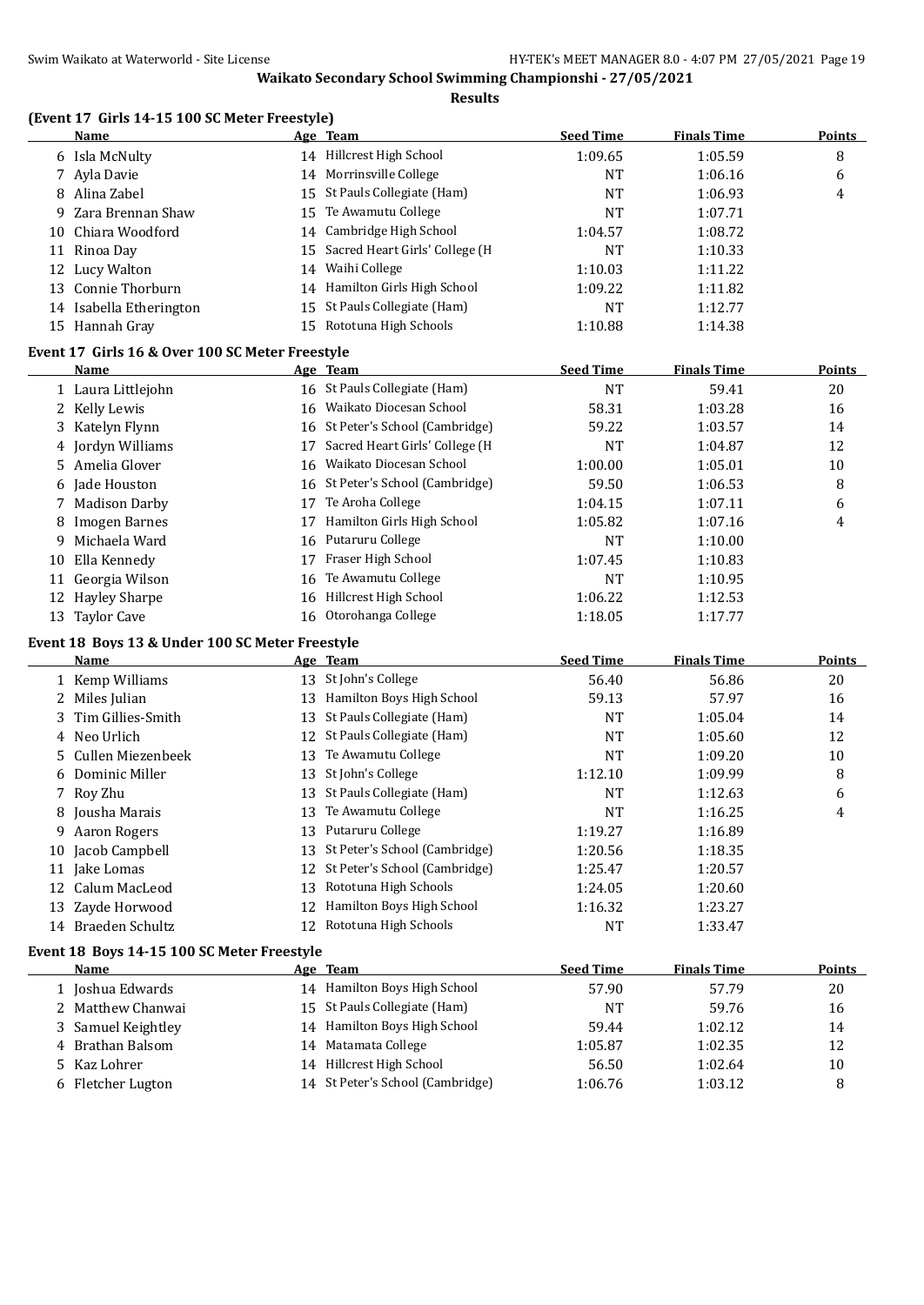| <b>Seed Time</b><br>Name<br><b>Finals Time</b><br>Age Team<br>15 St Pauls Collegiate (Ham)<br>1:03.74<br>7 Ben Kalma<br><b>NT</b><br>6<br>Te Awamutu College<br><b>NT</b><br>Sam Waugh<br>15<br>1:04.21<br>4<br>8<br>Cambridge High School<br>Ryan Nelson<br>1:05.98<br>15<br>1:09.63<br>9.<br>10 Jacob D'Ath<br>Cambridge High School<br>15<br>1:13.34<br>1:07.25<br>14 St Pauls Collegiate (Ham)<br>11 Jack McSweeney<br><b>NT</b><br>1:08.20<br>Hamilton Boys High School<br>12 Josh Workman<br>1:10.66<br>1:08.63<br>15<br>15 Putaruru College<br>13 Jake Mathis<br>1:18.00<br>1:12.01<br>Event 18 Boys 16 & Over 100 SC Meter Freestyle<br><b>Seed Time</b><br><b>Finals Time</b><br>Name<br>Age Team<br>16 Hamilton Boys High School<br>1 Dominic Fawkner<br>54.73<br>52.60<br>20<br>St John's College<br>2 Boston Haddon<br>59.00<br>56.39<br>16<br>17<br>Morrinsville College<br><b>Ashton Rogers</b><br><b>NT</b><br>57.28<br>14<br>16<br>3<br>Cambridge High School<br>56.82<br>12<br><b>William Prescott</b><br>59.15<br>17<br>4<br>Hamilton Boys High School<br>58.32<br>59.88<br>10<br><b>Brody Lang</b><br>17<br>5<br><b>Edward Fuller</b><br>St Peter's School (Cambridge)<br>1:00.53<br>8<br>59.57<br>6<br>16<br>St Pauls Collegiate (Ham)<br>Oliver Larcombe<br><b>NT</b><br>1:01.13<br>6<br>17<br>7<br><b>Connor Stuart</b><br>Hamilton Boys High School<br>59.59<br>1:01.79<br>4<br>8<br>17<br>Matamata College<br><b>Stanley Allison</b><br>1:02.77<br>16<br>1:01.84<br>9<br>Cambridge High School<br>10 Bastiaan Banks<br>1:18.61<br>1:05.41<br>16<br>Toby Finlayson<br>St Pauls Collegiate (Ham)<br><b>NT</b><br>1:08.72<br>16<br>11<br>12 Ben Reid<br>Taumarunui High School<br><b>NT</b><br>1:16.78<br>16<br>Te Awamutu College<br>13 Benjamin Ranby-Al<br>17<br><b>NT</b><br>1:21.81<br>Event 19 Girls 13 & Under 200 SC Meter Freestyle<br><b>Seed Time</b><br><b>Finals Time</b><br>Name<br>Age Team<br><b>Points</b><br>13 Sacred Heart Girls' College (H<br><b>NT</b><br>2:15.88<br>20<br>1 Chloe Peters<br>13 Waikato Diocesan School<br>16<br>2 Sophie Hay<br>2:12.00<br>2:16.06<br>Matamata College<br>13<br>14<br>3 Lucy Lawrence<br>2:18.06<br>2:14.52<br>4 Heidi Roberts<br>Matamata College<br>12<br>13<br>2:19.21<br>2:20.70<br>12 Waikato Diocesan School<br>$10\,$<br><b>Hayley McIntyre</b><br>2:20.24<br>2:24.34<br>5<br>St Peter's School (Cambridge)<br>6 Alyssa Tapper<br>8<br>13<br>2:13.07<br>2:29.93<br>Hillcrest High School<br>Olivia Ballantyne<br>13<br>2:25.72<br>2:36.82<br>6<br>7<br>Izzy Oxton-Doubleday<br>Cambridge High School<br>2:32.83<br>4<br>12<br>2:37.97<br>8<br>Hamilton Girls High School<br>Nisha Moorfield<br>13<br>2:40.86<br>2:40.52<br>9<br>13 Waihi College<br>2:51.07<br>2:43.52<br>10 Rose Morley<br>12 Waikato Diocesan School<br>11 Olive-Rose Hapuku<br>2:48.57<br>2:48.52<br>Event 19 Girls 14-15 200 SC Meter Freestyle<br><b>Seed Time</b><br><b>Finals Time</b><br><b>Name</b><br>Age Team<br>15 Hauraki Plains College<br>2:11.76<br>2:13.05<br>1 Sophie Perry<br>20<br>St Peter's School (Cambridge)<br>2 Savanna Bourke<br>15<br>2:12.27<br>16<br>2:14.24<br>14 St Peter's School (Cambridge)<br>Milana Tapper<br>14<br>3<br>2:11.23<br>2:24.99<br>14 Rototuna High Schools<br>12<br>Samantha Ward<br>2:22.59<br>2:26.09<br>4<br>Cambridge High School<br><b>Charlotte Watt</b><br>15<br>10<br>5.<br>2:21.16<br>2:36.85<br>Event 19 Girls 16 & Over 200 SC Meter Freestyle<br><b>Name</b><br><b>Seed Time</b><br><b>Finals Time</b><br>Age Team<br>17 Sacred Heart Girls' College (H<br>1 Jordyn Williams<br><b>NT</b><br>2:16.22<br>20<br>Hillcrest High School<br>2 Emma Maultsaid<br>17<br>2:12.43<br>2:24.53<br>16<br>16 Hillcrest High School<br>3 Hayley Sharpe | (Event 18 Boys 14-15 100 SC Meter Freestyle) |  |         |         |               |
|------------------------------------------------------------------------------------------------------------------------------------------------------------------------------------------------------------------------------------------------------------------------------------------------------------------------------------------------------------------------------------------------------------------------------------------------------------------------------------------------------------------------------------------------------------------------------------------------------------------------------------------------------------------------------------------------------------------------------------------------------------------------------------------------------------------------------------------------------------------------------------------------------------------------------------------------------------------------------------------------------------------------------------------------------------------------------------------------------------------------------------------------------------------------------------------------------------------------------------------------------------------------------------------------------------------------------------------------------------------------------------------------------------------------------------------------------------------------------------------------------------------------------------------------------------------------------------------------------------------------------------------------------------------------------------------------------------------------------------------------------------------------------------------------------------------------------------------------------------------------------------------------------------------------------------------------------------------------------------------------------------------------------------------------------------------------------------------------------------------------------------------------------------------------------------------------------------------------------------------------------------------------------------------------------------------------------------------------------------------------------------------------------------------------------------------------------------------------------------------------------------------------------------------------------------------------------------------------------------------------------------------------------------------------------------------------------------------------------------------------------------------------------------------------------------------------------------------------------------------------------------------------------------------------------------------------------------------------------------------------------------------------------------------------------------------------------------------------------------------------------------------------------------------------------------------------------------------------------------------------------------------------------------------------------------------------------------------------------------------------------------------------------------------------------------------------------------------------------------------------------------------------------------------------------------------------------------------------------------------------------------------------------------------------------------------------------------------------------------------------------------|----------------------------------------------|--|---------|---------|---------------|
|                                                                                                                                                                                                                                                                                                                                                                                                                                                                                                                                                                                                                                                                                                                                                                                                                                                                                                                                                                                                                                                                                                                                                                                                                                                                                                                                                                                                                                                                                                                                                                                                                                                                                                                                                                                                                                                                                                                                                                                                                                                                                                                                                                                                                                                                                                                                                                                                                                                                                                                                                                                                                                                                                                                                                                                                                                                                                                                                                                                                                                                                                                                                                                                                                                                                                                                                                                                                                                                                                                                                                                                                                                                                                                                                                            |                                              |  |         |         | Points        |
|                                                                                                                                                                                                                                                                                                                                                                                                                                                                                                                                                                                                                                                                                                                                                                                                                                                                                                                                                                                                                                                                                                                                                                                                                                                                                                                                                                                                                                                                                                                                                                                                                                                                                                                                                                                                                                                                                                                                                                                                                                                                                                                                                                                                                                                                                                                                                                                                                                                                                                                                                                                                                                                                                                                                                                                                                                                                                                                                                                                                                                                                                                                                                                                                                                                                                                                                                                                                                                                                                                                                                                                                                                                                                                                                                            |                                              |  |         |         |               |
|                                                                                                                                                                                                                                                                                                                                                                                                                                                                                                                                                                                                                                                                                                                                                                                                                                                                                                                                                                                                                                                                                                                                                                                                                                                                                                                                                                                                                                                                                                                                                                                                                                                                                                                                                                                                                                                                                                                                                                                                                                                                                                                                                                                                                                                                                                                                                                                                                                                                                                                                                                                                                                                                                                                                                                                                                                                                                                                                                                                                                                                                                                                                                                                                                                                                                                                                                                                                                                                                                                                                                                                                                                                                                                                                                            |                                              |  |         |         |               |
|                                                                                                                                                                                                                                                                                                                                                                                                                                                                                                                                                                                                                                                                                                                                                                                                                                                                                                                                                                                                                                                                                                                                                                                                                                                                                                                                                                                                                                                                                                                                                                                                                                                                                                                                                                                                                                                                                                                                                                                                                                                                                                                                                                                                                                                                                                                                                                                                                                                                                                                                                                                                                                                                                                                                                                                                                                                                                                                                                                                                                                                                                                                                                                                                                                                                                                                                                                                                                                                                                                                                                                                                                                                                                                                                                            |                                              |  |         |         |               |
|                                                                                                                                                                                                                                                                                                                                                                                                                                                                                                                                                                                                                                                                                                                                                                                                                                                                                                                                                                                                                                                                                                                                                                                                                                                                                                                                                                                                                                                                                                                                                                                                                                                                                                                                                                                                                                                                                                                                                                                                                                                                                                                                                                                                                                                                                                                                                                                                                                                                                                                                                                                                                                                                                                                                                                                                                                                                                                                                                                                                                                                                                                                                                                                                                                                                                                                                                                                                                                                                                                                                                                                                                                                                                                                                                            |                                              |  |         |         |               |
|                                                                                                                                                                                                                                                                                                                                                                                                                                                                                                                                                                                                                                                                                                                                                                                                                                                                                                                                                                                                                                                                                                                                                                                                                                                                                                                                                                                                                                                                                                                                                                                                                                                                                                                                                                                                                                                                                                                                                                                                                                                                                                                                                                                                                                                                                                                                                                                                                                                                                                                                                                                                                                                                                                                                                                                                                                                                                                                                                                                                                                                                                                                                                                                                                                                                                                                                                                                                                                                                                                                                                                                                                                                                                                                                                            |                                              |  |         |         |               |
|                                                                                                                                                                                                                                                                                                                                                                                                                                                                                                                                                                                                                                                                                                                                                                                                                                                                                                                                                                                                                                                                                                                                                                                                                                                                                                                                                                                                                                                                                                                                                                                                                                                                                                                                                                                                                                                                                                                                                                                                                                                                                                                                                                                                                                                                                                                                                                                                                                                                                                                                                                                                                                                                                                                                                                                                                                                                                                                                                                                                                                                                                                                                                                                                                                                                                                                                                                                                                                                                                                                                                                                                                                                                                                                                                            |                                              |  |         |         |               |
|                                                                                                                                                                                                                                                                                                                                                                                                                                                                                                                                                                                                                                                                                                                                                                                                                                                                                                                                                                                                                                                                                                                                                                                                                                                                                                                                                                                                                                                                                                                                                                                                                                                                                                                                                                                                                                                                                                                                                                                                                                                                                                                                                                                                                                                                                                                                                                                                                                                                                                                                                                                                                                                                                                                                                                                                                                                                                                                                                                                                                                                                                                                                                                                                                                                                                                                                                                                                                                                                                                                                                                                                                                                                                                                                                            |                                              |  |         |         |               |
|                                                                                                                                                                                                                                                                                                                                                                                                                                                                                                                                                                                                                                                                                                                                                                                                                                                                                                                                                                                                                                                                                                                                                                                                                                                                                                                                                                                                                                                                                                                                                                                                                                                                                                                                                                                                                                                                                                                                                                                                                                                                                                                                                                                                                                                                                                                                                                                                                                                                                                                                                                                                                                                                                                                                                                                                                                                                                                                                                                                                                                                                                                                                                                                                                                                                                                                                                                                                                                                                                                                                                                                                                                                                                                                                                            |                                              |  |         |         |               |
|                                                                                                                                                                                                                                                                                                                                                                                                                                                                                                                                                                                                                                                                                                                                                                                                                                                                                                                                                                                                                                                                                                                                                                                                                                                                                                                                                                                                                                                                                                                                                                                                                                                                                                                                                                                                                                                                                                                                                                                                                                                                                                                                                                                                                                                                                                                                                                                                                                                                                                                                                                                                                                                                                                                                                                                                                                                                                                                                                                                                                                                                                                                                                                                                                                                                                                                                                                                                                                                                                                                                                                                                                                                                                                                                                            |                                              |  |         |         | Points        |
|                                                                                                                                                                                                                                                                                                                                                                                                                                                                                                                                                                                                                                                                                                                                                                                                                                                                                                                                                                                                                                                                                                                                                                                                                                                                                                                                                                                                                                                                                                                                                                                                                                                                                                                                                                                                                                                                                                                                                                                                                                                                                                                                                                                                                                                                                                                                                                                                                                                                                                                                                                                                                                                                                                                                                                                                                                                                                                                                                                                                                                                                                                                                                                                                                                                                                                                                                                                                                                                                                                                                                                                                                                                                                                                                                            |                                              |  |         |         |               |
|                                                                                                                                                                                                                                                                                                                                                                                                                                                                                                                                                                                                                                                                                                                                                                                                                                                                                                                                                                                                                                                                                                                                                                                                                                                                                                                                                                                                                                                                                                                                                                                                                                                                                                                                                                                                                                                                                                                                                                                                                                                                                                                                                                                                                                                                                                                                                                                                                                                                                                                                                                                                                                                                                                                                                                                                                                                                                                                                                                                                                                                                                                                                                                                                                                                                                                                                                                                                                                                                                                                                                                                                                                                                                                                                                            |                                              |  |         |         |               |
|                                                                                                                                                                                                                                                                                                                                                                                                                                                                                                                                                                                                                                                                                                                                                                                                                                                                                                                                                                                                                                                                                                                                                                                                                                                                                                                                                                                                                                                                                                                                                                                                                                                                                                                                                                                                                                                                                                                                                                                                                                                                                                                                                                                                                                                                                                                                                                                                                                                                                                                                                                                                                                                                                                                                                                                                                                                                                                                                                                                                                                                                                                                                                                                                                                                                                                                                                                                                                                                                                                                                                                                                                                                                                                                                                            |                                              |  |         |         |               |
|                                                                                                                                                                                                                                                                                                                                                                                                                                                                                                                                                                                                                                                                                                                                                                                                                                                                                                                                                                                                                                                                                                                                                                                                                                                                                                                                                                                                                                                                                                                                                                                                                                                                                                                                                                                                                                                                                                                                                                                                                                                                                                                                                                                                                                                                                                                                                                                                                                                                                                                                                                                                                                                                                                                                                                                                                                                                                                                                                                                                                                                                                                                                                                                                                                                                                                                                                                                                                                                                                                                                                                                                                                                                                                                                                            |                                              |  |         |         |               |
|                                                                                                                                                                                                                                                                                                                                                                                                                                                                                                                                                                                                                                                                                                                                                                                                                                                                                                                                                                                                                                                                                                                                                                                                                                                                                                                                                                                                                                                                                                                                                                                                                                                                                                                                                                                                                                                                                                                                                                                                                                                                                                                                                                                                                                                                                                                                                                                                                                                                                                                                                                                                                                                                                                                                                                                                                                                                                                                                                                                                                                                                                                                                                                                                                                                                                                                                                                                                                                                                                                                                                                                                                                                                                                                                                            |                                              |  |         |         |               |
|                                                                                                                                                                                                                                                                                                                                                                                                                                                                                                                                                                                                                                                                                                                                                                                                                                                                                                                                                                                                                                                                                                                                                                                                                                                                                                                                                                                                                                                                                                                                                                                                                                                                                                                                                                                                                                                                                                                                                                                                                                                                                                                                                                                                                                                                                                                                                                                                                                                                                                                                                                                                                                                                                                                                                                                                                                                                                                                                                                                                                                                                                                                                                                                                                                                                                                                                                                                                                                                                                                                                                                                                                                                                                                                                                            |                                              |  |         |         |               |
|                                                                                                                                                                                                                                                                                                                                                                                                                                                                                                                                                                                                                                                                                                                                                                                                                                                                                                                                                                                                                                                                                                                                                                                                                                                                                                                                                                                                                                                                                                                                                                                                                                                                                                                                                                                                                                                                                                                                                                                                                                                                                                                                                                                                                                                                                                                                                                                                                                                                                                                                                                                                                                                                                                                                                                                                                                                                                                                                                                                                                                                                                                                                                                                                                                                                                                                                                                                                                                                                                                                                                                                                                                                                                                                                                            |                                              |  |         |         |               |
|                                                                                                                                                                                                                                                                                                                                                                                                                                                                                                                                                                                                                                                                                                                                                                                                                                                                                                                                                                                                                                                                                                                                                                                                                                                                                                                                                                                                                                                                                                                                                                                                                                                                                                                                                                                                                                                                                                                                                                                                                                                                                                                                                                                                                                                                                                                                                                                                                                                                                                                                                                                                                                                                                                                                                                                                                                                                                                                                                                                                                                                                                                                                                                                                                                                                                                                                                                                                                                                                                                                                                                                                                                                                                                                                                            |                                              |  |         |         |               |
|                                                                                                                                                                                                                                                                                                                                                                                                                                                                                                                                                                                                                                                                                                                                                                                                                                                                                                                                                                                                                                                                                                                                                                                                                                                                                                                                                                                                                                                                                                                                                                                                                                                                                                                                                                                                                                                                                                                                                                                                                                                                                                                                                                                                                                                                                                                                                                                                                                                                                                                                                                                                                                                                                                                                                                                                                                                                                                                                                                                                                                                                                                                                                                                                                                                                                                                                                                                                                                                                                                                                                                                                                                                                                                                                                            |                                              |  |         |         |               |
|                                                                                                                                                                                                                                                                                                                                                                                                                                                                                                                                                                                                                                                                                                                                                                                                                                                                                                                                                                                                                                                                                                                                                                                                                                                                                                                                                                                                                                                                                                                                                                                                                                                                                                                                                                                                                                                                                                                                                                                                                                                                                                                                                                                                                                                                                                                                                                                                                                                                                                                                                                                                                                                                                                                                                                                                                                                                                                                                                                                                                                                                                                                                                                                                                                                                                                                                                                                                                                                                                                                                                                                                                                                                                                                                                            |                                              |  |         |         |               |
|                                                                                                                                                                                                                                                                                                                                                                                                                                                                                                                                                                                                                                                                                                                                                                                                                                                                                                                                                                                                                                                                                                                                                                                                                                                                                                                                                                                                                                                                                                                                                                                                                                                                                                                                                                                                                                                                                                                                                                                                                                                                                                                                                                                                                                                                                                                                                                                                                                                                                                                                                                                                                                                                                                                                                                                                                                                                                                                                                                                                                                                                                                                                                                                                                                                                                                                                                                                                                                                                                                                                                                                                                                                                                                                                                            |                                              |  |         |         |               |
|                                                                                                                                                                                                                                                                                                                                                                                                                                                                                                                                                                                                                                                                                                                                                                                                                                                                                                                                                                                                                                                                                                                                                                                                                                                                                                                                                                                                                                                                                                                                                                                                                                                                                                                                                                                                                                                                                                                                                                                                                                                                                                                                                                                                                                                                                                                                                                                                                                                                                                                                                                                                                                                                                                                                                                                                                                                                                                                                                                                                                                                                                                                                                                                                                                                                                                                                                                                                                                                                                                                                                                                                                                                                                                                                                            |                                              |  |         |         |               |
|                                                                                                                                                                                                                                                                                                                                                                                                                                                                                                                                                                                                                                                                                                                                                                                                                                                                                                                                                                                                                                                                                                                                                                                                                                                                                                                                                                                                                                                                                                                                                                                                                                                                                                                                                                                                                                                                                                                                                                                                                                                                                                                                                                                                                                                                                                                                                                                                                                                                                                                                                                                                                                                                                                                                                                                                                                                                                                                                                                                                                                                                                                                                                                                                                                                                                                                                                                                                                                                                                                                                                                                                                                                                                                                                                            |                                              |  |         |         |               |
|                                                                                                                                                                                                                                                                                                                                                                                                                                                                                                                                                                                                                                                                                                                                                                                                                                                                                                                                                                                                                                                                                                                                                                                                                                                                                                                                                                                                                                                                                                                                                                                                                                                                                                                                                                                                                                                                                                                                                                                                                                                                                                                                                                                                                                                                                                                                                                                                                                                                                                                                                                                                                                                                                                                                                                                                                                                                                                                                                                                                                                                                                                                                                                                                                                                                                                                                                                                                                                                                                                                                                                                                                                                                                                                                                            |                                              |  |         |         |               |
|                                                                                                                                                                                                                                                                                                                                                                                                                                                                                                                                                                                                                                                                                                                                                                                                                                                                                                                                                                                                                                                                                                                                                                                                                                                                                                                                                                                                                                                                                                                                                                                                                                                                                                                                                                                                                                                                                                                                                                                                                                                                                                                                                                                                                                                                                                                                                                                                                                                                                                                                                                                                                                                                                                                                                                                                                                                                                                                                                                                                                                                                                                                                                                                                                                                                                                                                                                                                                                                                                                                                                                                                                                                                                                                                                            |                                              |  |         |         |               |
|                                                                                                                                                                                                                                                                                                                                                                                                                                                                                                                                                                                                                                                                                                                                                                                                                                                                                                                                                                                                                                                                                                                                                                                                                                                                                                                                                                                                                                                                                                                                                                                                                                                                                                                                                                                                                                                                                                                                                                                                                                                                                                                                                                                                                                                                                                                                                                                                                                                                                                                                                                                                                                                                                                                                                                                                                                                                                                                                                                                                                                                                                                                                                                                                                                                                                                                                                                                                                                                                                                                                                                                                                                                                                                                                                            |                                              |  |         |         |               |
|                                                                                                                                                                                                                                                                                                                                                                                                                                                                                                                                                                                                                                                                                                                                                                                                                                                                                                                                                                                                                                                                                                                                                                                                                                                                                                                                                                                                                                                                                                                                                                                                                                                                                                                                                                                                                                                                                                                                                                                                                                                                                                                                                                                                                                                                                                                                                                                                                                                                                                                                                                                                                                                                                                                                                                                                                                                                                                                                                                                                                                                                                                                                                                                                                                                                                                                                                                                                                                                                                                                                                                                                                                                                                                                                                            |                                              |  |         |         |               |
|                                                                                                                                                                                                                                                                                                                                                                                                                                                                                                                                                                                                                                                                                                                                                                                                                                                                                                                                                                                                                                                                                                                                                                                                                                                                                                                                                                                                                                                                                                                                                                                                                                                                                                                                                                                                                                                                                                                                                                                                                                                                                                                                                                                                                                                                                                                                                                                                                                                                                                                                                                                                                                                                                                                                                                                                                                                                                                                                                                                                                                                                                                                                                                                                                                                                                                                                                                                                                                                                                                                                                                                                                                                                                                                                                            |                                              |  |         |         |               |
|                                                                                                                                                                                                                                                                                                                                                                                                                                                                                                                                                                                                                                                                                                                                                                                                                                                                                                                                                                                                                                                                                                                                                                                                                                                                                                                                                                                                                                                                                                                                                                                                                                                                                                                                                                                                                                                                                                                                                                                                                                                                                                                                                                                                                                                                                                                                                                                                                                                                                                                                                                                                                                                                                                                                                                                                                                                                                                                                                                                                                                                                                                                                                                                                                                                                                                                                                                                                                                                                                                                                                                                                                                                                                                                                                            |                                              |  |         |         |               |
|                                                                                                                                                                                                                                                                                                                                                                                                                                                                                                                                                                                                                                                                                                                                                                                                                                                                                                                                                                                                                                                                                                                                                                                                                                                                                                                                                                                                                                                                                                                                                                                                                                                                                                                                                                                                                                                                                                                                                                                                                                                                                                                                                                                                                                                                                                                                                                                                                                                                                                                                                                                                                                                                                                                                                                                                                                                                                                                                                                                                                                                                                                                                                                                                                                                                                                                                                                                                                                                                                                                                                                                                                                                                                                                                                            |                                              |  |         |         |               |
|                                                                                                                                                                                                                                                                                                                                                                                                                                                                                                                                                                                                                                                                                                                                                                                                                                                                                                                                                                                                                                                                                                                                                                                                                                                                                                                                                                                                                                                                                                                                                                                                                                                                                                                                                                                                                                                                                                                                                                                                                                                                                                                                                                                                                                                                                                                                                                                                                                                                                                                                                                                                                                                                                                                                                                                                                                                                                                                                                                                                                                                                                                                                                                                                                                                                                                                                                                                                                                                                                                                                                                                                                                                                                                                                                            |                                              |  |         |         |               |
|                                                                                                                                                                                                                                                                                                                                                                                                                                                                                                                                                                                                                                                                                                                                                                                                                                                                                                                                                                                                                                                                                                                                                                                                                                                                                                                                                                                                                                                                                                                                                                                                                                                                                                                                                                                                                                                                                                                                                                                                                                                                                                                                                                                                                                                                                                                                                                                                                                                                                                                                                                                                                                                                                                                                                                                                                                                                                                                                                                                                                                                                                                                                                                                                                                                                                                                                                                                                                                                                                                                                                                                                                                                                                                                                                            |                                              |  |         |         |               |
|                                                                                                                                                                                                                                                                                                                                                                                                                                                                                                                                                                                                                                                                                                                                                                                                                                                                                                                                                                                                                                                                                                                                                                                                                                                                                                                                                                                                                                                                                                                                                                                                                                                                                                                                                                                                                                                                                                                                                                                                                                                                                                                                                                                                                                                                                                                                                                                                                                                                                                                                                                                                                                                                                                                                                                                                                                                                                                                                                                                                                                                                                                                                                                                                                                                                                                                                                                                                                                                                                                                                                                                                                                                                                                                                                            |                                              |  |         |         |               |
|                                                                                                                                                                                                                                                                                                                                                                                                                                                                                                                                                                                                                                                                                                                                                                                                                                                                                                                                                                                                                                                                                                                                                                                                                                                                                                                                                                                                                                                                                                                                                                                                                                                                                                                                                                                                                                                                                                                                                                                                                                                                                                                                                                                                                                                                                                                                                                                                                                                                                                                                                                                                                                                                                                                                                                                                                                                                                                                                                                                                                                                                                                                                                                                                                                                                                                                                                                                                                                                                                                                                                                                                                                                                                                                                                            |                                              |  |         |         |               |
|                                                                                                                                                                                                                                                                                                                                                                                                                                                                                                                                                                                                                                                                                                                                                                                                                                                                                                                                                                                                                                                                                                                                                                                                                                                                                                                                                                                                                                                                                                                                                                                                                                                                                                                                                                                                                                                                                                                                                                                                                                                                                                                                                                                                                                                                                                                                                                                                                                                                                                                                                                                                                                                                                                                                                                                                                                                                                                                                                                                                                                                                                                                                                                                                                                                                                                                                                                                                                                                                                                                                                                                                                                                                                                                                                            |                                              |  |         |         |               |
|                                                                                                                                                                                                                                                                                                                                                                                                                                                                                                                                                                                                                                                                                                                                                                                                                                                                                                                                                                                                                                                                                                                                                                                                                                                                                                                                                                                                                                                                                                                                                                                                                                                                                                                                                                                                                                                                                                                                                                                                                                                                                                                                                                                                                                                                                                                                                                                                                                                                                                                                                                                                                                                                                                                                                                                                                                                                                                                                                                                                                                                                                                                                                                                                                                                                                                                                                                                                                                                                                                                                                                                                                                                                                                                                                            |                                              |  |         |         |               |
|                                                                                                                                                                                                                                                                                                                                                                                                                                                                                                                                                                                                                                                                                                                                                                                                                                                                                                                                                                                                                                                                                                                                                                                                                                                                                                                                                                                                                                                                                                                                                                                                                                                                                                                                                                                                                                                                                                                                                                                                                                                                                                                                                                                                                                                                                                                                                                                                                                                                                                                                                                                                                                                                                                                                                                                                                                                                                                                                                                                                                                                                                                                                                                                                                                                                                                                                                                                                                                                                                                                                                                                                                                                                                                                                                            |                                              |  |         |         |               |
|                                                                                                                                                                                                                                                                                                                                                                                                                                                                                                                                                                                                                                                                                                                                                                                                                                                                                                                                                                                                                                                                                                                                                                                                                                                                                                                                                                                                                                                                                                                                                                                                                                                                                                                                                                                                                                                                                                                                                                                                                                                                                                                                                                                                                                                                                                                                                                                                                                                                                                                                                                                                                                                                                                                                                                                                                                                                                                                                                                                                                                                                                                                                                                                                                                                                                                                                                                                                                                                                                                                                                                                                                                                                                                                                                            |                                              |  |         |         |               |
|                                                                                                                                                                                                                                                                                                                                                                                                                                                                                                                                                                                                                                                                                                                                                                                                                                                                                                                                                                                                                                                                                                                                                                                                                                                                                                                                                                                                                                                                                                                                                                                                                                                                                                                                                                                                                                                                                                                                                                                                                                                                                                                                                                                                                                                                                                                                                                                                                                                                                                                                                                                                                                                                                                                                                                                                                                                                                                                                                                                                                                                                                                                                                                                                                                                                                                                                                                                                                                                                                                                                                                                                                                                                                                                                                            |                                              |  |         |         | <b>Points</b> |
|                                                                                                                                                                                                                                                                                                                                                                                                                                                                                                                                                                                                                                                                                                                                                                                                                                                                                                                                                                                                                                                                                                                                                                                                                                                                                                                                                                                                                                                                                                                                                                                                                                                                                                                                                                                                                                                                                                                                                                                                                                                                                                                                                                                                                                                                                                                                                                                                                                                                                                                                                                                                                                                                                                                                                                                                                                                                                                                                                                                                                                                                                                                                                                                                                                                                                                                                                                                                                                                                                                                                                                                                                                                                                                                                                            |                                              |  |         |         |               |
|                                                                                                                                                                                                                                                                                                                                                                                                                                                                                                                                                                                                                                                                                                                                                                                                                                                                                                                                                                                                                                                                                                                                                                                                                                                                                                                                                                                                                                                                                                                                                                                                                                                                                                                                                                                                                                                                                                                                                                                                                                                                                                                                                                                                                                                                                                                                                                                                                                                                                                                                                                                                                                                                                                                                                                                                                                                                                                                                                                                                                                                                                                                                                                                                                                                                                                                                                                                                                                                                                                                                                                                                                                                                                                                                                            |                                              |  |         |         |               |
|                                                                                                                                                                                                                                                                                                                                                                                                                                                                                                                                                                                                                                                                                                                                                                                                                                                                                                                                                                                                                                                                                                                                                                                                                                                                                                                                                                                                                                                                                                                                                                                                                                                                                                                                                                                                                                                                                                                                                                                                                                                                                                                                                                                                                                                                                                                                                                                                                                                                                                                                                                                                                                                                                                                                                                                                                                                                                                                                                                                                                                                                                                                                                                                                                                                                                                                                                                                                                                                                                                                                                                                                                                                                                                                                                            |                                              |  |         |         |               |
|                                                                                                                                                                                                                                                                                                                                                                                                                                                                                                                                                                                                                                                                                                                                                                                                                                                                                                                                                                                                                                                                                                                                                                                                                                                                                                                                                                                                                                                                                                                                                                                                                                                                                                                                                                                                                                                                                                                                                                                                                                                                                                                                                                                                                                                                                                                                                                                                                                                                                                                                                                                                                                                                                                                                                                                                                                                                                                                                                                                                                                                                                                                                                                                                                                                                                                                                                                                                                                                                                                                                                                                                                                                                                                                                                            |                                              |  |         |         |               |
|                                                                                                                                                                                                                                                                                                                                                                                                                                                                                                                                                                                                                                                                                                                                                                                                                                                                                                                                                                                                                                                                                                                                                                                                                                                                                                                                                                                                                                                                                                                                                                                                                                                                                                                                                                                                                                                                                                                                                                                                                                                                                                                                                                                                                                                                                                                                                                                                                                                                                                                                                                                                                                                                                                                                                                                                                                                                                                                                                                                                                                                                                                                                                                                                                                                                                                                                                                                                                                                                                                                                                                                                                                                                                                                                                            |                                              |  |         |         |               |
|                                                                                                                                                                                                                                                                                                                                                                                                                                                                                                                                                                                                                                                                                                                                                                                                                                                                                                                                                                                                                                                                                                                                                                                                                                                                                                                                                                                                                                                                                                                                                                                                                                                                                                                                                                                                                                                                                                                                                                                                                                                                                                                                                                                                                                                                                                                                                                                                                                                                                                                                                                                                                                                                                                                                                                                                                                                                                                                                                                                                                                                                                                                                                                                                                                                                                                                                                                                                                                                                                                                                                                                                                                                                                                                                                            |                                              |  |         |         |               |
|                                                                                                                                                                                                                                                                                                                                                                                                                                                                                                                                                                                                                                                                                                                                                                                                                                                                                                                                                                                                                                                                                                                                                                                                                                                                                                                                                                                                                                                                                                                                                                                                                                                                                                                                                                                                                                                                                                                                                                                                                                                                                                                                                                                                                                                                                                                                                                                                                                                                                                                                                                                                                                                                                                                                                                                                                                                                                                                                                                                                                                                                                                                                                                                                                                                                                                                                                                                                                                                                                                                                                                                                                                                                                                                                                            |                                              |  |         |         | <b>Points</b> |
|                                                                                                                                                                                                                                                                                                                                                                                                                                                                                                                                                                                                                                                                                                                                                                                                                                                                                                                                                                                                                                                                                                                                                                                                                                                                                                                                                                                                                                                                                                                                                                                                                                                                                                                                                                                                                                                                                                                                                                                                                                                                                                                                                                                                                                                                                                                                                                                                                                                                                                                                                                                                                                                                                                                                                                                                                                                                                                                                                                                                                                                                                                                                                                                                                                                                                                                                                                                                                                                                                                                                                                                                                                                                                                                                                            |                                              |  |         |         |               |
|                                                                                                                                                                                                                                                                                                                                                                                                                                                                                                                                                                                                                                                                                                                                                                                                                                                                                                                                                                                                                                                                                                                                                                                                                                                                                                                                                                                                                                                                                                                                                                                                                                                                                                                                                                                                                                                                                                                                                                                                                                                                                                                                                                                                                                                                                                                                                                                                                                                                                                                                                                                                                                                                                                                                                                                                                                                                                                                                                                                                                                                                                                                                                                                                                                                                                                                                                                                                                                                                                                                                                                                                                                                                                                                                                            |                                              |  |         |         |               |
|                                                                                                                                                                                                                                                                                                                                                                                                                                                                                                                                                                                                                                                                                                                                                                                                                                                                                                                                                                                                                                                                                                                                                                                                                                                                                                                                                                                                                                                                                                                                                                                                                                                                                                                                                                                                                                                                                                                                                                                                                                                                                                                                                                                                                                                                                                                                                                                                                                                                                                                                                                                                                                                                                                                                                                                                                                                                                                                                                                                                                                                                                                                                                                                                                                                                                                                                                                                                                                                                                                                                                                                                                                                                                                                                                            |                                              |  | 2:21.53 | 2:35.54 | 14            |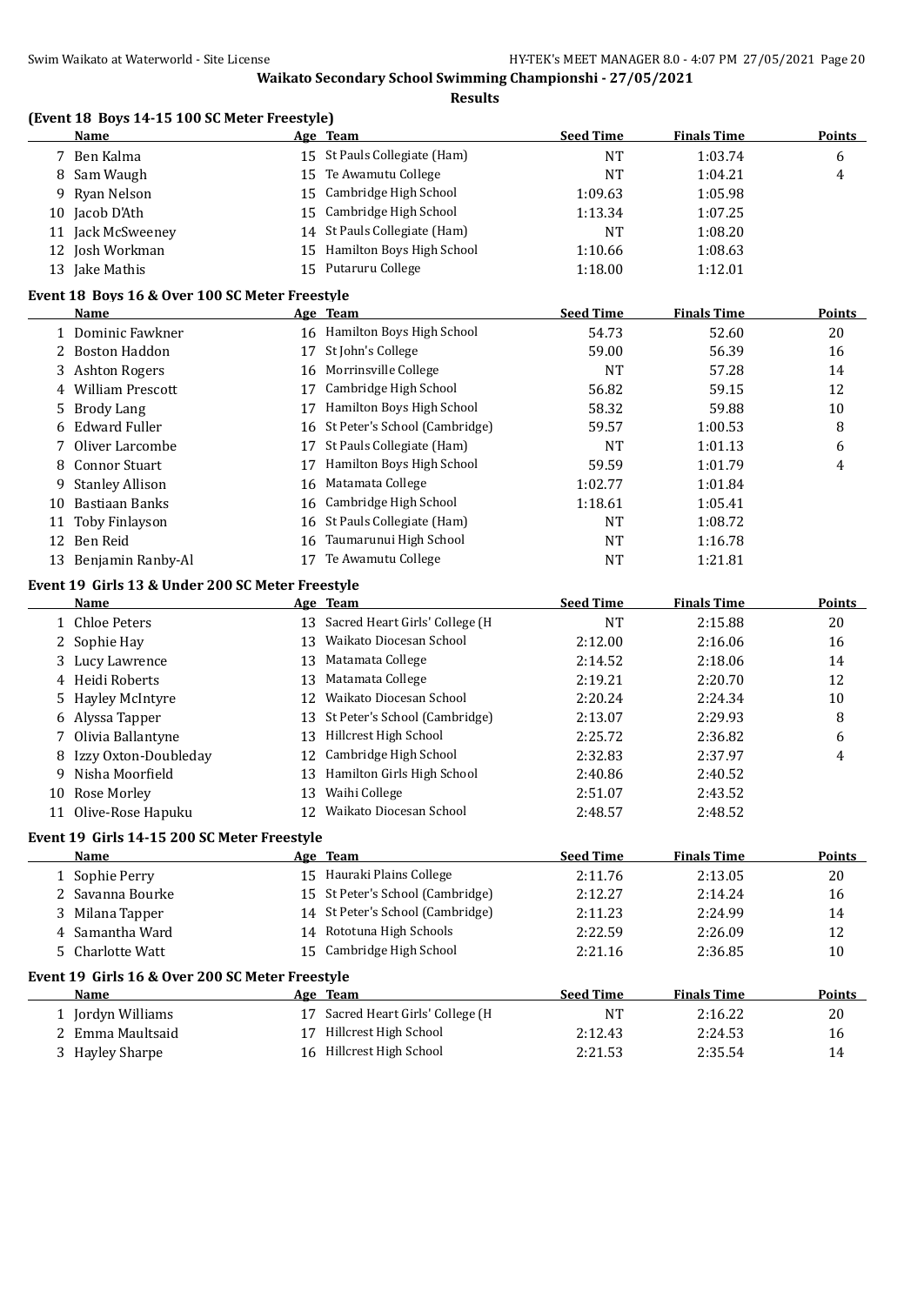**Event 20 Boys 13 & Under 200 SC Meter Freestyle**

|    | <b>Name</b>                                    |    | Age Team                         | <b>Seed Time</b> | <b>Finals Time</b> | <b>Points</b> |
|----|------------------------------------------------|----|----------------------------------|------------------|--------------------|---------------|
|    | 1 Kemp Williams                                |    | 13 St John's College             | 2:04.24          | 2:05.02            | 20            |
|    | 2 Ethan MacDonald                              |    | 13 Hamilton Boys High School     | 2:23.13          | 2:08.84            | 16            |
| 3  | Neo Urlich                                     | 12 | St Pauls Collegiate (Ham)        | <b>NT</b>        | 2:28.50            | 14            |
|    | 4 Dominic Miller                               | 13 | St John's College                | 2:34.70          | 2:35.78            | 12            |
| 5. | Joshua Ryan                                    | 13 | Hamilton Boys High School        | 2:32.41          | 2:43.78            | 10            |
|    | 6 Taylor Crouch                                | 13 | Hamilton Boys High School        | 2:37.75          | 2:47.36            | 8             |
|    | Event 20 Boys 14-15 200 SC Meter Freestyle     |    |                                  |                  |                    |               |
|    | Name                                           |    | Age Team                         | <b>Seed Time</b> | <b>Finals Time</b> | Points        |
|    | 1 Joshua Edwards                               |    | 14 Hamilton Boys High School     | 2:16.41          | 2:08.80            | 20            |
|    | 2 Liam Woods                                   |    | 14 Hamilton Christian School     | 2:09.73          | 2:08.87            | 16            |
| 3  | Ryan Roche                                     |    | 15 St John's College             | 2:12.90          | 2:12.66            | 14            |
| 4  | Matthew Chanwai                                |    | 15 St Pauls Collegiate (Ham)     | <b>NT</b>        | 2:15.95            | 12            |
| 5  | <b>Brooklyn Miller</b>                         | 15 | St John's College                | 2:24.03          | 2:17.88            | 10            |
| 6  | Brathan Balsom                                 |    | 14 Matamata College              | 2:18.70          | 2:18.10            | 8             |
|    | Quinn Boyle                                    | 15 | Hamilton Boys High School        | 2:18.21          | 2:18.81            |               |
| 7  |                                                |    | 14 Hamilton Boys High School     |                  |                    | 6             |
| 8  | Joshua Baker                                   |    |                                  | 2:18.27          | 2:21.67            | 4             |
|    | 9 Jacob D'Ath                                  |    | 15 Cambridge High School         | 2:31.83          | 2:31.12            |               |
|    | Event 20 Boys 16 & Over 200 SC Meter Freestyle |    |                                  |                  |                    |               |
|    | <b>Name</b>                                    |    | Age Team                         | <b>Seed Time</b> | <b>Finals Time</b> | <b>Points</b> |
|    | 1 Dominic Fawkner                              |    | 16 Hamilton Boys High School     | 1:57.36          | 1:56.78            | 20            |
|    | 2 Samuel Peoples                               |    | 16 St Pauls Collegiate (Ham)     | <b>NT</b>        | 2:00.61            | 16            |
|    | 3 Ashton Rogers                                |    | 16 Morrinsville College          | <b>NT</b>        | 2:09.14            | 14            |
|    | 4 Oliver Larcombe                              | 17 | St Pauls Collegiate (Ham)        | <b>NT</b>        | 2:12.10            | 12            |
| 5  | <b>Stanley Allison</b>                         | 16 | Matamata College                 | 2:17.28          | 2:20.53            | 10            |
| 6  | <b>Brody Lang</b>                              | 17 | Hamilton Boys High School        | 2:18.31          | 2:24.31            | 8             |
| 7  | <b>Bastiaan Banks</b>                          | 16 | Cambridge High School            | 2:48.72          | 2:27.34            | 6             |
| 8  | Boston Horwood                                 | 16 | Hamilton Boys High School        | 2:20.31          | 2:27.80            | 4             |
|    | 9 Toby Finlayson                               |    | 16 St Pauls Collegiate (Ham)     | <b>NT</b>        | 2:30.60            |               |
|    | Event 21 Girls 13 & Under 100 SC Meter IM      |    |                                  |                  |                    |               |
|    | Name                                           |    | Age Team                         | <b>Seed Time</b> | <b>Finals Time</b> | <b>Points</b> |
|    | 1 Pippa Mihaka                                 |    | 13 Hamilton Girls High School    | 1:10.55          | 1:14.10            | 20            |
|    | 2 Sophie Hay                                   | 13 | Waikato Diocesan School          | 2:37.00          | 1:17.04            | 16            |
| 3  | Jacqueline Li                                  |    | 13 Waikato Diocesan School       | 1:19.43          | 1:17.08            | 14            |
|    | Monique Austin                                 |    | 13 Hamilton Girls High School    | 1:16.75          | 1:18.56            | 12            |
| 5  | Kiera Mansell                                  |    | 13 Otorohanga College            | 1:28.96          | 1:19.03            | 10            |
|    | 6 Alyssa Tapper                                |    | 13 St Peter's School (Cambridge) | 1:18.19          | 1:20.61            | 8             |
|    | 7 Lily Jarrett                                 | 13 | Waikato Diocesan School          | 1:20.81          | 1:20.73            | 6             |
| 8  | <b>Breana Emmerson</b>                         | 13 | Cambridge High School            | 1:27.63          | 1:24.11            | 4             |
| 9  | Rhona McInnes                                  | 13 | Thames High School               | 1:20.29          | 1:24.56            |               |
|    | 10 Holly Timmins                               | 12 | Hauraki Plains College           | 1:24.00          | 1:26.72            |               |
|    |                                                |    | Hillcrest High School            |                  |                    |               |
| 11 | Keira McNulty                                  | 12 |                                  | 1:24.84          | 1:29.10            |               |
|    | 12 Danielle D'Ath                              | 13 | Cambridge High School            | 1:30.00          | 1:29.91            |               |
|    | 13 Athalia Oliver                              |    | 13 St Peter's School (Cambridge) | 1:29.76          | 1:33.82            |               |
|    | Event 21 Girls 14-15 100 SC Meter IM           |    |                                  |                  |                    |               |
|    | <u>Name</u>                                    |    | Age Team                         | <b>Seed Time</b> | <b>Finals Time</b> | <b>Points</b> |
|    | 1 Sophie Perry                                 |    | 15 Hauraki Plains College        | 1:10.78          | 1:12.69            | 20            |
|    | 2 Keana Woodfield                              |    | 14 St Peter's School (Cambridge) | 1:16.97          | 1:15.97            | 16            |
|    | 3 Chiara Woodford                              |    | 14 Cambridge High School         | 1:14.69          | 1:18.12            | 14            |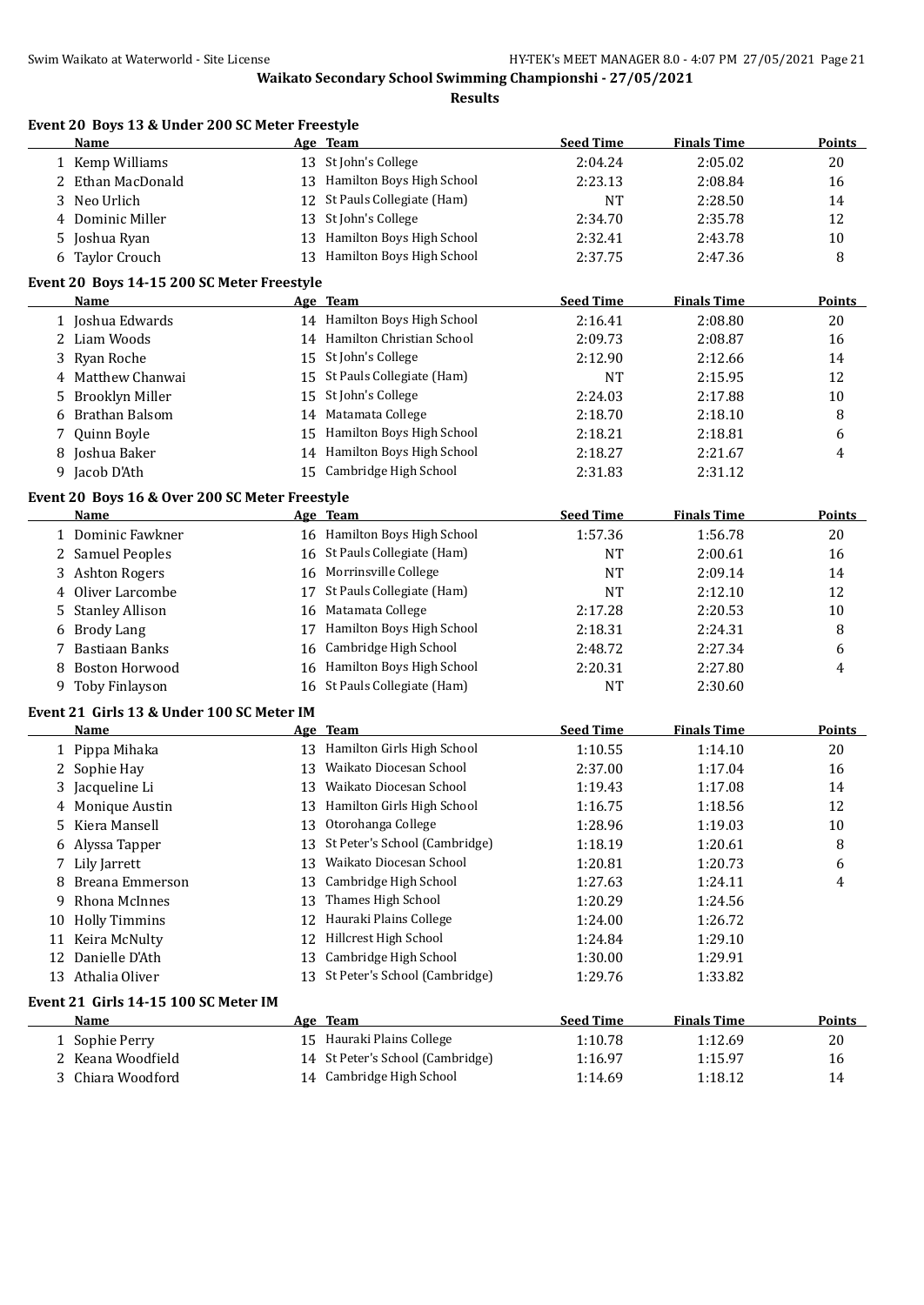**Results**

### **(Event 21 Girls 14-15 100 SC Meter IM)**

|    | Name                | Age Team                           | <b>Seed Time</b> | <b>Finals Time</b> | Points |
|----|---------------------|------------------------------------|------------------|--------------------|--------|
|    | 4 Bianca Enright    | 15 St Peter's School (Cambridge)   | 1:16.88          | 1:18.48            | 12     |
|    | 5 Lily Marlow       | 14 Sacred Heart Girls' College (H) | NT               | 1:20.87            | 10     |
|    | 6 Kayleigh Martin   | 15 Hamilton Girls High School      | 1:13.05          | 1:21.22            | 8      |
|    | 7 Lucy Allison      | 15 Matamata College                | 1:19.19          | 1:21.60            | 6      |
|    | 8 Zara Brennan Shaw | 15 Te Awamutu College              | NT               | 1:21.80            | 4      |
|    | 9 Chloe Haddon      | 14 Rototuna High Schools           | 1:20.19          | 1:23.76            |        |
| 10 | Hannah Gray         | 15 Rototuna High Schools           | 1:19.91          | 1:24.50            |        |
|    | 11 Eva Parker       | 15 St Pauls Collegiate (Ham)       | NT               | 1:28.34            |        |
|    |                     |                                    |                  |                    |        |

### **Event 21 Girls 16 & Over 100 SC Meter IM**

| Name                 |    | Age Team                         | <b>Seed Time</b> | <b>Finals Time</b> | Points |
|----------------------|----|----------------------------------|------------------|--------------------|--------|
| 1 Hannah Morgan      |    | Waikato Diocesan School          | 1:07.00          | 1:09.06            | 20     |
| 2 Sarah Wilson       |    | Waikato Diocesan School          | 1:06.53          | 1:09.48            | 16     |
| 3 Charlize Tordoff   | 17 | St Pauls Collegiate (Ham)        | NT               | 1:09.84            | 14     |
| 4 Emma Parsons       | 17 | Hamilton Girls High School       | 1:10.48          | 1:14.25            | 12     |
| 5 Amelia De Lautour  | 16 | Waikato Diocesan School          | 1:07.01          | 1:17.99            | 10     |
| 6 Sonya Price        |    | 16 St Peter's School (Cambridge) | 1:15.98          | 1:20.75            | 8      |
| 7 Georgia Wilson     |    | 16 Te Awamutu College            | NT               | 1:21.54            | 6      |
| 8 Michelle Aldersley | 16 | Te Kauwhata College              | 1:18.96          | 1:23.60            | 4      |
| 9 Taylor Cave        | 16 | Otorohanga College               | 1:28.49          | 1:30.37            |        |
|                      |    |                                  |                  |                    |        |

## **Event 22 Boys 13 & Under 100 SC Meter IM**

| Name              | Age Team                         | <b>Seed Time</b> | <b>Finals Time</b> | <b>Points</b> |
|-------------------|----------------------------------|------------------|--------------------|---------------|
| 1 Cameron Roberts | Hamilton Boys High School<br>13  | 1:23.55          | 1:13.23            | 20            |
| 2 Austin Court    | Thames High School<br>13.        | 1:22.37          | 1:16.03            | 16            |
| 3 Cooper Young    | 13 Hamilton Boys High School     | 1:15.78          | 1:17.11            | 14            |
| 4 Caleb Woodfield | 13 St Peter's School (Cambridge) | 1:14.66          | 1:18.48            | 12            |
| 5 Samuel Schulze  | 13 St Pauls Collegiate (Ham)     | NT               | 1:19.07            | 10            |
| 6 Neo Urlich      | 12 St Pauls Collegiate (Ham)     | NT               | 1:19.51            | 8             |
| 7 Olly Jeffares   | 13 St Peter's School (Cambridge) | 1:28.25          | 1:25.94            | 6             |
| 8 Joshua Ryan     | Hamilton Boys High School        | 1:18.31          | 1:26.78            | 4             |

#### **Event 22 Boys 14-15 100 SC Meter IM**

|     | Name                                    |    | Age Team                     | <b>Seed Time</b> | <b>Finals Time</b> | <b>Points</b> |
|-----|-----------------------------------------|----|------------------------------|------------------|--------------------|---------------|
|     | 1 Boston Tordoff                        | 15 | St Pauls Collegiate (Ham)    | <b>NT</b>        | 1:02.66            | 20            |
|     | 2 Ian Chen                              | 15 | Hamilton Christian School    | <b>NT</b>        | 1:07.92            | 16            |
|     | 3 Ryan Roche                            | 15 | St John's College            | 1:13.30          | 1:09.13            | 14            |
|     | 4 Jeremy Li                             |    | 14 Hamilton Christian School | 1:28.00          | 1:09.56            | 12            |
|     | 5 Charlie Moon                          | 15 | Hamilton Boys High School    | 1:13.45          | 1:10.58            | 10            |
|     | 6 Kaz Lohrer                            | 14 | Hillcrest High School        | 1:03.55          | 1:12.71            | 8             |
|     | 7 Jim Lin                               |    | 14 St Pauls Collegiate (Ham) | <b>NT</b>        | 1:12.91            | 6             |
|     | 8 Brooklyn Miller                       |    | 15 St John's College         | 1:13.30          | 1:13.81            | 4             |
| 9.  | Samuel Keightley                        |    | 14 Hamilton Boys High School | 1:13.41          | 1:14.06            |               |
| 10. | Kinnon Broekhuizen                      |    | 14 Hamilton Boys High School | 1:10.93          | 1:14.93            |               |
| 11  | Sean Young                              | 15 | St John's College            | 1:15.60          | 1:17.82            |               |
|     | 12 Jacob D'Ath                          | 15 | Cambridge High School        | 1:23.23          | 1:19.97            |               |
|     | Event 22 Boys 16 & Over 100 SC Meter IM |    |                              |                  |                    |               |
|     | Name                                    |    | Age Team                     | <b>Seed Time</b> | <b>Finals Time</b> | Points        |
|     | 1 Carlos Hardie                         | 17 | Hamilton Boys High School    | 1:04.12          | 1:02.22            | 20            |

| 1 - Carlos Hardie - | 17 Hamilton Boys High School | 1:04.12 | 1:02.22 | 20 |
|---------------------|------------------------------|---------|---------|----|
| 2 Samuel Peoples    | 16 St Pauls Collegiate (Ham) | NT      | 1:03.59 | 16 |
| 3 Ciaran Watson     | 16 Hamilton Boys High School | 1:04.09 | 1:03.72 | 14 |
| 4 Liam Elliott      | 16 Cambridge High School     | 1:04.50 | 1:05.44 |    |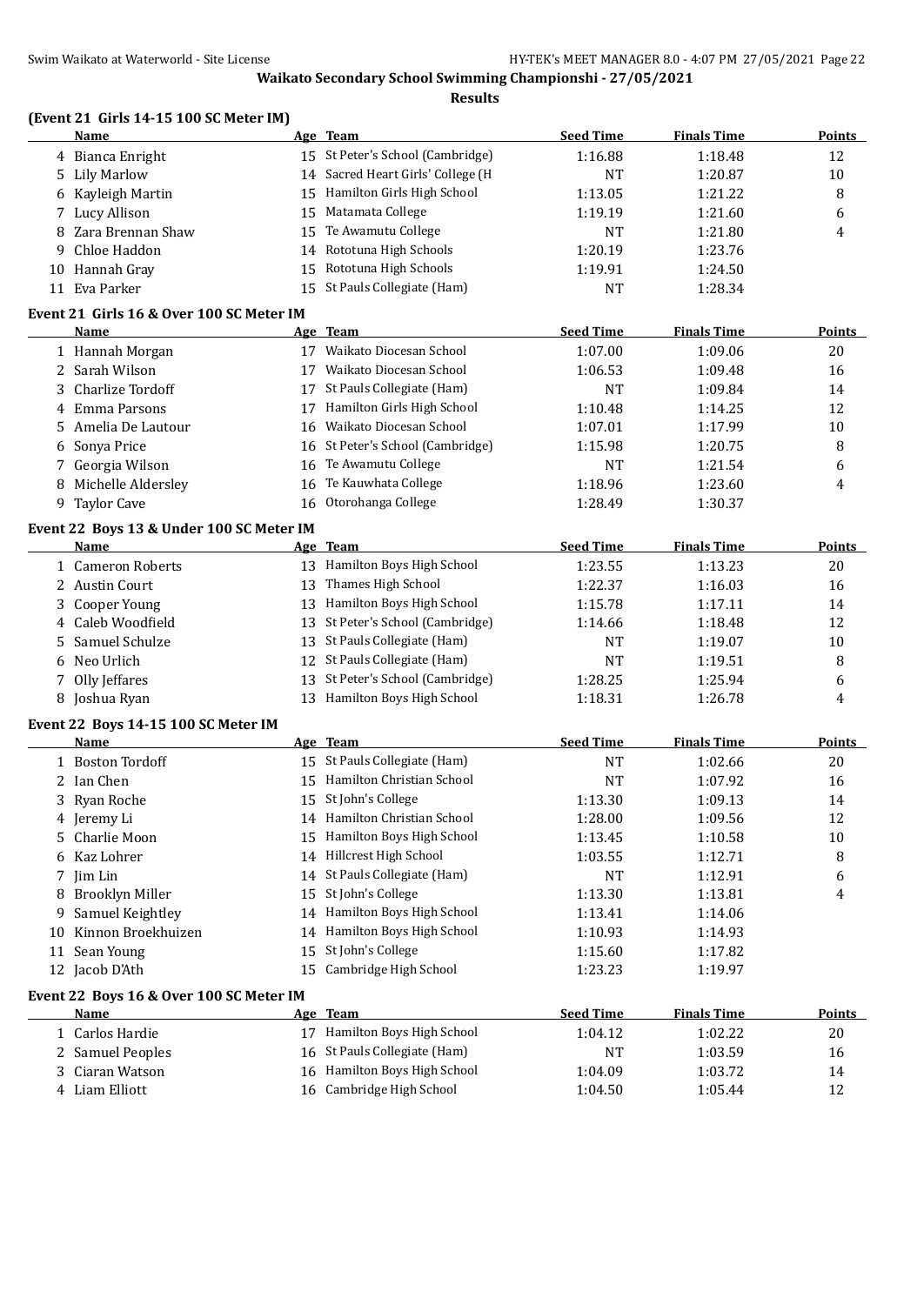|   | (Event 22 Boys 16 & Over 100 SC Meter IM)           |                                     |                            |                         |               |
|---|-----------------------------------------------------|-------------------------------------|----------------------------|-------------------------|---------------|
|   | <b>Name</b>                                         | Age Team                            | <b>Seed Time</b>           | <b>Finals Time</b>      | Points        |
|   | 5 Tyrone Herring                                    | 16 St Peter's School (Cambridge)    | 1:07.88                    | 1:06.40                 | 10            |
|   | 6 Mitchell Keightley                                | 16 Hamilton Boys High School        | 1:12.31                    | 1:07.30                 | 8             |
|   | 7 Harvey Williams                                   | St Peter's School (Cambridge)<br>16 | 1:05.19                    | 1:07.31                 | 6             |
| 8 | <b>Bastiaan Banks</b>                               | Cambridge High School<br>16         | 1:19.46                    | 1:16.24                 | 4             |
|   | 9 Hayden Neale                                      | St John's College<br>17             | 1:21.00                    | 1:20.06                 |               |
|   | Event 23 Girls 14 & Under 100 SC Meter Medley Relay |                                     |                            |                         |               |
|   | <b>Team</b>                                         | Relay                               | <b>Seed Time</b>           | <b>Finals Time</b>      | <b>Points</b> |
|   | 1 Waikato Diocesan School                           | A                                   | <b>NT</b>                  | 1:01.33                 | 40            |
|   | 1) Lily Jarrett 13                                  | 2) Iris Sarah Wainui-Mackle 13      | 3) Amelie Austin 14        | 4) Sophie Hay 13        |               |
|   | 2 St Peter's School (Cambridge)                     | A                                   | <b>NT</b>                  | 1:03.72                 | 34            |
|   | 1) Natalie Johnson 13                               | 2) Tayla Hart 13                    | 3) Sophie Hunter 12        | 4) Alyssa Tapper 13     |               |
|   | 3 Matamata College                                  | A                                   | <b>NT</b>                  | 1:04.12                 | 32            |
|   | 1) Molly Hills 12                                   | 2) Bella Dye 13                     | 3) Lucy Lawrence 13        | 4) Heidi Roberts 13     |               |
|   | 4 Hillcrest High School                             | A                                   | <b>NT</b>                  | 1:05.19                 | 30            |
|   | 1) Olivia Ballantyne 13                             | 2) Madeline Coombes 14              | 3) Isla McNulty 14         | 4) Keira McNulty 12     |               |
|   | 5 Waikato Diocesan School                           | C                                   | <b>NT</b>                  | 1:07.74                 | 28            |
|   | 1) Brooke Leeder 13                                 | 2) Catriona Fairweather 12          | 3) Jayne McPhillips 13     | 4) Olive-Rose Hapuku 12 |               |
|   | 6 Waikato Diocesan School                           | B                                   | <b>NT</b>                  | 1:08.25                 | 26            |
|   | 1) Emily Steel 13                                   | 2) Jacqueline Li 13                 | 3) Olivia Burton 13        | 4) Cayla Engelbrecht 13 |               |
|   |                                                     | A                                   |                            |                         |               |
|   | 7 Cambridge High School                             |                                     | <b>NT</b>                  | 1:08.92                 | 24            |
|   | 1) Ella Ramsay 13                                   | 2) Maia Kervin 13                   | 3) Izzy Oxton-Doubleday 12 | 4) Danielle D'Ath 13    |               |
|   | Event 24 Boys 14 & Under 100 SC Meter Medley Relay  |                                     |                            |                         |               |
|   | <b>Team</b>                                         | Relay                               | <b>Seed Time</b>           | <b>Finals Time</b>      | Points        |
|   | 1 Hamilton Boys High School                         | $\overline{A}$                      | <b>NT</b>                  | 53.69                   | 40            |
|   | 1) Ethan MacDonald 13                               | 2) Miles Julian 13                  | 3) Matthew Bruning 14      | 4) Joshua Edwards 14    |               |
|   | 2 St John's College                                 | A                                   | <b>NT</b>                  | 56.53                   | 34            |
|   | 1) Zion Heke 13                                     | 2) Nathan Tebbutt 13                | 3) Kemp Williams 13        | 4) Jonty Shirreffs 13   |               |
|   | 3 St Pauls Collegiate (Ham)                         | A                                   | <b>NT</b>                  | 58.11                   | 32            |
|   | 1) Tim Gillies-Smith 13                             | 2) Jim Lin 14                       | 3) Ollie Mouat 14          | 4) Jack McSweeney 14    |               |
|   | 4 Hamilton Boys High School                         | B                                   | <b>NT</b>                  | 1:01.12                 | 30            |
|   | 1) Cameron Roberts 13                               | 2) Zachary Brownlee 14              | 3) Max Downey 13           | 4) Samuel Keightley 14  |               |
|   | 5 St Pauls Collegiate (Ham)                         | B                                   | <b>NT</b>                  | 1:03.01                 | 28            |
|   | 1) Neo Urlich 12                                    | 2) William Peoples 13               | 3) Samuel Schulze 13       | 4) Quinn Hagan 13       |               |
|   | 6 St Peter's School (Cambridge)                     | A                                   | <b>NT</b>                  | 1:05.18                 | 26            |
|   | 1) Olly Jeffares 13                                 | 2) Jacob Campbell 13                | 3) Fletcher Lugton 14      | 4) Bruno Fuller 13      |               |
|   | --- Hamilton Boys High School                       | C                                   | NT                         | DQ                      |               |
|   | 1) Joshua Ryan 13                                   | 2) Vincent Cresswell 14             | 3) Kinnon Broekhuizen 14   | 4) Taylor Crouch 13     |               |
|   | Event 25 Girls 15 & Over 100 SC Meter Medley Relay  |                                     |                            |                         |               |
|   | Team                                                | Relay                               | <b>Seed Time</b>           | <b>Finals Time</b>      | <b>Points</b> |
|   | 1 Waikato Diocesan School                           | A                                   | <b>NT</b>                  | 57.13                   | 40            |
|   | 1) Sarah Wilson 17                                  | 2) Hannah Morgan 17                 | 3) Sarah Gutsell 16        | 4) Kelly Lewis 16       |               |
|   | 2 St Pauls Collegiate (Ham)                         | A                                   | NT                         | 59.00                   | 34            |
|   | 1) Charlize Tordoff 17                              | 2) Alina Zabel 15                   | 3) Laura Littlejohn 16     | 4) Nikita Coleman 16    |               |
|   | 3 Hamilton Girls High School                        | A                                   | <b>NT</b>                  | 1:00.41                 | 32            |
|   |                                                     | 2) Emma Parsons 17                  |                            |                         |               |
|   | 1) Pippa Mihaka 13                                  |                                     | 3) Monique Austin 13       | 4) Kayleigh Martin 15   |               |
|   | 4 St Peter's School (Cambridge)                     | A                                   | <b>NT</b>                  | 1:00.69                 | 30            |
|   | 1) Jade Houston 16                                  | 2) Savanna Bourke 15                | 3) Katelyn Flynn 16        | 4) Danielle Joblin 16   |               |
|   | 5 Waikato Diocesan School                           | B                                   | <b>NT</b>                  | 1:01.40                 | 28            |
|   | 1) Amelia Glover 16                                 | 2) Estella Wainui-Mackle 15         | 3) Amelia De Lautour 16    | 4) Hayley McIntyre 12   |               |
|   | 6 Cambridge High School                             | A                                   | <b>NT</b>                  | 1:01.88                 | 26            |
|   | 1) Charlotte Watt 15                                | 2) Chiara Woodford 14               | 3) Rylee Britton 16        | 4) Olivia Emmett 12     |               |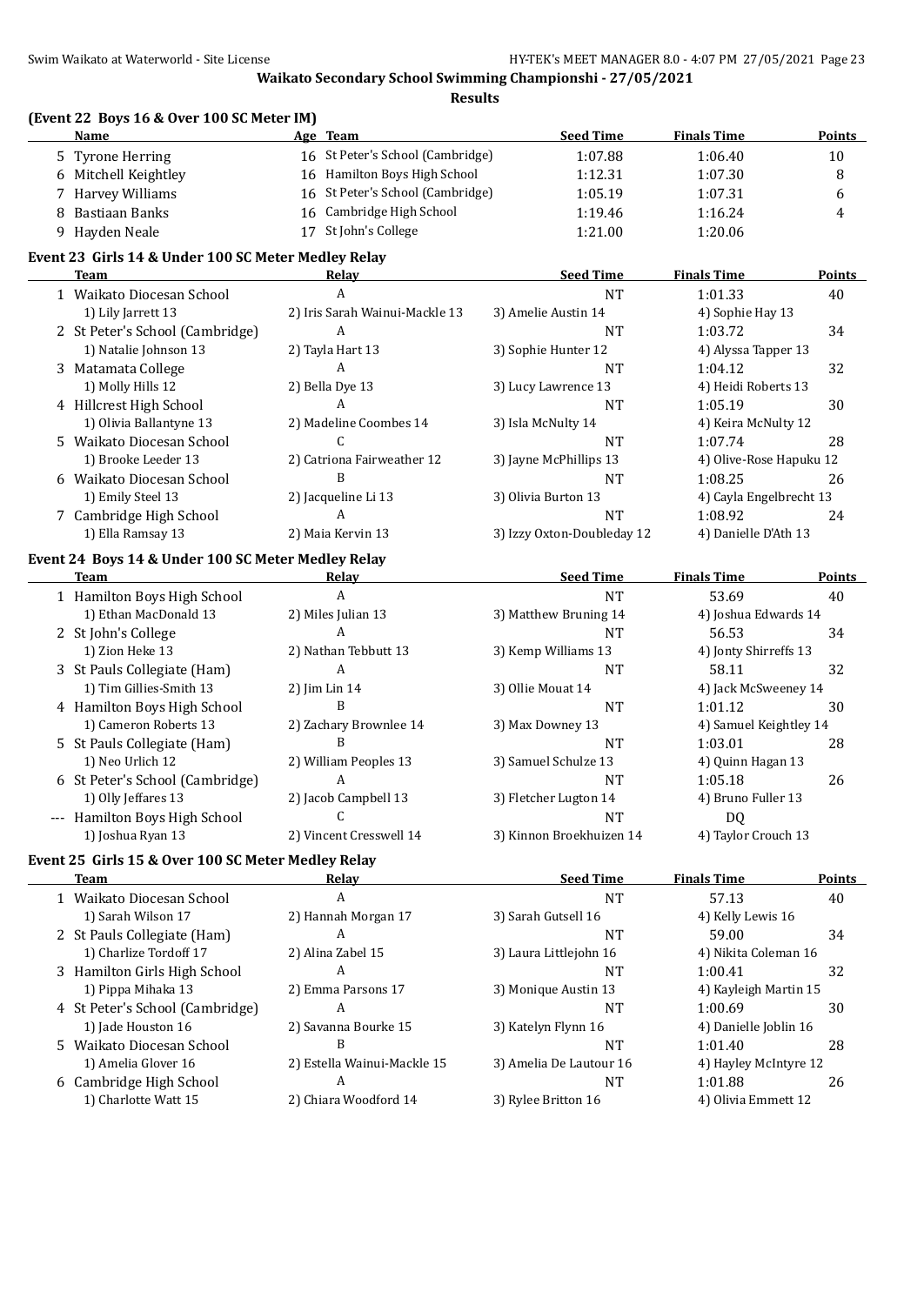**(Event 25 Girls 15 & Over 100 SC Meter Medley Relay) Team Relay Seed Time Finals Time Points** 7 St Peter's School (Cambridge) B B NT 1:05.10 24 1) Keana Woodfield 14 2) Sonya Price 16 3) Maia Williams 15 4) Milana Tapper 14 8 St Pauls Collegiate (Ham) B B 22 1) Eva Parker 15 2) Isabella Etherington 15 3) Nikita Coleman 16 4) Michaela White 15 **Event 26 Boys 15 & Over 100 SC Meter Medley Relay Team Relay Seed Time Finals Time Points** 1 Hamilton Boys High School A and A NT 51.38 40 1) Hunter Read 16 2) Carlos Hardie 17 3) Ciaran Watson 16 4) Dominic Fawkner 16 2 St Pauls Collegiate (Ham)  $A$  A  $34$ 1) Benjamin Haskell 16 2) Boston Tordoff 15 3) Luca Zabel 17 4) Samuel Peoples 16 3 St Peter's School (Cambridge) A 1 22 A NT 54.75 32 1) Harvey Williams 16 2) Tyrone Herring 16 3) Spencer Cleland 15 4) Edward Fuller 16 4 Hamilton Boys High School B NT 56.02 30 1) Connor Stuart 17 2) Elijah Singleton 15 3) Mitchell Keightley 16 4) Brody Lang 17 \*5 Cambridge High School B B NT 56.91 27 1) Jacob D'Ath 15 2) William Prescott 17 3) Liam Elliott 16 4) Ryan Nelson 15 \*5 Hamilton Boys High School C NT 56.91 27 1) Boston Horwood 16 2) Max Roberts 16 3) Matthew Lander 17 4) Geordie Chapman 16 7 St Pauls Collegiate (Ham) B B NT 59.63 24 1) Matthew Chanwai 15 2) Oliver Larcombe 17 3) Adrian Wong 16 4) Toby Finlayson 16 8 St John's College 22 A A NT 59.72 22 1) Sean Young 15 2) Brooklyn Miller 15 3) Ryan Roche 15 4) Taniko Shane 15 9 Matamata College A A NT 1:01.56 1) Stanley Allison 16 2) Brathan Balsom 14 3) Caleb Lawrence 15 4) Zayden Bradley 12 **Event 27 Girls 14 & Under 100 SC Meter Freestyle Relay Team Relay Seed Time Finals Time Points** 1 St Peter's School (Cambridge) A NT 54.56 40 1) Alyssa Tapper 13 2) Keana Woodfield 14 3) Natalie Johnson 13 4) Sophie Hunter 12 2 Waikato Diocesan School A NT 55.29 34 1) Amelie Austin 14 2) Sophie Hay 13 3) Lily Jarrett 13 4) Iris Sarah Wainui-Mackle 13 3 Matamata College 232 A 1 A NT 55.80 32 1) Heidi Roberts 13 2) Molly Hills 12 3) Bella Dye 13 4) Lucy Lawrence 13 4 Hillcrest High School A NT 56.94 30 1) Isla McNulty 14 2) Olivia Ballantyne 13 3) Keira McNulty 12 4) Madeline Coombes 14 5 Waikato Diocesan School B B NT 57.54 28 1) Emily Steel 13 2) Cayla Engelbrecht 13 3) Jayne McPhillips 13 4) Jacqueline Li 13 6 Waikato Diocesan School C NT 1:00.17 26 1) Catriona Fairweather 12 2) Olive-Rose Hapuku 12 3) Brooke Leeder 13 4) Olivia Burton 13 **Event 28 Boys 14 & Under 100 SC Meter Freestyle Relay Team Relay Seed Time Finals Time Points** 1 Hamilton Boys High School A and A NT 48.44 40 1) Matthew Bruning 14 2) Ethan MacDonald 13 3) Miles Julian 13 4) Joshua Edwards 14 2 St John's College 2 A A NT 50.15 34 1) Zion Heke 13 2) Jonty Shirreffs 13 3) Nathan Tebbutt 13 4) Kemp Williams 13 3 St Pauls Collegiate (Ham)  $A$  A  $=$  50.49  $=$  50.49 32 1) Ollie Mouat 14 2) Tim Gillies-Smith 13 3) Jim Lin 14 4 4) Jack McSweeney 14 4 Hamilton Boys High School C C C C NT 52.93 30 1) Joshua Ryan 13 2) Vincent Cresswell 14 3) Kinnon Broekhuizen 14 4) Taylor Crouch 13 5 Hamilton Boys High School B B 1 B 1 B 1 B 1 B 1 B 1 B 1 B 1 B 28 1) Cameron Roberts 13 2) Zachary Brownlee 14 3) Max Downey 13 4) Samuel Keightley 14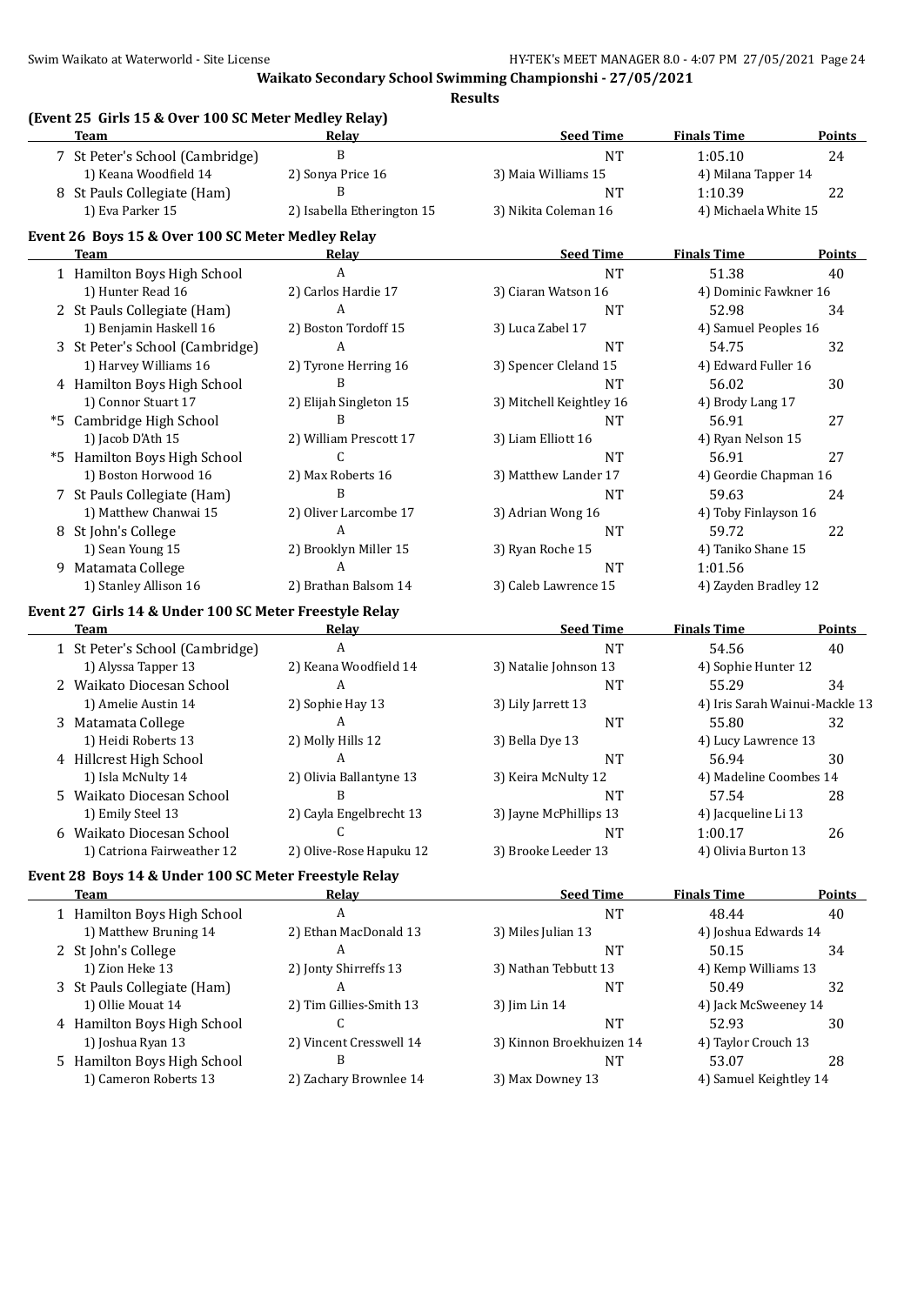**(Event 28 Boys 14 & Under 100 SC Meter Freestyle Relay)**

| Team                                                     | <b>Relay</b>               | <b>Seed Time</b>         | <b>Finals Time</b>          | <b>Points</b> |
|----------------------------------------------------------|----------------------------|--------------------------|-----------------------------|---------------|
| 6 St Pauls Collegiate (Ham)                              | B                          | <b>NT</b>                | 55.07                       | 26            |
| 1) Charlie Etherington 13                                | 2) Roy Zhu 13              | 3) William Peoples 13    | 4) Samuel Schulze 13        |               |
| 7 St Peter's School (Cambridge)                          | А                          | <b>NT</b>                | 56.82                       | 24            |
| 1) Fletcher Lugton 14                                    | 2) Bruno Fuller 13         | 3) Olly Jeffares 13      | 4) Jacob Campbell 13        |               |
| Event 29 Girls 15 & Over 100 SC Meter Freestyle Relay    |                            |                          |                             |               |
| Team                                                     | Relay                      | <b>Seed Time</b>         | <b>Finals Time</b>          | <b>Points</b> |
| 1 St Pauls Collegiate (Ham)                              | A                          | <b>NT</b>                | 51.98                       | 40            |
| 1) Charlize Tordoff 17                                   | 2) Alina Zabel 15          | 3) Laura Littlejohn 16   | 4) Nikita Coleman 16        |               |
| 2 Waikato Diocesan School                                | A                          | <b>NT</b>                | 52.31                       | 34            |
| 1) Kelly Lewis 16                                        | 2) Sarah Gutsell 16        | 3) Sarah Wilson 17       | 4) Hannah Morgan 17         |               |
| 3 St Peter's School (Cambridge)                          | A                          | <b>NT</b>                | 53.79                       | 32            |
| 1) Danielle Joblin 16                                    | 2) Savanna Bourke 15       | 3) Katelyn Flynn 16      | 4) Jade Houston 16          |               |
| 4 Hamilton Girls High School                             | A                          | <b>NT</b>                | 54.72                       | 30            |
| 1) Pippa Mihaka 13                                       | 2) Kayleigh Martin 15      | 3) Monique Austin 13     | 4) Emma Parsons 17          |               |
| 5 Cambridge High School                                  | A                          | <b>NT</b>                | 54.89                       | 28            |
| 1) Kaitlyn Heaslip 16                                    | 2) Olivia Emmett 12        | 3) Charlotte Watt 15     | 4) Rylee Britton 16         |               |
| 6 Waikato Diocesan School                                | B                          | <b>NT</b>                | 55.66                       | 26            |
| 1) Amelia Glover 16                                      | 2) Hayley McIntyre 12      | 3) Amelia De Lautour 16  | 4) Estella Wainui-Mackle 15 |               |
| 7 St Peter's School (Cambridge)                          | B                          | <b>NT</b>                | 57.31                       | 24            |
| 1) Chelsea Lomas 14                                      | 2) Milana Tapper 14        | 3) Sonya Price 16        | 4) Maia Williams 15         |               |
| 8 St Pauls Collegiate (Ham)                              | B                          | <b>NT</b>                | 1:00.79                     | 22            |
| 1) Eva Parker 15                                         | 2) Isabella Etherington 15 | 3) Nikita Coleman 16     | 4) Michaela White 15        |               |
|                                                          |                            |                          |                             |               |
| Event 30 Boys 15 & Over 100 SC Meter Freestyle Relay     |                            |                          |                             |               |
| Team                                                     | Relay                      | <b>Seed Time</b>         | <b>Finals Time</b>          | Points        |
| 1 Hamilton Boys High School                              | A                          | <b>NT</b>                | 45.59                       | 40            |
| 1) Carlos Hardie 17                                      | 2) Ciaran Watson 16        | 3) Hunter Read 16        | 4) Dominic Fawkner 16       |               |
| 2 St Peter's School (Cambridge)                          | A                          | <b>NT</b>                | 47.51                       | 34            |
| 1) Edward Fuller 16                                      | 2) Harvey Williams 16      | 3) Spencer Cleland 15    | 4) Tyrone Herring 16        |               |
| 3 Hamilton Boys High School                              | B                          | <b>NT</b>                | 48.03                       | 32            |
| 1) Connor Stuart 17                                      | 2) Elijah Singleton 15     | 3) Mitchell Keightley 16 | 4) Brody Lang 17            |               |
| 4 St Pauls Collegiate (Ham)                              | A                          | <b>NT</b>                | 48.59                       | 30            |
| 1) Benjamin Haskell 16                                   | 2) Boston Tordoff 15       | 3) Luca Zabel 17         | 4) Samuel Peoples 16        |               |
| 5 Hamilton Boys High School                              | C                          | <b>NT</b>                | 50.56                       | 28            |
| 1) Boston Horwood 16                                     | 2) Max Roberts 16          | 3) Matthew Lander 17     | 4) Geordie Chapman 16       |               |
| 6 Cambridge High School                                  | A                          | <b>NT</b>                | 50.82                       | 26            |
| 1) Liam Elliott 16                                       | 2) Jacob D'Ath 15          | 3) Ryan Nelson 15        | 4) William Prescott 17      |               |
| 7 St Pauls Collegiate (Ham)                              | B                          | <b>NT</b>                | 51.16                       | 24            |
| 1) Matthew Chanwai 15                                    | 2) Adrian Wong 16          | 3) Ben Kalma 15          | 4) Toby Finlayson 16        |               |
| 8 St John's College                                      | A                          | <b>NT</b>                | 51.81                       | 22            |
| 1) Ryan Roche 15                                         | 2) Sean Young 15           | 3) George Coombes 15     | 4) Taniko Shane 15          |               |
| 9 Matamata College                                       | A                          | <b>NT</b>                | 53.89                       |               |
| 1) Stanley Allison 16                                    | 2) Brathan Balsom 14       | 3) Zayden Bradley 12     | 4) Caleb Lawrence 15        |               |
| Event 101 Mixed 15 & Over 25 SC Meter Butterfly          |                            |                          |                             |               |
| Name                                                     | Age Team                   | <b>Seed Time</b>         | <b>Finals Time</b>          | <b>Points</b> |
| 1 Sarah-Jane Hudson                                      | 19 Te Awamutu College      | <b>NT</b>                | 24.20                       | 20            |
|                                                          |                            |                          |                             |               |
| Event 102 Mixed 15 & Over 25 SC Meter Backstroke<br>Name | Age Team                   | <b>Seed Time</b>         | <b>Finals Time</b>          | <b>Points</b> |
|                                                          |                            |                          |                             |               |
| 1 Sarah-Jane Hudson                                      | 19 Te Awamutu College      | <b>NT</b>                | 24.53                       | 20            |
| 2 Andrew Fairweather                                     | 12 St John's College       | NT                       | 32.82                       | 16            |
| 3 Thomas Szabo                                           | 13 Cambridge High School   | 35.85                    | 33.81                       | 14            |